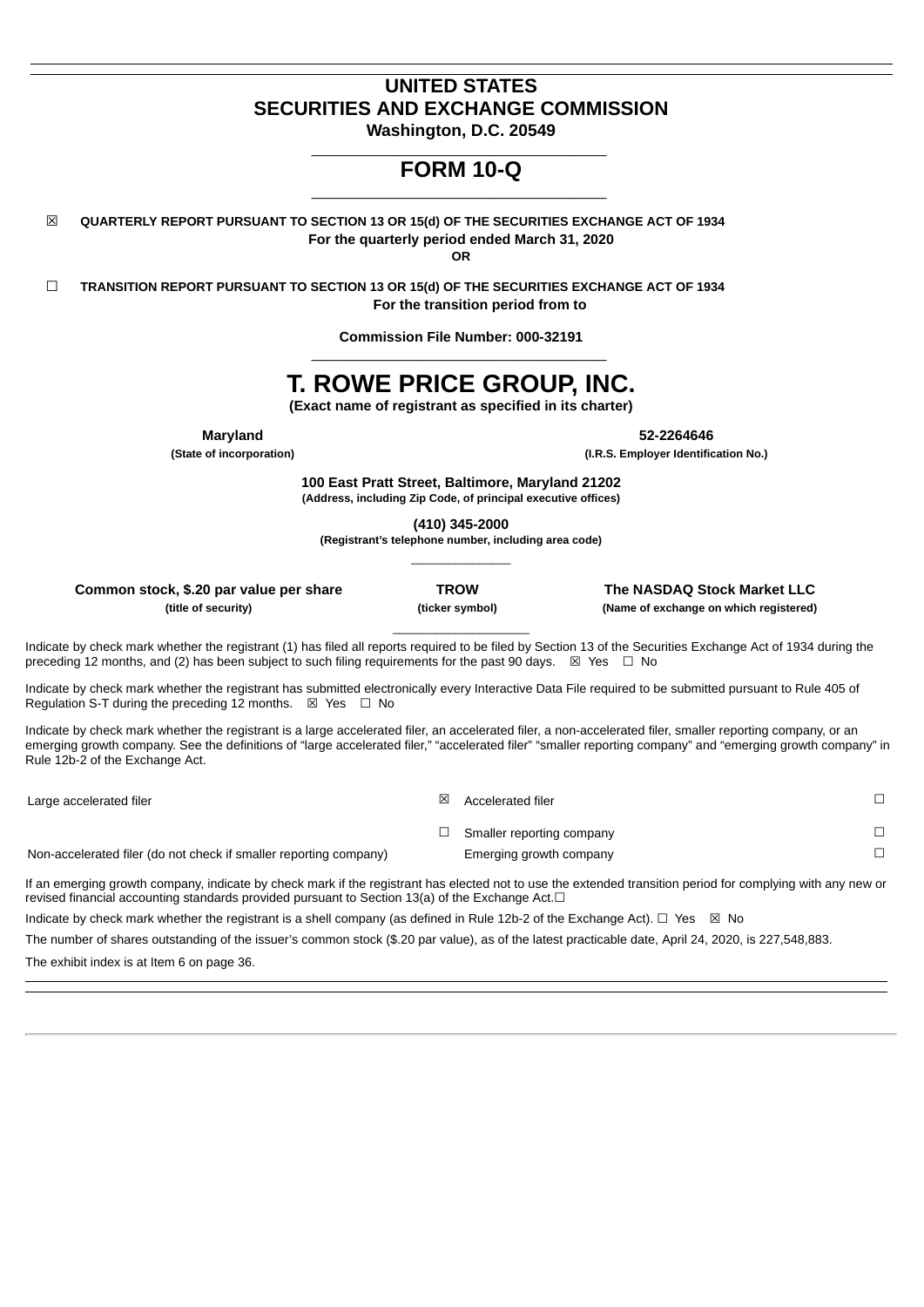**Item 1. Financial Statements.**

#### **UNAUDITED CONDENSED CONSOLIDATED BALANCE SHEETS (in millions, except share data)**

|                                                                                                                                                                                     | 3/31/2020     |                | 12/31/2019 |
|-------------------------------------------------------------------------------------------------------------------------------------------------------------------------------------|---------------|----------------|------------|
| <b>ASSETS</b>                                                                                                                                                                       |               |                |            |
| Cash and cash equivalents                                                                                                                                                           | \$<br>1,562.4 | $\frac{4}{5}$  | 1,781.8    |
| Accounts receivable and accrued revenue                                                                                                                                             | 585.3         |                | 646.6      |
| Investments                                                                                                                                                                         | 2,731.3       |                | 2,939.8    |
| Assets of consolidated T. Rowe Price investment products (\$1,795.8 million at March 31, 2020<br>and \$1,975.3 million at December 31, 2019, related to variable interest entities) | 2,024.3       |                | 2,276.9    |
| Operating lease assets                                                                                                                                                              | 137.6         |                | 110.8      |
| Property and equipment, net                                                                                                                                                         | 675.2         |                | 674.4      |
| Goodwill                                                                                                                                                                            | 665.7         |                | 665.7      |
| Other assets                                                                                                                                                                        | 255.1         |                | 234.4      |
| <b>Total assets</b>                                                                                                                                                                 | \$<br>8,636.9 | $\frac{1}{2}$  | 9,330.4    |
|                                                                                                                                                                                     |               |                |            |
| <b>LIABILITIES</b>                                                                                                                                                                  |               |                |            |
| Accounts payable and accrued expenses                                                                                                                                               | \$<br>198.5   | \$             | 214.5      |
| Liabilities of consolidated T. Rowe Price investment products (\$72.0 million at March 31, 2020                                                                                     |               |                |            |
| and \$27.0 million at December 31, 2019, related to variable interest entities)                                                                                                     | 82.9          |                | 39.2       |
| Operating lease liabilities                                                                                                                                                         | 172.6         |                | 146.3      |
| Accrued compensation and related costs                                                                                                                                              | 215.4         |                | 112.1      |
| Supplemental savings plan liability                                                                                                                                                 | 504.2         |                | 563.4      |
| Income taxes payable                                                                                                                                                                | 58.3          |                | 31.8       |
| <b>Total liabilities</b>                                                                                                                                                            | 1,231.9       |                | 1,107.3    |
|                                                                                                                                                                                     |               |                |            |
| Commitments and contingent liabilities                                                                                                                                              |               |                |            |
|                                                                                                                                                                                     |               |                |            |
| Redeemable non-controlling interests                                                                                                                                                | 971.0         |                | 1,121.0    |
|                                                                                                                                                                                     |               |                |            |
| <b>STOCKHOLDERS' EQUITY</b>                                                                                                                                                         |               |                |            |
| Preferred stock, undesignated, \$.20 par value – authorized and unissued 20,000,000 shares                                                                                          |               |                |            |
| Common stock, \$.20 par value—authorized 750,000,000; issued 227,985,000 shares at March<br>31, 2020 and 235, 214, 000 at December 31, 2019                                         | 45.6          |                | 47.0       |
| Additional capital in excess of par value                                                                                                                                           | 654.6         |                | 654.6      |
| Retained earnings                                                                                                                                                                   | 5,782.9       |                | 6,443.5    |
| Accumulated other comprehensive loss                                                                                                                                                | (49.1)        |                | (43.0)     |
| Total permanent stockholders' equity                                                                                                                                                | 6,434.0       |                | 7,102.1    |
| Total liabilities, redeemable non-controlling interests, and permanent stockholders' equity                                                                                         | \$<br>8,636.9 | $\mathfrak{P}$ | 9,330.4    |

The accompanying notes are an integral part of these statements.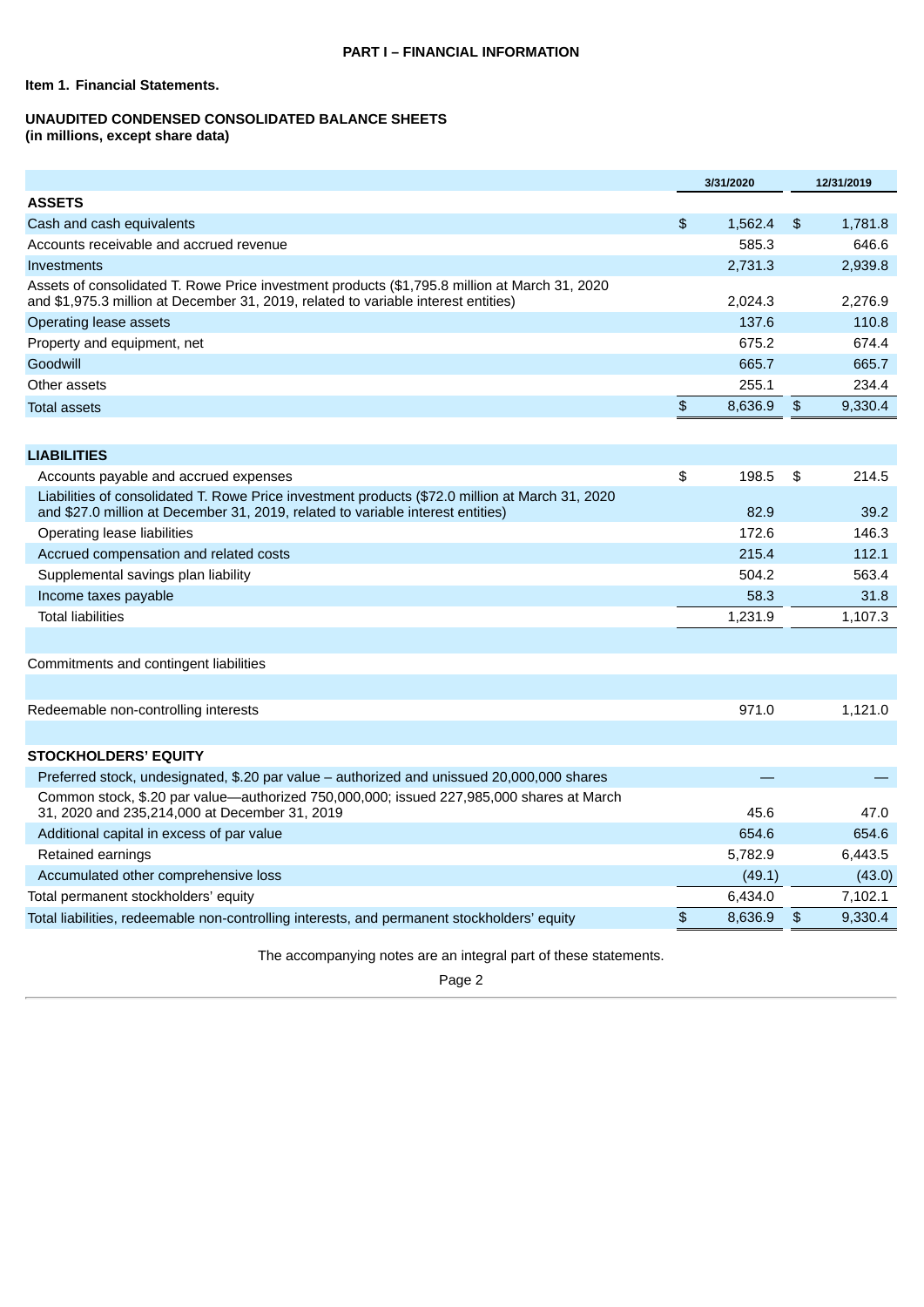## **UNAUDITED CONDENSED CONSOLIDATED STATEMENTS OF INCOME**

**(in millions, except per-share amounts)**

|                                                                              |               | Three months ended |               |           |  |  |  |
|------------------------------------------------------------------------------|---------------|--------------------|---------------|-----------|--|--|--|
|                                                                              |               | 3/31/2020          |               | 3/31/2019 |  |  |  |
| <b>Revenues</b>                                                              |               |                    |               |           |  |  |  |
| Investment advisory fees                                                     | \$            | 1,327.8            | \$            | 1,194.2   |  |  |  |
| Administrative, distribution, and servicing fees                             |               | 134.8              |               | 133.1     |  |  |  |
| Net revenues                                                                 |               | 1,462.6            |               | 1,327.3   |  |  |  |
|                                                                              |               |                    |               |           |  |  |  |
| Operating expenses                                                           |               |                    |               |           |  |  |  |
| Compensation and related costs                                               |               | 440.7              |               | 491.5     |  |  |  |
| Distribution and servicing                                                   |               | 65.7               |               | 66.4      |  |  |  |
| Advertising and promotion                                                    |               | 24.9               |               | 21.6      |  |  |  |
| Product-related costs                                                        |               | 41.6               |               | 44.2      |  |  |  |
| Technology, occupancy, and facility costs                                    |               | 105.4              |               | 98.1      |  |  |  |
| General, administrative, and other                                           |               | 77.1               |               | 73.0      |  |  |  |
| Total operating expenses                                                     |               | 755.4              |               | 794.8     |  |  |  |
|                                                                              |               |                    |               |           |  |  |  |
| Net operating income                                                         |               | 707.2              |               | 532.5     |  |  |  |
|                                                                              |               |                    |               |           |  |  |  |
| Non-operating income (loss)                                                  |               |                    |               |           |  |  |  |
| Net gains (losses) on investments                                            |               | (154.6)            |               | 100.1     |  |  |  |
| Net gains (losses) on consolidated investment products                       |               | (330.3)            |               | 101.9     |  |  |  |
| Other income (loss)                                                          |               | (15.4)             |               | .8        |  |  |  |
| Total non-operating income (loss)                                            |               | (500.3)            |               | 202.8     |  |  |  |
|                                                                              |               |                    |               |           |  |  |  |
| Income before income taxes                                                   |               | 206.9              |               | 735.3     |  |  |  |
| Provision for income taxes                                                   |               | 40.3               |               | 181.3     |  |  |  |
| Net income                                                                   |               | 166.6              |               | 554.0     |  |  |  |
| Less: net income (loss) attributable to redeemable non-controlling interests |               | (176.5)            |               | 41.4      |  |  |  |
| Net income attributable to T. Rowe Price Group                               | $\frac{1}{2}$ | 343.1              | $\frac{1}{2}$ | 512.6     |  |  |  |
|                                                                              |               |                    |               |           |  |  |  |
| Earnings per share on common stock of T. Rowe Price Group                    |               |                    |               |           |  |  |  |
| <b>Basic</b>                                                                 | \$            | 1.43               | \$            | 2.11      |  |  |  |
| <b>Diluted</b>                                                               | $\frac{1}{2}$ | 1.41               | \$            | 2.09      |  |  |  |
|                                                                              |               |                    |               |           |  |  |  |

The accompanying notes are an integral part of these statements.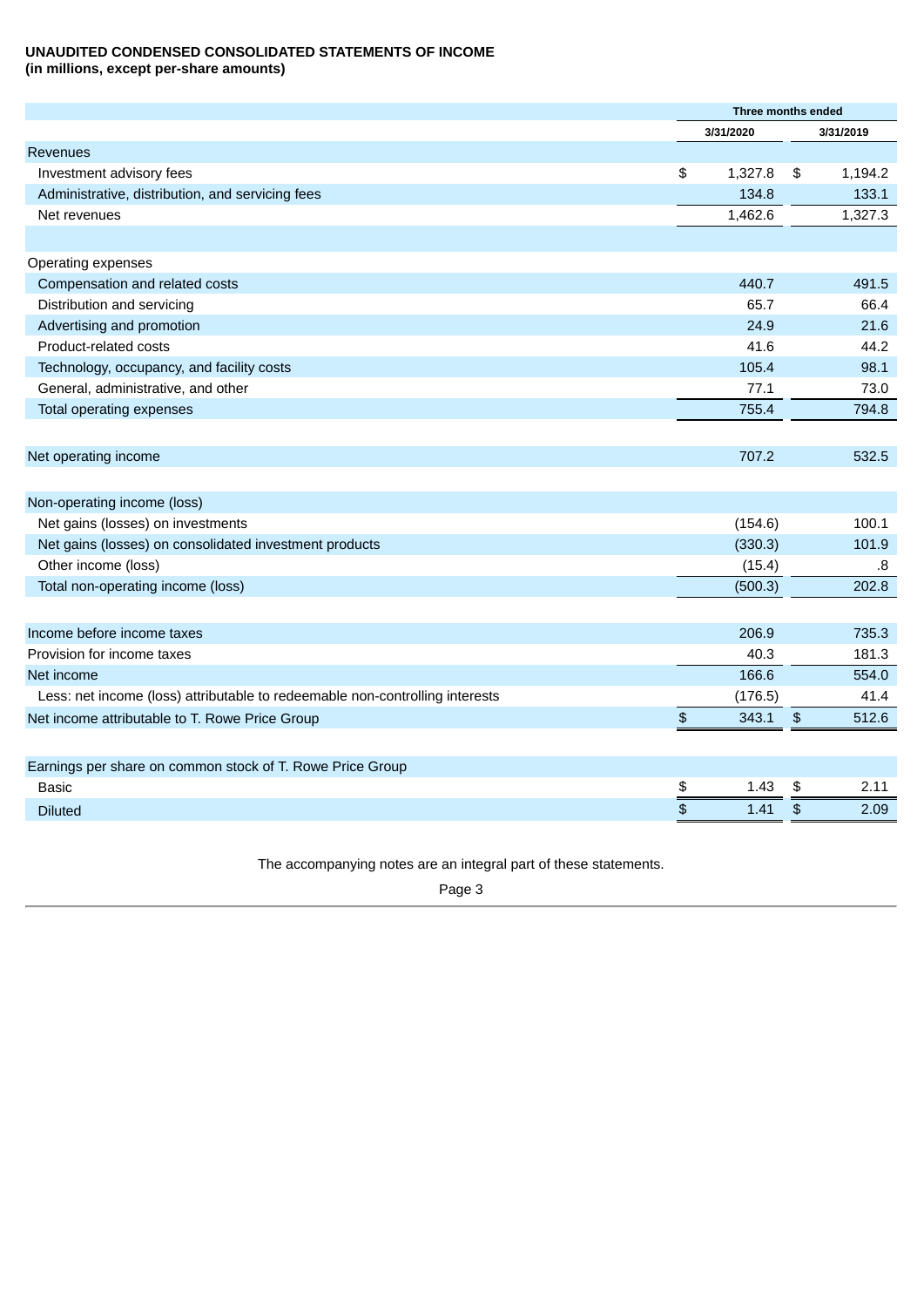## **UNAUDITED CONDENSED CONSOLIDATED STATEMENTS OF COMPREHENSIVE INCOME (in millions)**

|                                                                                                                                |           |         | Three months ended |       |  |  |  |
|--------------------------------------------------------------------------------------------------------------------------------|-----------|---------|--------------------|-------|--|--|--|
|                                                                                                                                | 3/31/2020 |         | 3/31/2019          |       |  |  |  |
| Net income                                                                                                                     | \$        | 166.6   | \$                 | 554.0 |  |  |  |
| Other comprehensive income (loss)                                                                                              |           |         |                    |       |  |  |  |
| Currency translation adjustments                                                                                               |           |         |                    |       |  |  |  |
| Consolidated T. Rowe Price investment products - variable interest entities                                                    |           | (25.1)  |                    | (5.8) |  |  |  |
| Reclassification gains recognized in non-operating income upon deconsolidation of certain T. Rowe<br>Price investment products |           | (.1)    |                    | (.1)  |  |  |  |
| Total currency translation adjustments of consolidated T. Rowe Price investment products - variable<br>interest entities       |           | (25.2)  |                    | (5.9) |  |  |  |
| Equity method investments                                                                                                      |           | (.1)    |                    | 4.9   |  |  |  |
| Other comprehensive loss before income taxes                                                                                   |           | (25.3)  |                    | (1.0) |  |  |  |
| Net deferred tax benefits                                                                                                      |           | 2.0     |                    | .1    |  |  |  |
| Total other comprehensive loss                                                                                                 |           | (23.3)  |                    | (.9)  |  |  |  |
|                                                                                                                                |           |         |                    |       |  |  |  |
| Total comprehensive income                                                                                                     |           | 143.3   |                    | 553.1 |  |  |  |
| Less: comprehensive income (loss) attributable to redeemable non-controlling interests                                         |           | (193.7) |                    | 40.1  |  |  |  |
| Total comprehensive income attributable to T. Rowe Price Group                                                                 | \$        | 337.0   | \$                 | 513.0 |  |  |  |

The accompanying notes are an integral part of these statements.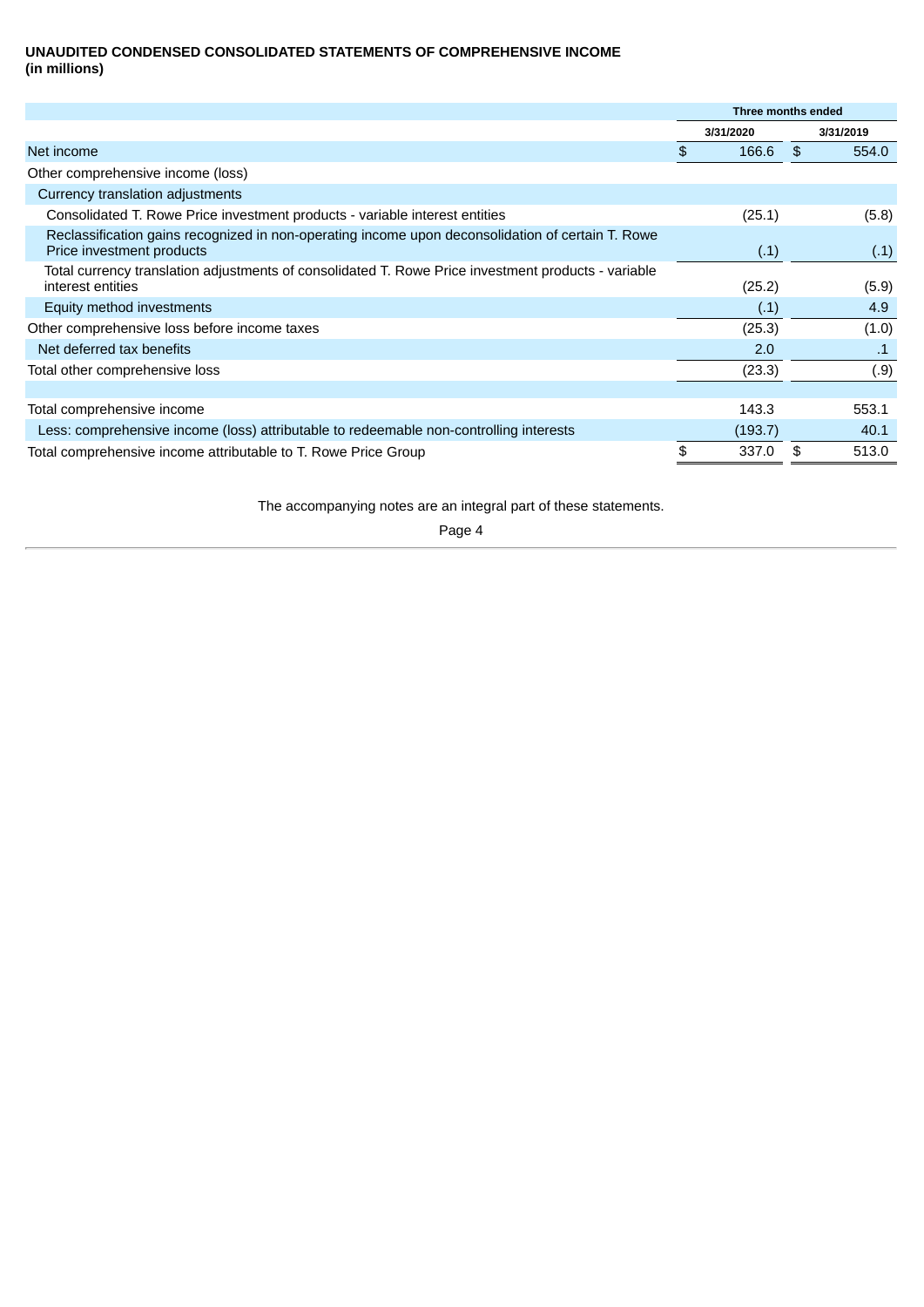## **UNAUDITED CONDENSED CONSOLIDATED STATEMENTS OF CASH FLOWS (in millions)**

|                                                                                                                                                                                                     | Three months ended |           |    |           |  |  |  |
|-----------------------------------------------------------------------------------------------------------------------------------------------------------------------------------------------------|--------------------|-----------|----|-----------|--|--|--|
|                                                                                                                                                                                                     |                    | 3/31/2020 |    | 3/31/2019 |  |  |  |
| Cash flows from operating activities                                                                                                                                                                |                    |           |    |           |  |  |  |
| Net income                                                                                                                                                                                          | \$                 | 166.6     | \$ | 554.0     |  |  |  |
| Adjustments to reconcile net income to net cash provided by operating activities                                                                                                                    |                    |           |    |           |  |  |  |
| Depreciation and amortization of property and equipment                                                                                                                                             |                    | 46.1      |    | 41.9      |  |  |  |
| Stock-based compensation expense                                                                                                                                                                    |                    | 58.3      |    | 43.5      |  |  |  |
| Net (gains) losses recognized on investments                                                                                                                                                        |                    | 167.3     |    | (82.0)    |  |  |  |
| Net investments in T. Rowe Price investment products used to economically hedge supplemental<br>savings plan liability                                                                              |                    | (8.9)     |    | (18.2)    |  |  |  |
| Net change in securities held by consolidated T. Rowe Price investment products                                                                                                                     |                    | 234.6     |    | (184.2)   |  |  |  |
| Other changes in assets and liabilities                                                                                                                                                             |                    | 123.7     |    | 223.7     |  |  |  |
| Net cash provided by operating activities                                                                                                                                                           |                    | 787.7     |    | 578.7     |  |  |  |
|                                                                                                                                                                                                     |                    |           |    |           |  |  |  |
| Cash flows from investing activities                                                                                                                                                                |                    |           |    |           |  |  |  |
| Purchases of T. Rowe Price investment products                                                                                                                                                      |                    | (225.1)   |    | (15.6)    |  |  |  |
| Dispositions of T. Rowe Price investment products                                                                                                                                                   |                    | 299.1     |    | 33.5      |  |  |  |
| Net cash of T. Rowe Price investment products on deconsolidation                                                                                                                                    |                    | (.8)      |    | (3.4)     |  |  |  |
| Additions to property and equipment                                                                                                                                                                 |                    | (46.0)    |    | (47.7)    |  |  |  |
| Other investing activity                                                                                                                                                                            |                    | .4        |    | (.6)      |  |  |  |
| Net cash provided by (used in) investing activities                                                                                                                                                 |                    | 27.6      |    | (33.8)    |  |  |  |
|                                                                                                                                                                                                     |                    |           |    |           |  |  |  |
| Cash flows from financing activities                                                                                                                                                                |                    |           |    |           |  |  |  |
| Repurchases of common stock                                                                                                                                                                         |                    | (891.3)   |    | (231.0)   |  |  |  |
| Common share issuances under stock-based compensation plans                                                                                                                                         |                    | 38.1      |    | 43.6      |  |  |  |
| Dividends paid to common stockholders of T. Rowe Price Group                                                                                                                                        |                    | (215.2)   |    | (184.6)   |  |  |  |
| Net subscriptions received from redeemable non-controlling interest holders                                                                                                                         |                    | 76.1      |    | 66.0      |  |  |  |
| Net cash used in financing activities                                                                                                                                                               |                    | (992.3)   |    | (306.0)   |  |  |  |
|                                                                                                                                                                                                     |                    |           |    |           |  |  |  |
| Effect of exchange rate changes on cash and cash equivalents of consolidated                                                                                                                        |                    |           |    |           |  |  |  |
| T. Rowe Price investment products                                                                                                                                                                   |                    | (1.2)     |    | (.7)      |  |  |  |
|                                                                                                                                                                                                     |                    |           |    |           |  |  |  |
| Net change in cash and cash equivalents during period                                                                                                                                               |                    | (178.2)   |    | 238.2     |  |  |  |
| Cash and cash equivalents at beginning of period, including \$76.5 million at December 31, 2019, and<br>\$70.1 million at December 31, 2018, held by consolidated T. Rowe Price investment products |                    | 1,858.3   |    | 1,495.3   |  |  |  |
| Cash and cash equivalents at end of period, including \$117.7 million at March 31, 2020, and \$76.1<br>million at March 31, 2019, held by consolidated T. Rowe Price investment products            | \$                 | 1,680.1   | \$ | 1,733.5   |  |  |  |

The accompanying notes are an integral part of these statements.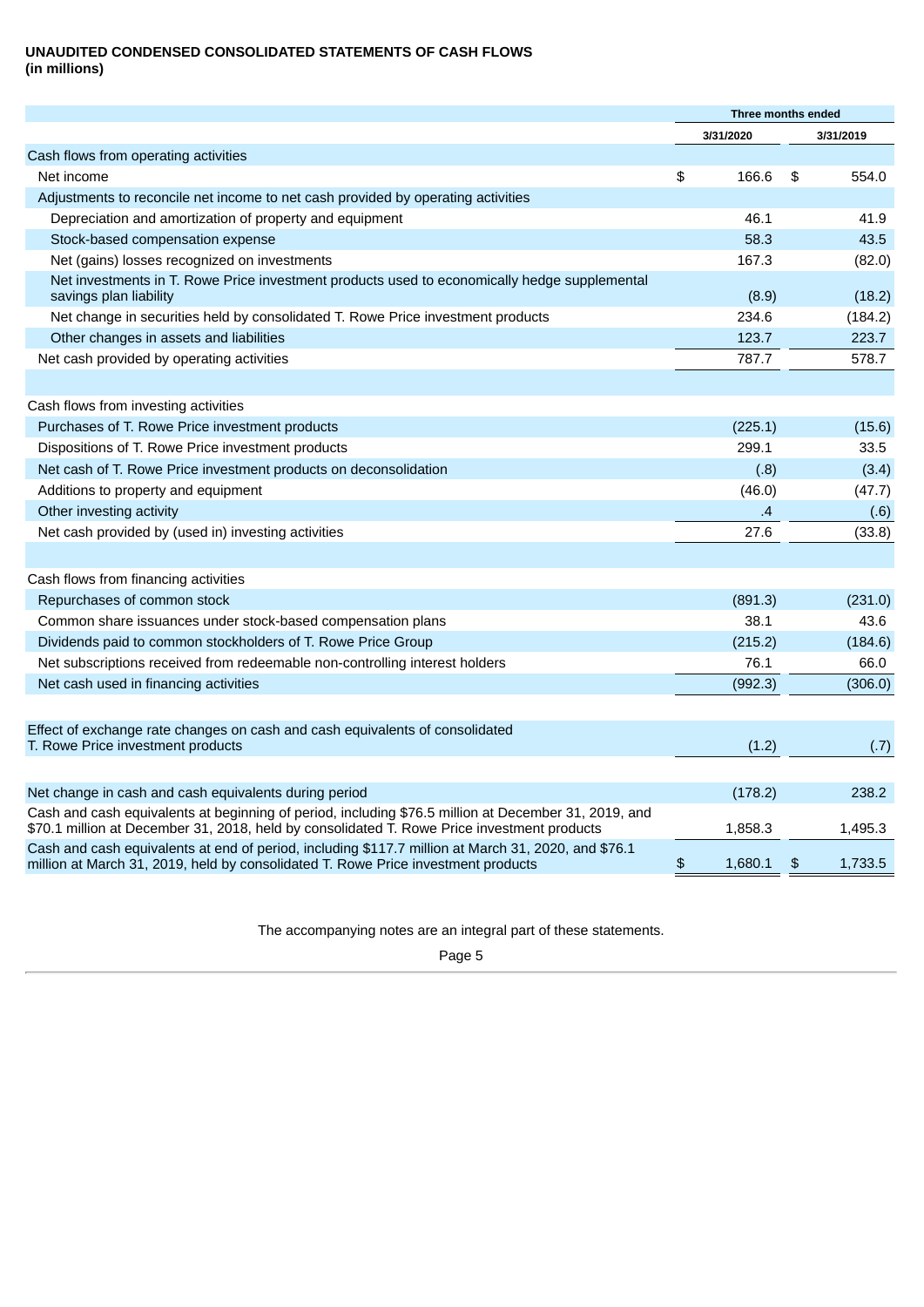#### **UNAUDITED CONDENSED CONSOLIDATED STATEMENTS OF STOCKHOLDERS' EQUITY (shares in thousands; dollars in millions)**

| Three months ended 3/31/2020    |    |       |                                                                                   |           |                     |                                         |         |     |                                                |  |  |
|---------------------------------|----|-------|-----------------------------------------------------------------------------------|-----------|---------------------|-----------------------------------------|---------|-----|------------------------------------------------|--|--|
| Common<br>shares<br>outstanding |    |       | <b>Additional</b><br>capital in<br>excess of<br>Retained<br>par value<br>earnings |           | AOCI <sup>(1)</sup> | <b>Total</b><br>stockholders'<br>equity |         |     | Redeemable<br>non-<br>controlling<br>interests |  |  |
| 235,214                         | \$ |       | \$654.6                                                                           | \$6,443.5 | \$(43.0)            | \$                                      | 7,102.1 | \$  | 1,121.0                                        |  |  |
|                                 |    |       |                                                                                   | 343.1     |                     |                                         | 343.1   |     | (176.5)                                        |  |  |
|                                 |    |       |                                                                                   |           | (6.1)               |                                         | (6.1)   |     | (17.2)                                         |  |  |
|                                 |    |       |                                                                                   | (214.7)   |                     |                                         | (214.7) |     |                                                |  |  |
| 1,068                           |    | .2    | 41.1                                                                              |           |                     |                                         | 41.3    |     |                                                |  |  |
| 37                              |    |       | (3.0)                                                                             |           |                     |                                         | (3.0)   |     |                                                |  |  |
|                                 |    |       | 58.3                                                                              |           |                     |                                         | 58.3    |     |                                                |  |  |
|                                 |    |       | .1                                                                                | (.1)      | –                   |                                         |         |     |                                                |  |  |
| (8, 334)                        |    | (1.6) | (96.5)                                                                            | (788.9)   |                     |                                         | (887.0) |     |                                                |  |  |
|                                 |    |       |                                                                                   |           |                     |                                         |         |     | 63.8                                           |  |  |
|                                 |    |       |                                                                                   |           |                     |                                         |         |     | (20.1)                                         |  |  |
| 227,985                         | \$ |       | \$654.6                                                                           | \$5,782.9 | \$(49.1)            | S.                                      | 6,434.0 | \$. | 971.0                                          |  |  |
|                                 |    |       | Common<br>stock<br>47.0<br>45.6                                                   |           |                     |                                         |         |     |                                                |  |  |

| Three months ended 3/31/2019           |                                                                              |         |                      |                     |          |              |                                                |                         |       |  |
|----------------------------------------|------------------------------------------------------------------------------|---------|----------------------|---------------------|----------|--------------|------------------------------------------------|-------------------------|-------|--|
| <b>Common</b><br>shares<br>outstanding | <b>Additional</b><br>capital in<br>Common<br>excess of<br>par value<br>stock |         | Retained<br>earnings | AOCI <sup>(1)</sup> |          | <b>Total</b> | Redeemable<br>non-<br>controlling<br>interests |                         |       |  |
| 238,069                                | \$                                                                           | 47.6    | \$654.6              | \$5,464.1           | \$(42.0) | \$           | 6,124.3                                        | \$                      | 740.3 |  |
|                                        |                                                                              |         |                      | 512.6               |          |              | 512.6                                          |                         | 41.4  |  |
|                                        |                                                                              |         |                      |                     | $\cdot$  |              | .4                                             |                         | (1.3) |  |
|                                        |                                                                              |         | –                    | (183.8)             |          |              | (183.8)                                        |                         |       |  |
| 830                                    |                                                                              | $\cdot$ | 44.8                 |                     |          |              | 45.0                                           |                         |       |  |
| 14                                     |                                                                              | —       | (1.2)                |                     |          |              | (1.2)                                          |                         |       |  |
| (5)                                    |                                                                              |         |                      |                     |          |              |                                                |                         |       |  |
|                                        |                                                                              | —       | 43.5                 |                     |          |              | 43.5                                           |                         |       |  |
| (2, 476)                               |                                                                              | (.5)    | (87.2)               | (142.1)             | –        |              | (229.8)                                        |                         |       |  |
|                                        |                                                                              |         |                      |                     |          |              |                                                |                         | 85.9  |  |
|                                        |                                                                              |         |                      |                     |          |              |                                                |                         | 20.4  |  |
| 236,432                                | \$                                                                           | 47.3    | \$654.5              | \$5,650.8           | \$(41.6) | \$           | 6,311.0                                        | \$.                     | 886.7 |  |
|                                        |                                                                              |         |                      |                     |          |              |                                                | stockholders'<br>equity |       |  |

*(1) Accumulated other comprehensive income.*

The accompanying notes are an integral part of these statements.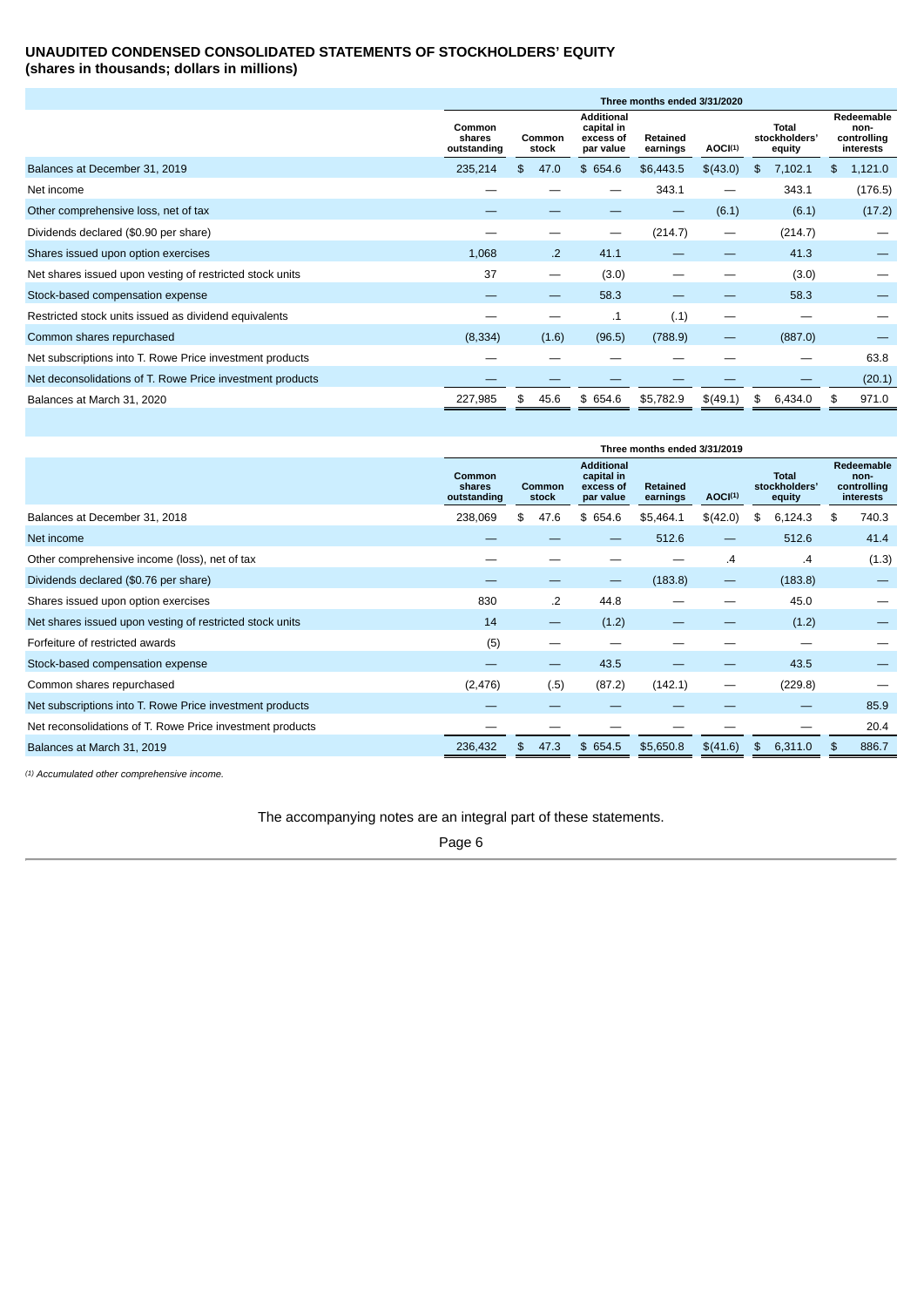#### **NOTES TO UNAUDITED CONDENSED CONSOLIDATED FINANCIAL STATEMENTS**

## **NOTE 1 – THE COMPANY AND BASIS OF PREPARATION.**

T. Rowe Price Group Inc. derives its consolidated revenues and net income primarily from investment advisory services that its subsidiaries provide to individual and institutional investors in the T. Rowe Price U.S. mutual funds ("U.S. mutual funds"), separately managed accounts, subadvised funds, and other T. Rowe Price products. The other T. Rowe Price products include: collective investment trusts, open-ended investment products offered to investors outside the U.S., and products offered through variable annuity life insurance plans in the U.S. We also provide certain investment advisory clients with related administrative services, including distribution, mutual fund transfer agent, accounting, and shareholder services; participant recordkeeping and transfer agent services for defined contribution retirement plans; brokerage; and trust services.

Investment advisory revenues depend largely on the total value and composition of assets under our management. Accordingly, fluctuations in financial markets and in the composition of assets under management impact our revenues and results of operations.

#### *BASIS OF PRESENTATION.*

These unaudited condensed consolidated financial statements are prepared in accordance with accounting principles generally accepted in the United States. These principles require the use of estimates and reflect all adjustments that are, in the opinion of management, necessary for a fair statement of our results for the interim periods presented. All such adjustments are of a normal recurring nature. Actual results may vary from our estimates.

The unaudited interim financial information contained in these unaudited condensed consolidated financial statements should be read in conjunction with the consolidated financial statements contained in our 2019 Annual Report.

## *NEW ACCOUNTING GUIDANCE.*

We adopted Accounting Standards Update No. 2018-15 — Intangibles—Goodwill and Other— Internal-Use Software (Subtopic 350-40): Customer's Accounting for Implementation Costs Incurred in a Cloud Computing Arrangement That Is a Service Contract on January 1, 2020 using the prospective method of adoption. This update required implementation costs incurred in cloud computing arrangements to be deferred and recognized over the term of the hosting arrangement. A hosting arrangement is an agreement that allows customers, like us, to access and use software on an as-needed basis without having possession of the software. Beginning on January 1, 2020, we are required to defer such qualifying implementation costs. As of March 31, 2020, we capitalized an immaterial amount of implementation costs incurred in a cloud computing arrangement. Accordingly, the adoption of this guidance did not have a material impact on our consolidated balance sheets or our consolidated statements of income.

#### *NEWLY ISSUED BUT NOT YET ADOPTED ACCOUNTING GUIDANCE*

We have considered all other newly issued accounting guidance that is applicable to our operations and the preparation of our unaudited condensed consolidated statements, including those we have not yet adopted. We do not believe that any such guidance has or will have a material effect on our financial position or results of operations.

#### *U.S. ECONOMIC RELIEF LEGISLATION*

On March 27, 2020, the U.S. enacted the Coronavirus Aid, Relief and Economic Security ("CARES") Act. The CARES Act provides economic relief to eligible businesses and individuals impacted by the novel coronavirus pandemic. We are currently assessing what impact, if any, the CARES Act's provisions will have on our financial position and results of operations, but we do not believe the impact will be material.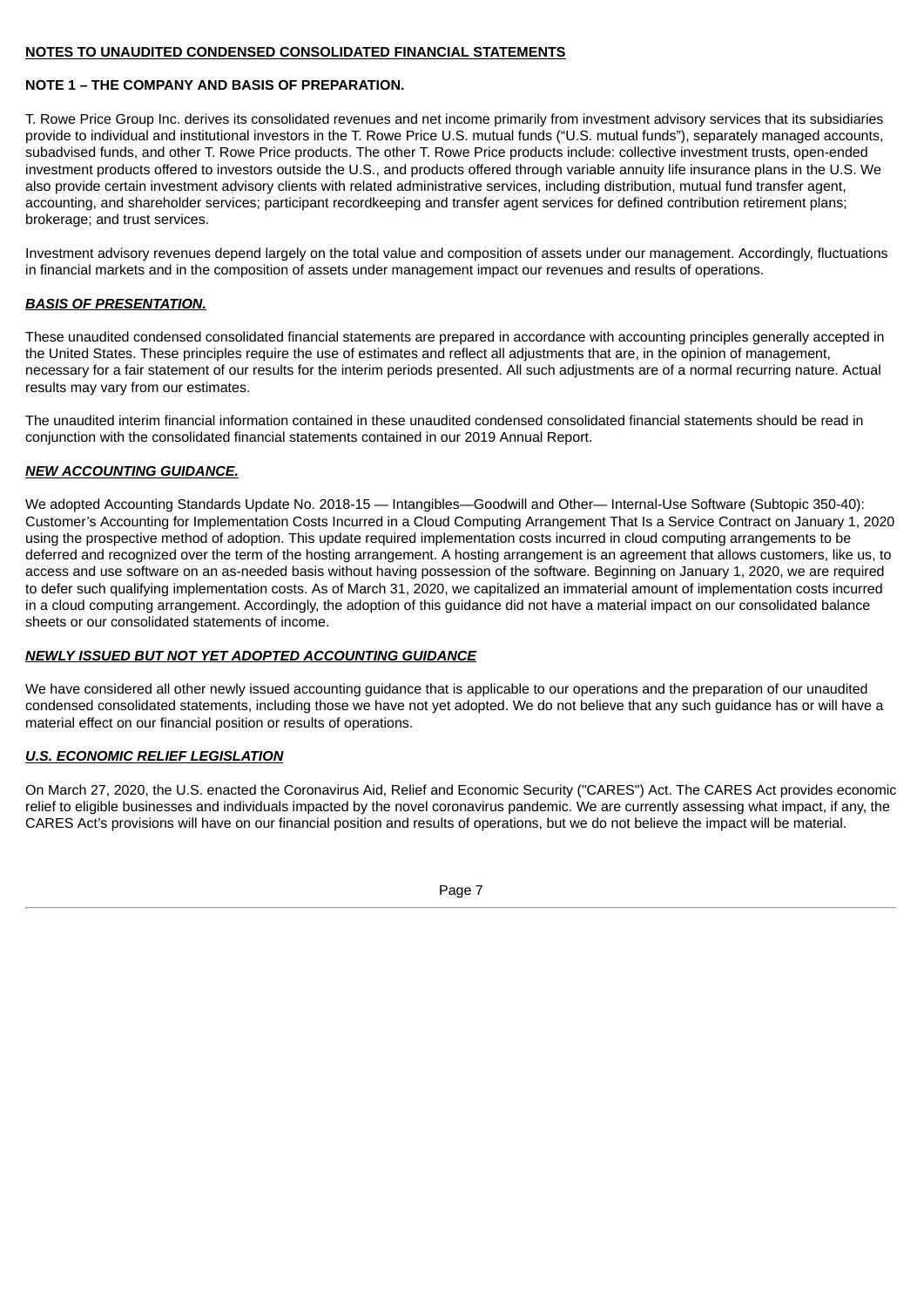## **NOTE 2 – INFORMATION ABOUT RECEIVABLES, REVENUES, AND SERVICES.**

Revenues earned during the first quarter of 2020 and 2019 under agreements with clients include:

|                                                                      | Three months ended 3/31/2020 |                             |    |                                                     |    |                                              |    |              |                                                     |    |                               |    |                                              |              |
|----------------------------------------------------------------------|------------------------------|-----------------------------|----|-----------------------------------------------------|----|----------------------------------------------|----|--------------|-----------------------------------------------------|----|-------------------------------|----|----------------------------------------------|--------------|
|                                                                      |                              |                             |    | Administrative, distribution, and<br>servicing fees |    |                                              |    |              | Administrative, distribution, and<br>servicing fees |    |                               |    |                                              |              |
| (in millions)                                                        |                              | Investment<br>advisory fees |    | <b>Administrative</b><br>fees                       |    | <b>Distribution</b><br>and servicing<br>fees |    | Net revenues | Investment<br>advisory fees                         |    | <b>Administrative</b><br>fees |    | <b>Distribution</b><br>and servicing<br>fees | Net revenues |
| U.S. mutual funds                                                    | \$                           | 876.2                       | \$ | 77.2                                                | \$ | 27.9                                         | \$ | 981.3        | \$<br>815.9                                         | \$ | 76.6                          | \$ | 30.2                                         | \$<br>922.7  |
| Subadvised and separate<br>accounts and other<br>investment products |                              | 451.6                       |    |                                                     |    |                                              |    | 451.6        | 378.3                                               |    |                               |    |                                              | 378.3        |
|                                                                      |                              |                             |    |                                                     |    |                                              |    |              |                                                     |    |                               |    |                                              |              |
| Other clients                                                        |                              |                             |    | 29.7                                                |    |                                              |    | 29.7         |                                                     |    | 26.3                          |    |                                              | 26.3         |
|                                                                      |                              | 1,327.8                     | \$ | 106.9                                               | \$ | 27.9                                         | \$ | L.462.6      | \$<br>1,194.2                                       | \$ | 102.9                         |    | 30.2                                         | 1,327.3      |

Total net revenues earned from our related parties, specifically T. Rowe Price investment products, aggregate \$1,207.7 million and \$1,093.4 million for the three months ended March 31, 2020 and 2019, respectively. Accounts receivable from these products aggregate to \$374.3 million at March 31, 2020, and \$424.8 million at December 31, 2019.

The following table details the investment advisory fees earned from clients by their underlying asset class.

|                                                                | Three months ended |     |           |
|----------------------------------------------------------------|--------------------|-----|-----------|
| (in millions)                                                  | 3/31/2020          |     | 3/31/2019 |
| U.S. mutual funds                                              |                    |     |           |
| Equity and blended assets                                      | \$<br>749.8        | \$  | 694.5     |
| Fixed income, including money market                           | 126.4              |     | 121.4     |
|                                                                | 876.2              |     | 815.9     |
| Subadvised and separate accounts and other investment products |                    |     |           |
| Equity and blended assets                                      | 385.2              |     | 318.8     |
| Fixed income, including money market                           | 66.4               |     | 59.5      |
|                                                                | 451.6              |     | 378.3     |
| Total                                                          | 1,327.8            | \$. | 1.194.2   |

The following table summarizes the assets under management on which we earn investment advisory fees.

|                                                                | Average during     |           |    |         |       |           |           |         |  |            |
|----------------------------------------------------------------|--------------------|-----------|----|---------|-------|-----------|-----------|---------|--|------------|
|                                                                | three months ended |           |    |         | As of |           |           |         |  |            |
| (in billions)                                                  |                    | 3/31/2020 |    |         |       | 3/31/2019 | 3/31/2020 |         |  | 12/31/2019 |
| U.S. mutual funds                                              |                    |           |    |         |       |           |           |         |  |            |
| Equity and blended assets                                      | \$                 | 525.0     | \$ | 487.6   | \$    | 443.6     | \$        | 552.4   |  |            |
| Fixed income, including money market                           |                    | 129.3     |    | 122.5   |       | 118.7     |           | 130.3   |  |            |
|                                                                |                    | 654.3     |    | 610.1   |       | 562.3     |           | 682.7   |  |            |
| Subadvised and separate accounts and other investment products |                    |           |    |         |       |           |           |         |  |            |
| Equity and blended assets                                      |                    | 396.3     |    | 332.9   |       | 340.9     |           | 412.1   |  |            |
| Fixed income, including money market                           |                    | 112.1     |    | 100.5   |       | 105.6     |           | 112.0   |  |            |
|                                                                |                    | 508.4     |    | 433.4   |       | 446.5     |           | 524.1   |  |            |
| Total                                                          | \$                 | 1,162.7   | \$ | 1,043.5 | \$    | 1,008.8   | \$        | 1,206.8 |  |            |

Investors that we serve are primarily domiciled in the U.S.; investment advisory clients outside the U.S. account for 7.4% and 6.9% of our assets under management at March 31, 2020, and December 31, 2019, respectively.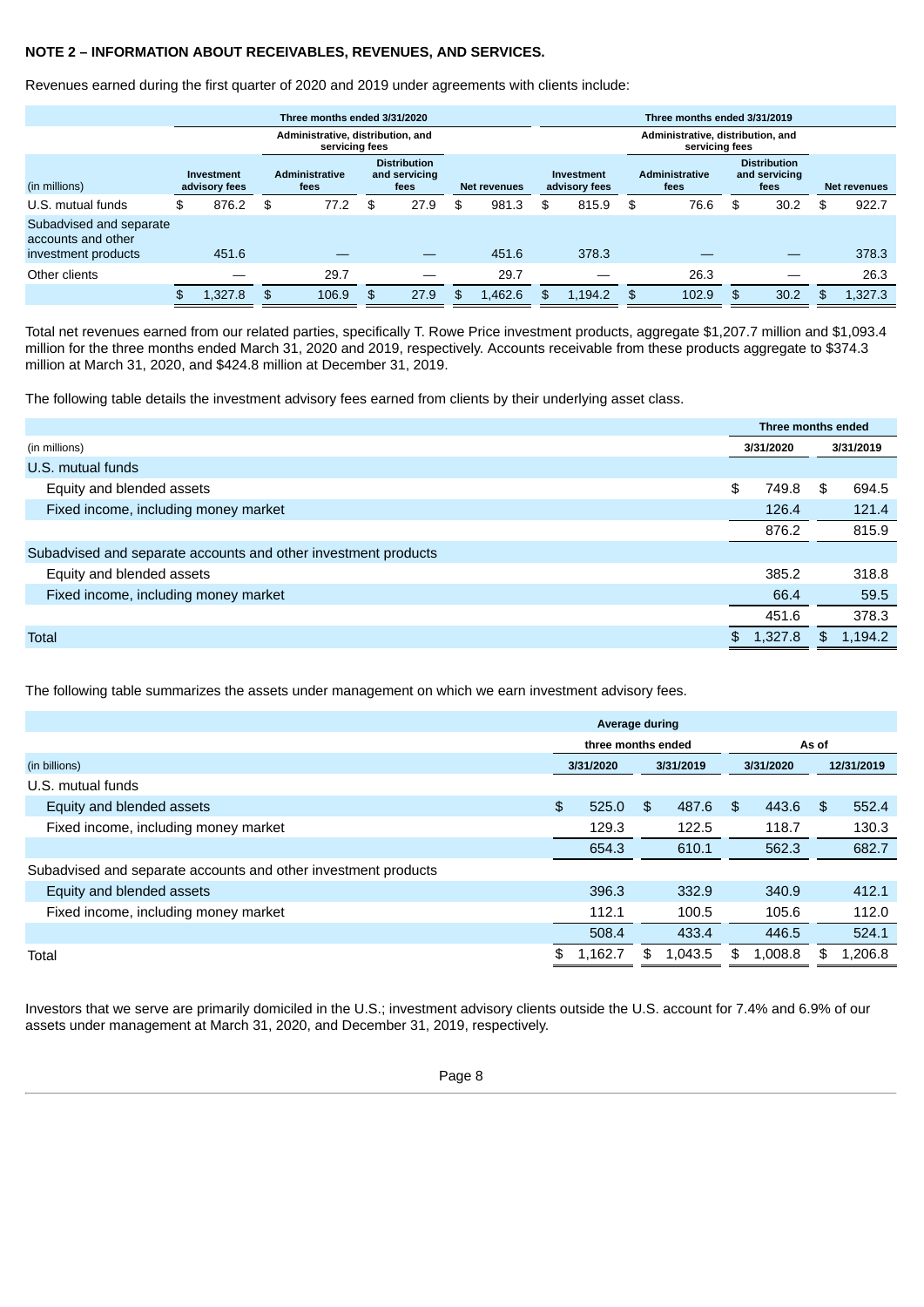#### **NOTE 3 – INVESTMENTS.**

The carrying values of our investments that are not part of the consolidated T. Rowe Price investment products are as follows:

| (in millions)                                                                                               | 3/31/2020     | 12/31/2019    |
|-------------------------------------------------------------------------------------------------------------|---------------|---------------|
| Investments held at fair value                                                                              |               |               |
| T. Rowe Price investment products                                                                           | \$<br>1,088.1 | \$<br>1,402.9 |
| T. Rowe Price investment products designated as an economic hedge of supplemental savings plan<br>liability | 500.0         | 561.1         |
| Investment partnerships and other investments                                                               | 105.5         | 99.7          |
| Equity method investments                                                                                   |               |               |
| T. Rowe Price investment products                                                                           | 864.5         | 705.6         |
| 26% interest in UTI Asset Management Company Limited (India)                                                | 166.8         | 164.5         |
| Investment partnerships and other investments                                                               | 5.4           | 5.0           |
| U.S. Treasury note                                                                                          | 1.0           | 1.0           |
| <b>Total</b>                                                                                                | \$<br>2.731.3 | 2,939.8       |

The investment partnerships are carried at fair value using net asset value ("NAV") per share as a practical expedient. Our interests in these partnerships are generally not redeemable and are subject to significant restrictions on transferability. The underlying investments of these partnerships have contractual terms through 2029, though we may receive distributions of liquidating assets over a longer term. The investment strategies of these partnerships include growth equity, buyout, venture capital, and real estate.

During the three months ended March 31, 2020, net losses on investments included \$103.6 million of net unrealized losses related to investments held at fair value that were still held at March 31, 2020. For the same period of 2019, the net gains on investments included \$50.6 million of net unrealized gains on investments held at fair value that were still held at March 31, 2019.

During the three months ended March 31, 2020 and 2019, certain T. Rowe Price investment products in which we provided initial seed capital at the time of formation were deconsolidated, as we no longer had a controlling interest. Depending on our ownership interest, we are now reporting our residual interests in these T. Rowe Price investment products as either an equity method investment or an investment held at fair value. Additionally, during the three months ended March 31, 2019, certain T. Rowe Price investment products that were being accounted for as equity method investments were consolidated, as we regained a controlling interest. The net impact of these changes on our unaudited condensed consolidated balance sheets and statements of income as of the dates the portfolios were deconsolidated or reconsolidated is detailed below.

|                                                                                     | Three months ended |             |  |           |  |  |  |
|-------------------------------------------------------------------------------------|--------------------|-------------|--|-----------|--|--|--|
| (in millions)                                                                       |                    | 3/31/2020   |  | 3/31/2019 |  |  |  |
| Net increase (decrease) in assets of consolidated T. Rowe Price investment products | \$                 | $(46.2)$ \$ |  | 12.3      |  |  |  |
| Net decrease in liabilities of consolidated T. Rowe Price investment products       | \$                 | $(2.4)$ \$  |  | (.9)      |  |  |  |
| Net increase (decrease) in redeemable non-controlling interests                     | \$.                | $(20.1)$ \$ |  | 20.4      |  |  |  |
|                                                                                     |                    |             |  |           |  |  |  |
| Gains recognized upon deconsolidation                                               | \$                 |             |  |           |  |  |  |

The gains or losses recognized upon deconsolidation were the result of reclassifying currency translation adjustments accumulated on certain T. Rowe Price investment products with non-USD functional currencies from accumulated other comprehensive income to nonoperating income (loss).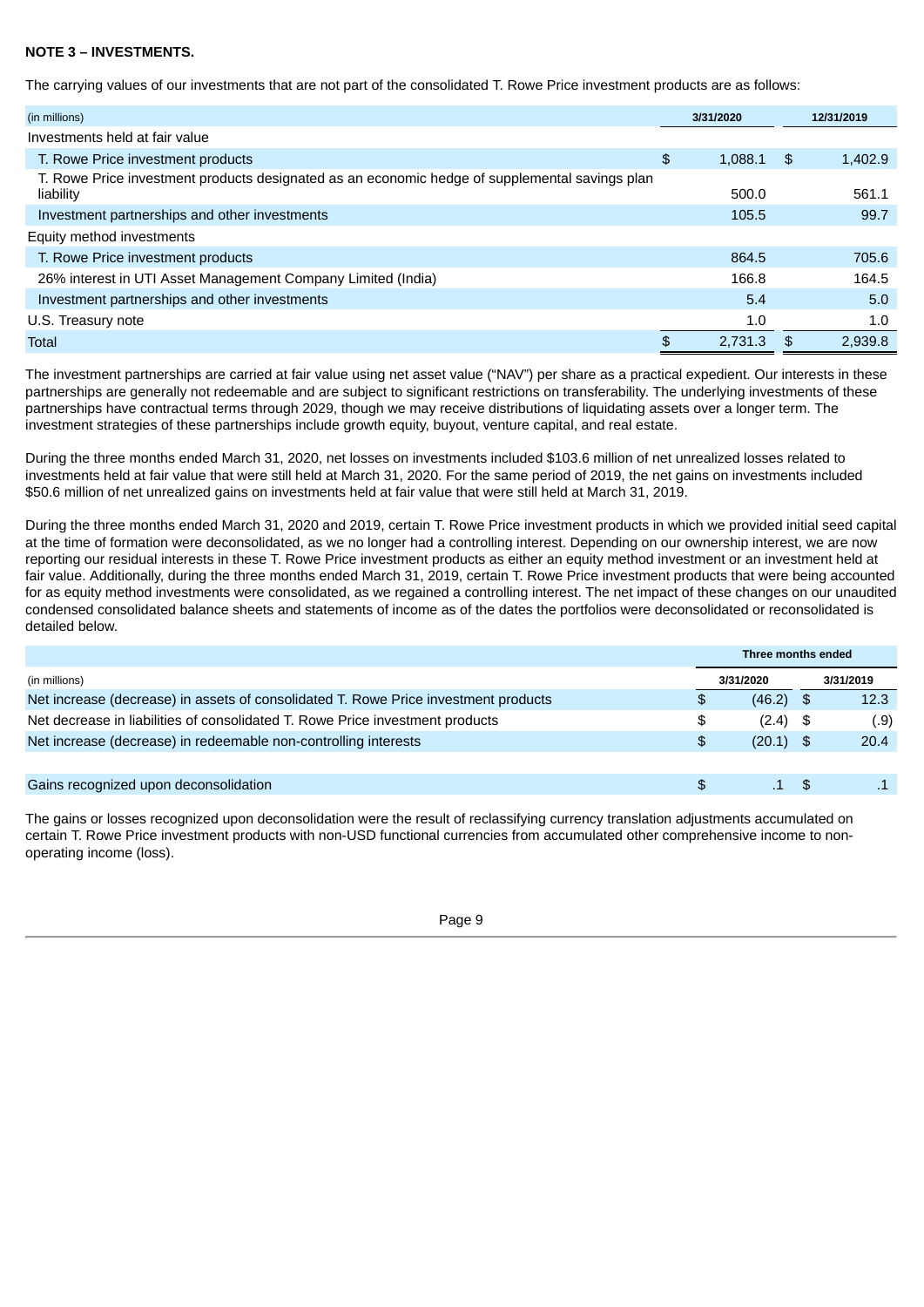#### **VARIABLE INTEREST ENTITIES.**

Our investments at March 31, 2020 and December 31, 2019, include interests in variable interest entities that we do not consolidate as we are not deemed the primary beneficiary. Our maximum risk of loss related to our involvement with these entities is as follows:

| (in millions)                                           | 3/31/2020 |       | 12/31/2019 |
|---------------------------------------------------------|-----------|-------|------------|
| Investment carrying values                              |           | 129.4 | 156.0      |
| Unfunded capital commitments                            |           | 15.6  | 18.1       |
| Uncollected investment advisory and administrative fees |           | 7.1   | 10.5       |
|                                                         |           | 152.1 | 184.6      |

The unfunded capital commitments totaling \$15.6 million and \$18.1 million at March 31, 2020 and December 31, 2019, respectively, relate primarily to the investment partnerships in which we have an existing investment. In addition to such amounts, a percentage of prior distributions may be called under certain circumstances.

#### **NOTE 4 – FAIR VALUE MEASUREMENTS.**

We determine the fair value of our cash equivalents and certain investments using the following broad levels of inputs as defined by related accounting standards:

Level 1 – quoted prices in active markets for identical securities.

- Level 2 observable inputs other than Level 1 quoted prices including, but not limited to, quoted prices for similar securities, interest rates, prepayment speeds, and credit risk. These inputs are based on market data obtained from independent sources.
- Level 3 unobservable inputs reflecting our own assumptions based on the best information available. We do not value any investments using Level 3 inputs.

These levels are not necessarily an indication of the risk or liquidity associated with our investments. The following table summarizes our investments that are recognized in our unaudited condensed consolidated balance sheets using fair value measurements determined based on the differing levels of inputs. This table excludes investments held by the consolidated T. Rowe Price investment products which are presented separately on our unaudited condensed consolidated balance sheets and are detailed in Note 5.

|                                                                                                             | 3/31/2020 |     |         |  |         | 12/31/2019 |         |  |
|-------------------------------------------------------------------------------------------------------------|-----------|-----|---------|--|---------|------------|---------|--|
| (in millions)                                                                                               | Level 1   |     | Level 2 |  | Level 1 |            | Level 2 |  |
| Cash equivalents held in T. Rowe Price money market funds                                                   | 1.164.9   | \$. |         |  | 1,355.6 | - \$       |         |  |
| T. Rowe Price investment products                                                                           | 1.075.7   |     | 12.4    |  | 1.393.0 |            | 9.9     |  |
| T. Rowe Price investment products designated as an economic hedge of<br>supplemental savings plan liability | 500.0     |     |         |  | 561.1   |            |         |  |
| Total                                                                                                       | 2.740.6   |     | 12.4    |  | 3.309.7 | \$         | 9.9     |  |

As required by the accounting guidance, the fair value hierarchy levels table above does not include the investment partnerships and other investments for which fair value is estimated using their NAV per share as a practical expedient. The carrying value of these investments as disclosed in Note 3 were \$105.5 million at March 31, 2020 and \$99.7 million at December 31, 2019.

#### **NOTE 5 – CONSOLIDATED T. ROWE PRICE INVESTMENT PRODUCTS.**

The T. Rowe Price investment products that we consolidate in our unaudited condensed consolidated financial statements are generally those products we provided initial seed capital at the time of their formation and have a controlling interest. Our U.S. mutual funds are considered voting interest entities, while those regulated outside the U.S. are considered variable interest entities.

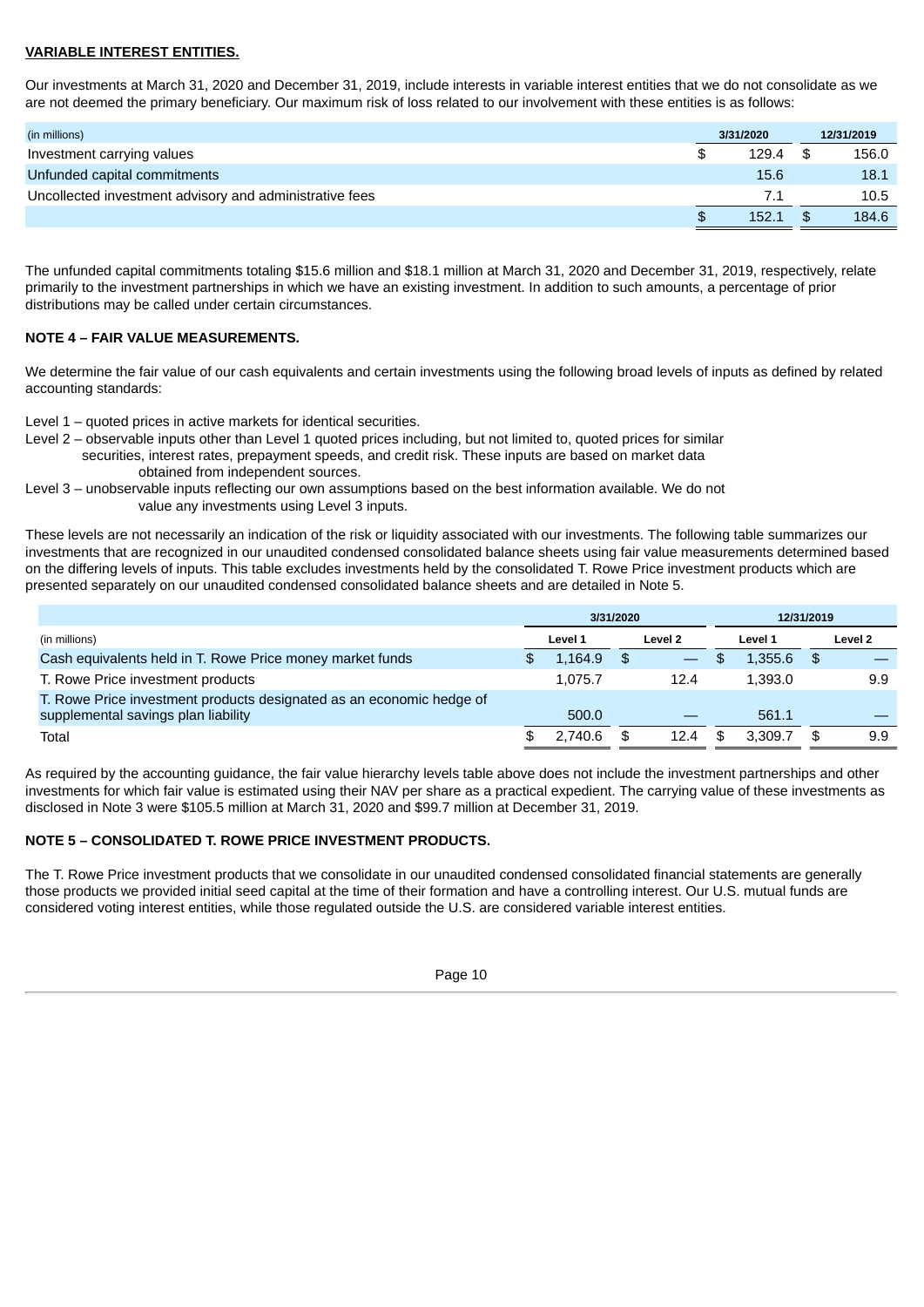The following table details the net assets of the consolidated T. Rowe Price investment products:

|                                                      |                                                                    |    | 3/31/2020 |               |                                |       |                                  | 12/31/2019 |               |
|------------------------------------------------------|--------------------------------------------------------------------|----|-----------|---------------|--------------------------------|-------|----------------------------------|------------|---------------|
| (in millions)                                        | Voting<br>Variable<br>interest<br>interest<br>entities<br>entities |    |           | Total         | Voting<br>interest<br>entities |       | Variable<br>interest<br>entities |            | Total         |
| Cash and cash equivalents $(1)$                      | \$<br>23.1                                                         | \$ | 94.6      | \$<br>117.7   | \$                             | 9.9   | \$                               | 66.6       | \$<br>76.5    |
| Investments <sup>(2)</sup>                           | 197.3                                                              |    | 1,641.3   | 1,838.6       |                                | 281.1 |                                  | 1,891.3    | 2,172.4       |
| Other assets                                         | 8.1                                                                |    | 59.9      | 68.0          |                                | 10.6  |                                  | 17.4       | 28.0          |
| Total assets                                         | 228.5                                                              |    | 1,795.8   | 2,024.3       |                                | 301.6 |                                  | 1,975.3    | 2,276.9       |
| <b>Liabilities</b>                                   | 10.9                                                               |    | 72.0      | 82.9          |                                | 12.2  |                                  | 27.0       | 39.2          |
| Net assets                                           | \$<br>217.6                                                        | \$ | 1,723.8   | \$<br>1,941.4 | \$                             | 289.4 | \$                               | 1.948.3    | \$<br>2,237.7 |
|                                                      |                                                                    |    |           |               |                                |       |                                  |            |               |
| Attributable to T. Rowe Price Group                  | \$<br>155.0                                                        | \$ | 815.4     | \$<br>970.4   | \$                             | 199.6 | \$                               | 917.1      | \$<br>1,116.7 |
| Attributable to redeemable non-controlling interests | 62.6                                                               |    | 908.4     | 971.0         |                                | 89.8  |                                  | 1.031.2    | 1,121.0       |
|                                                      | \$<br>217.6                                                        | \$ | 1,723.8   | \$<br>1,941.4 | \$                             | 289.4 | \$                               | 1,948.3    | \$<br>2,237.7 |

<sup>(1)</sup> Cash and cash equivalents includes \$22.5 million and \$9.1 million at March 31, 2020, and December 31, 2019, respectively, of T. Rowe Price money market mutual funds.  $^{(2)}$  Investments includes \$35.3 million and \$40.2 million at March 31, 2020, and December 31, 2019, respectively, of T. Rowe Price investment products.

Although we can redeem our net interest in these consolidated T. Rowe Price investment products at any time, we cannot directly access or sell the assets held by these products to obtain cash for general operations. Additionally, the assets of these investment products are not available to our general creditors.

Since third party investors in these investment products have no recourse to our credit, our overall risk related to the net assets of consolidated T. Rowe Price investment products is limited to valuation changes associated with our net interest. We, however, are required to recognize the valuation changes associated with all underlying investments held by these products in our unaudited condensed consolidated statements of income and disclose the portion attributable to third party investors as net income attributable to redeemable non-controlling interests.

The operating results of the consolidated T. Rowe Price investment products for the three months ended March 31, 2020 and 2019, are reflected in our unaudited condensed consolidated statements of income as follows:

|                                                                            | Three months ended |                                       |    |                                         |      |              |    |                                       |    |                                         |     |              |  |
|----------------------------------------------------------------------------|--------------------|---------------------------------------|----|-----------------------------------------|------|--------------|----|---------------------------------------|----|-----------------------------------------|-----|--------------|--|
|                                                                            |                    |                                       |    | 3/31/2020                               |      |              |    | 3/31/2019                             |    |                                         |     |              |  |
| (in millions)                                                              |                    | <b>Voting</b><br>interest<br>entities |    | <b>Variable</b><br>interest<br>entities |      | Total        |    | <b>Voting</b><br>interest<br>entities |    | <b>Variable</b><br>interest<br>entities |     | <b>Total</b> |  |
| Operating expenses reflected in net operating income                       | \$                 | (.2)                                  | \$ | (3.5)                                   | - \$ | (3.7)        | \$ | (.3)                                  | \$ | (2.8)                                   | \$  | (3.1)        |  |
| Net investment income (loss) reflected in non-operating<br>income (loss)   |                    | (35.2)                                |    | (295.1)                                 |      | (330.3)      |    | 8.0                                   |    | 93.9                                    |     | 101.9        |  |
| Impact on income before taxes                                              |                    | (35.4)                                | \$ | (298.6)                                 | \$   | (334.0)      | \$ | 7.7                                   | \$ | 91.1                                    | \$. | 98.8         |  |
|                                                                            |                    |                                       |    |                                         |      |              |    |                                       |    |                                         |     |              |  |
| Net income (loss) attributable to T. Rowe Price Group                      | \$                 | (22.6)                                | \$ | (134.9)                                 | -\$  | $(157.5)$ \$ |    | 8.7                                   | \$ | 48.7                                    | \$  | 57.4         |  |
| Net income (loss) attributable to redeemable non-<br>controlling interests |                    | (12.8)                                |    | (163.7)                                 |      | (176.5)      |    | (1.0)                                 |    | 42.4                                    |     | 41.4         |  |
|                                                                            | \$                 | (35.4)                                | \$ | (298.6)                                 |      | (334.0)      | \$ | 7.7                                   |    | 91.1                                    | \$  | 98.8         |  |

The operating expenses of the consolidated investment products are reflected in other operating expenses. In preparing our unaudited condensed consolidated financial statements, we eliminated operating expenses of \$2.5 million and \$1.5 million for the three months ended March 31, 2020 and 2019, respectively, against the investment advisory and administrative fees earned from these products. The net investment income (loss) reflected in non-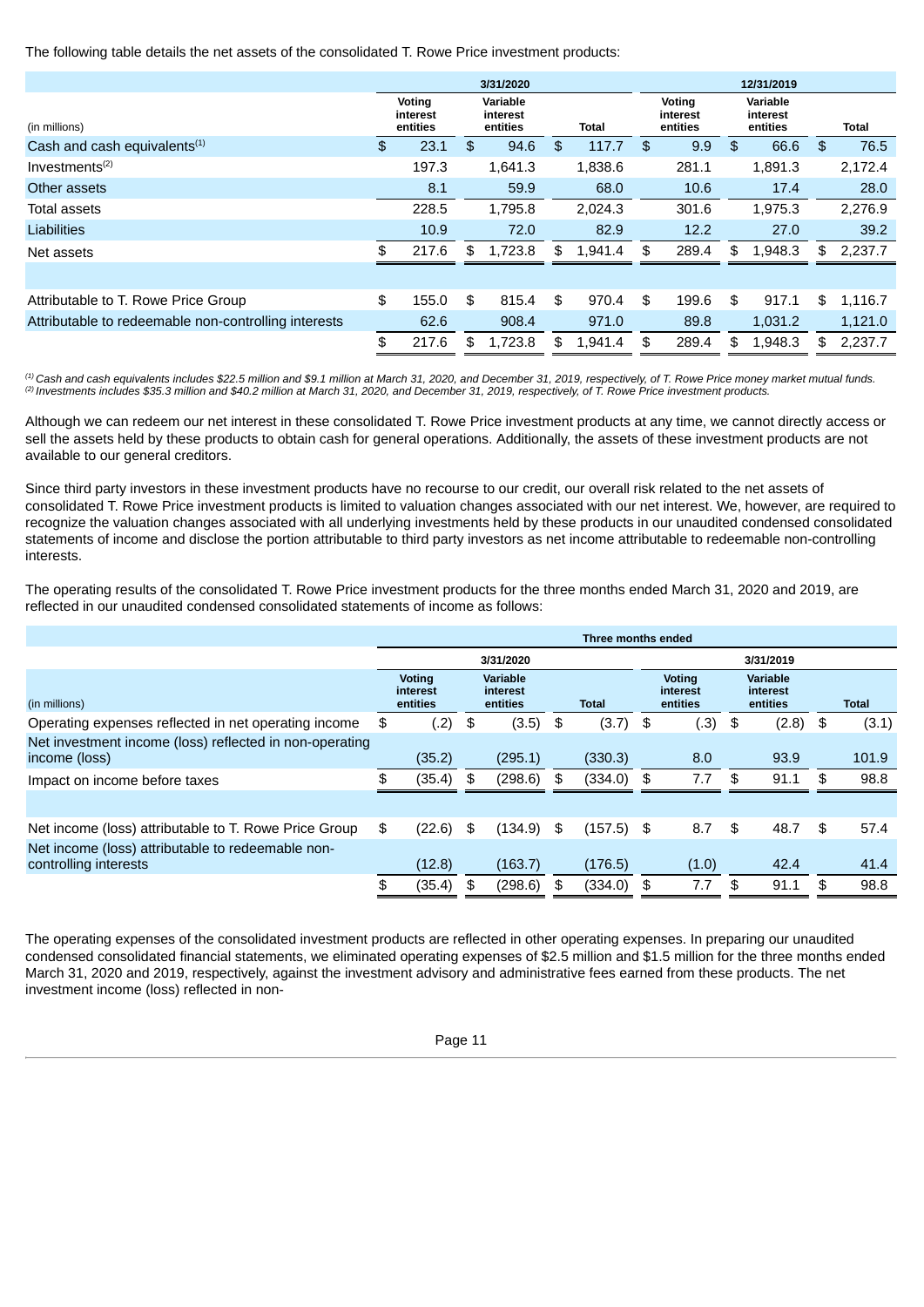operating income (loss) includes dividend and interest income and realized and unrealized gains and losses on the underlying securities held by the consolidated T. Rowe Price investment products.

The table below details the impact of these consolidated investment products on the individual lines of our unaudited condensed consolidated statements of cash flows for the three months ended March 31, 2020 and 2019.

|                                                                                                                      | Three months ended |                                       |    |                                         |     |        |    |                                       |    |                                         |    |        |  |
|----------------------------------------------------------------------------------------------------------------------|--------------------|---------------------------------------|----|-----------------------------------------|-----|--------|----|---------------------------------------|----|-----------------------------------------|----|--------|--|
|                                                                                                                      |                    |                                       |    | 3/31/2020                               |     |        |    | 3/31/2019                             |    |                                         |    |        |  |
| (in millions)                                                                                                        |                    | <b>Voting</b><br>interest<br>entities |    | <b>Variable</b><br>interest<br>entities |     | Total  |    | <b>Voting</b><br>interest<br>entities |    | <b>Variable</b><br>interest<br>entities |    | Total  |  |
| Net cash provided by operating activities                                                                            | \$                 | 11.3                                  | \$ | (87.0)                                  | -\$ | (75.7) | \$ | (28.7)                                | \$ | (65.0)                                  | \$ | (93.7) |  |
| Net cash provided by (used in) investing activities                                                                  |                    | (.8)                                  |    |                                         |     | (.8)   |    | (5.1)                                 |    | 1.7                                     |    | (3.4)  |  |
| Net cash used in financing activities                                                                                |                    | 2.7                                   |    | 116.2                                   |     | 118.9  |    | 31.6                                  |    | 72.2                                    |    | 103.8  |  |
| Effect of exchange rate changes on cash and cash<br>equivalents of consolidated<br>T. Rowe Price investment products |                    |                                       |    | (1.2)                                   |     | (1.2)  |    |                                       |    | (.7)                                    |    | (.7)   |  |
| Net change in cash and cash equivalents during period                                                                |                    | 13.2                                  |    | 28.0                                    |     | 41.2   |    | (2.2)                                 |    | 8.2                                     |    | 6.0    |  |
| Cash and cash equivalents at beginning of year                                                                       |                    | 9.9                                   |    | 66.6                                    |     | 76.5   |    | 18.5                                  |    | 51.6                                    |    | 70.1   |  |
| Cash and cash equivalents at end of period                                                                           | \$                 | 23.1                                  | \$ | 94.6                                    |     | 117.7  |    | 16.3                                  |    | 59.8                                    | \$ | 76.1   |  |

The net cash provided by financing activities during the three months ended March 31, 2020 and 2019 includes \$42.8 million and \$37.8 million, respectively, of net subscriptions we made into the consolidated T. Rowe Price investment products, net of dividends received. These cash flows were eliminated in consolidation.

#### **FAIR VALUE MEASUREMENTS.**

We determine the fair value of investments held by consolidated T. Rowe Price investment products using the following broad levels of inputs as defined by related accounting standards:

- Level 1 quoted prices in active markets for identical securities.
- Level 2 observable inputs other than Level 1 quoted prices including, but not limited to, quoted prices for similar securities, interest rates, prepayment speeds, and credit risk. These inputs are based on market data obtained from independent sources.
- Level 3 unobservable inputs reflecting our own assumptions based on the best information available. The value of investments using Level 3 inputs is insignificant.

These levels are not necessarily an indication of the risk or liquidity associated with these investment holdings. The following table summarizes the investment holdings held by our consolidated T. Rowe Price investment products using fair value measurements determined based on the differing levels of inputs.

|                          |     | 3/31/2020 |    |                          |         | 12/31/2019 |               |  |
|--------------------------|-----|-----------|----|--------------------------|---------|------------|---------------|--|
| (in millions)            |     | Level 1   |    | Level 2                  | Level 1 |            | Level 2       |  |
| <b>Assets</b>            |     |           |    |                          |         |            |               |  |
| Cash equivalents         | \$  | 22.5      | \$ | $\overline{\phantom{0}}$ | \$      | 9.1        | \$<br>1.1     |  |
| <b>Equity securities</b> |     | 149.9     |    | 548.3                    |         | 162.8      | 724.5         |  |
| Fixed income securities  |     |           |    | 1,097.9                  |         |            | 1,248.6       |  |
| Other investments        |     | 3.3       |    | 39.2                     |         | 2.7        | 33.8          |  |
|                          | \$. | 175.7     | \$ | 1,685.4                  | \$      | 174.6      | \$<br>2,008.0 |  |
|                          |     |           |    |                          |         |            |               |  |
| Liabilities              | \$  | (2.3)     | \$ | (31.9)                   | - \$    | (.4)       | \$<br>(11.2)  |  |
|                          |     |           |    |                          |         |            |               |  |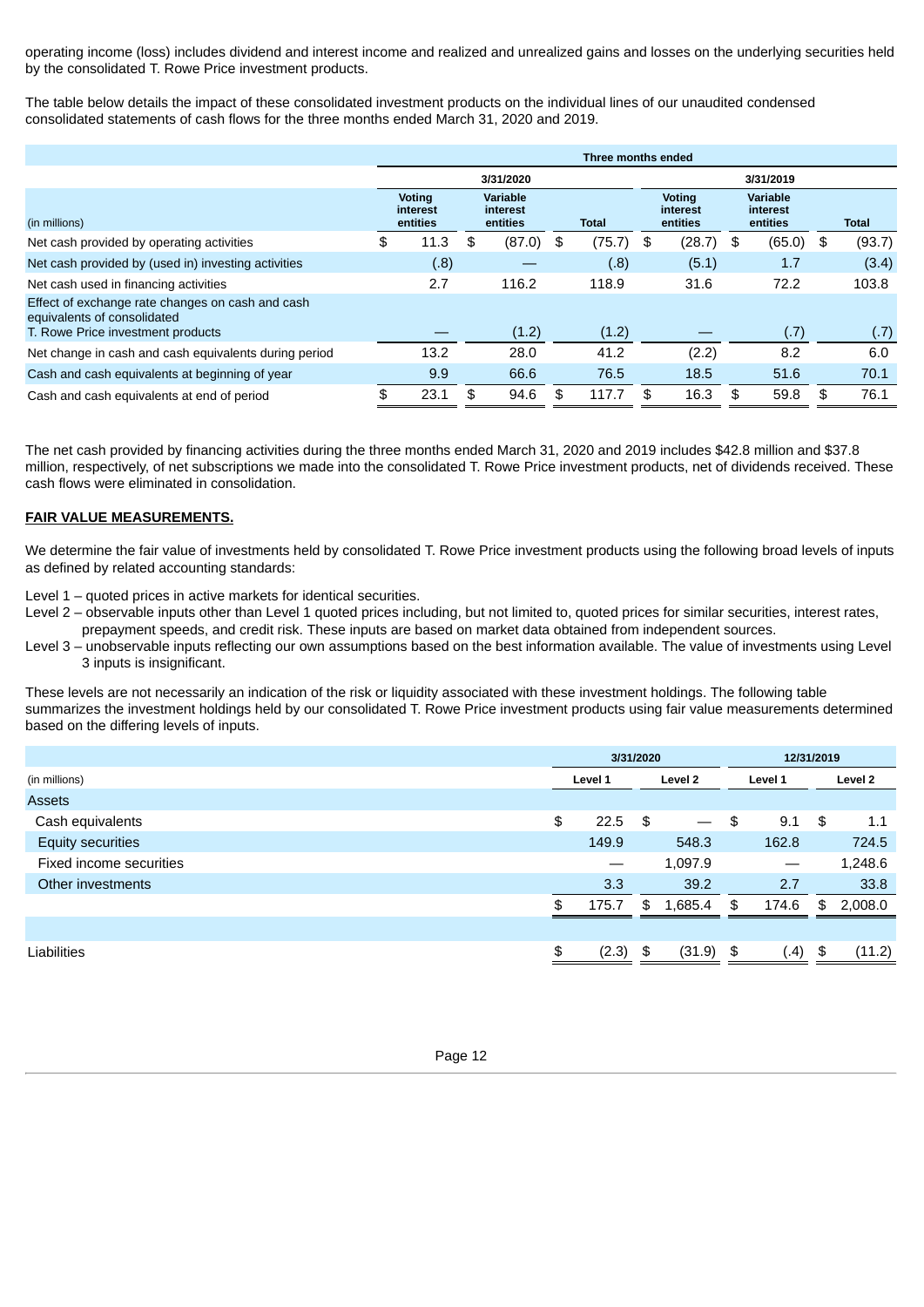#### **NOTE 6 – STOCKHOLDERS' EQUITY.**

Accounts payable and accrued expenses includes liabilities of \$7.9 million at March 31, 2020, and \$12.2 million at December 31, 2019, for common stock repurchases that settled during the first week of April 2020 and January 2020, respectively.

#### **NOTE 7 – STOCK-BASED COMPENSATION.**

#### **STOCK OPTIONS.**

The following table summarizes the status of, and changes in, our stock options during the three months ended March 31, 2020.

|                                  | <b>Options</b> |                | Weighted-<br>average<br>exercise<br>price |
|----------------------------------|----------------|----------------|-------------------------------------------|
| Outstanding at December 31, 2019 | 7,388,068      | \$             | 71.06                                     |
| Exercised                        | (1,540,694)    | $\mathfrak{F}$ | 67.50                                     |
| Forfeited                        | (1, 428)       | \$             | 76.00                                     |
| Outstanding at March 31, 2020    | 5,845,946      | \$.            | 72.00                                     |
| Exercisable at March 31, 2020    | 5,176,419      | \$             | 71.50                                     |

#### **RESTRICTED SHARES AND STOCK UNITS.**

The following table summarizes the status of, and changes in, our nonvested restricted shares and restricted stock units during the three months ended March 31, 2020.

|                                                        | <b>Restricted</b><br>shares | <b>Restricted</b><br>stock<br>units |      | Weighted-<br>average<br>fair value |
|--------------------------------------------------------|-----------------------------|-------------------------------------|------|------------------------------------|
| Nonvested at December 31, 2019                         | 7.404                       | 6,718,261                           | \$   | 98.75                              |
| Time-based grants                                      |                             | 15.184                              | \$   | 126.33                             |
| Dividend equivalents granted to non-employee directors |                             | 643                                 | \$   | 98.80                              |
| Vested                                                 |                             | (62, 499)                           | - SS | 95.26                              |
| Forfeited                                              |                             | (34,004)                            | \$   | 97.30                              |
| Nonvested at March 31, 2020                            | 7.404                       | 6,637,585                           | \$   | 98.85                              |

Nonvested at March 31, 2020, includes 403,008 performance-based restricted stock units, including 318,768 restricted stock units for which the performance period has expired, and the performance threshold has been met.

#### **FUTURE STOCK-BASED COMPENSATION EXPENSE.**

The following table presents the compensation expense to be recognized over the remaining vesting periods of the stock-based awards outstanding at March 31, 2020. Estimated future compensation expense will change to reflect future grants of restricted stock awards and units, future option grants, changes in the probability of performance thresholds being met, and adjustments for actual forfeitures.

| (in millions)       |            |
|---------------------|------------|
| Second quarter 2020 | \$<br>54.5 |
| Third quarter 2020  | 53.2       |
| Fourth quarter 2020 | 46.2       |
| 2021                | 108.1      |
| 2022 through 2026   | 90.0       |
| <b>Total</b>        | 352.0      |
|                     |            |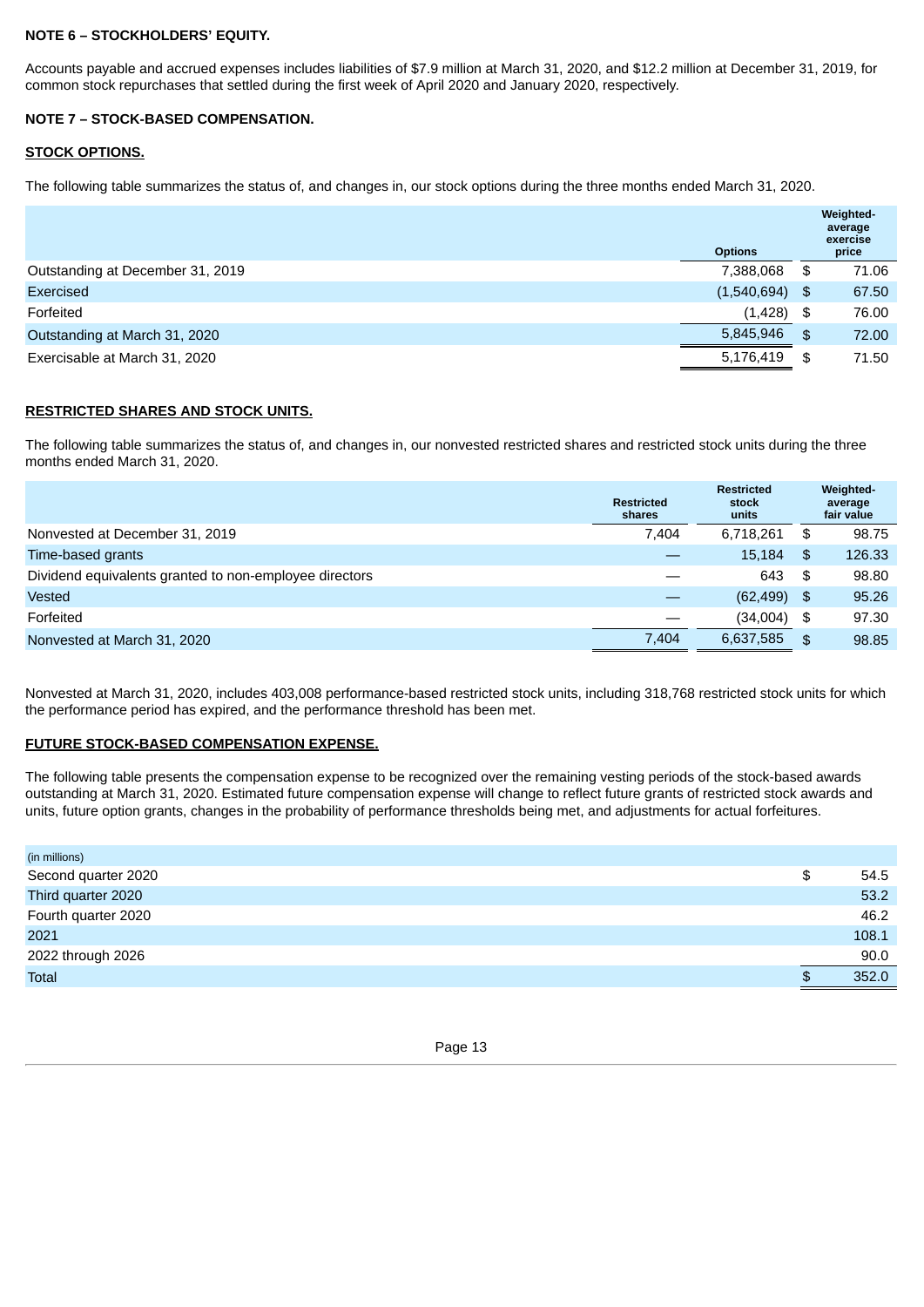#### **NOTE 8 – EARNINGS PER SHARE CALCULATIONS.**

The following table presents the reconciliation of net income attributable to T. Rowe Price Group to net income allocated to our common stockholders and the weighted-average shares that are used in calculating the basic and diluted earnings per share on our common stock. Weighted-average common shares outstanding assuming dilution reflects the potential dilution, determined using the treasury stock method, that could occur if outstanding stock options were exercised and non-participating stock awards vested. No stock options had an anti-dilutive impact on the diluted earnings per common share calculation in the periods presented.

|                                                                                   |     | Three months ended |     |           |
|-----------------------------------------------------------------------------------|-----|--------------------|-----|-----------|
| (in millions)                                                                     |     | 3/31/2020          |     | 3/31/2019 |
| Net income attributable to T. Rowe Price Group                                    | \$  | 343.1              | \$. | 512.6     |
| Less: net income allocated to outstanding restricted stock and stock unit holders |     | 9.4                |     | 13.0      |
| Net income allocated to common stockholders                                       | \$. | 333.7              | \$. | 499.6     |
|                                                                                   |     |                    |     |           |
| Weighted-average common shares                                                    |     |                    |     |           |
| Outstanding                                                                       |     | 234.1              |     | 236.6     |
| Outstanding assuming dilution                                                     |     | 236.8              |     | 239.6     |

#### **NOTE 9 – OTHER COMPREHENSIVE INCOME AND ACCUMULATED OTHER COMPREHENSIVE LOSS.**

The changes in each component of accumulated other comprehensive loss, including reclassification adjustments for the three months ended March 31, 2020 and 2019 are presented in the table below.

|                                                                                |                                            | Three months ended 3/31/2020                                                                             |    |                                                     |                                            | Three months ended 3/31/2019 |                                                                                                          |    |                                                     |  |  |
|--------------------------------------------------------------------------------|--------------------------------------------|----------------------------------------------------------------------------------------------------------|----|-----------------------------------------------------|--------------------------------------------|------------------------------|----------------------------------------------------------------------------------------------------------|----|-----------------------------------------------------|--|--|
|                                                                                |                                            | <b>Currency translation adjustments</b>                                                                  |    |                                                     | <b>Currency translation adjustments</b>    |                              |                                                                                                          |    |                                                     |  |  |
| (in millions)                                                                  | <b>Equity method</b><br><i>investments</i> | <b>Consolidated T.</b><br><b>Rowe Price</b><br>investment<br>products -<br>variable interest<br>entities |    | <b>Total currency</b><br>translation<br>adjustments | <b>Equity method</b><br><i>investments</i> |                              | <b>Consolidated T.</b><br><b>Rowe Price</b><br>investment<br>products -<br>variable interest<br>entities |    | <b>Total currency</b><br>translation<br>adjustments |  |  |
| Balances at beginning of period                                                | (46.9)                                     | \$<br>3.9                                                                                                |    | (43.0)                                              | \$<br>(48.8)                               | \$                           | 6.8                                                                                                      | £. | (42.0)                                              |  |  |
| Other comprehensive income (loss) before<br>reclassifications and income taxes | (.1)                                       | (7.9)                                                                                                    |    | (8.0)                                               | 4.9                                        |                              | (4.5)                                                                                                    |    | $\cdot$ 4                                           |  |  |
| Reclassification adjustments recognized in<br>non-operating income             |                                            | (.1)                                                                                                     |    | (.1)                                                |                                            |                              | (.1)                                                                                                     |    | (.1)                                                |  |  |
|                                                                                | (.1)                                       | (8.0)                                                                                                    |    | (8.1)                                               | 4.9                                        |                              | (4.6)                                                                                                    |    | $\cdot$ 3                                           |  |  |
| Net deferred tax benefits (income taxes)                                       |                                            | 2.0                                                                                                      |    | 2.0                                                 | (1.1)                                      |                              | 1.2                                                                                                      |    | .1                                                  |  |  |
| Other comprehensive income (loss)                                              | (.1)                                       | (6.0)                                                                                                    |    | (6.1)                                               | 3.8                                        |                              | (3.4)                                                                                                    |    | .4                                                  |  |  |
| Balances at end of period                                                      | (47.0)                                     | \$<br>(2.1)                                                                                              | \$ | (49.1)                                              | \$<br>(45.0)                               | \$                           | 3.4                                                                                                      |    | (41.6)                                              |  |  |

The other comprehensive income (loss) in the table above excludes \$17.2 million and \$1.3 million of other comprehensive loss related to redeemable non-controlling interests held in our consolidated products for the three months ended March 31, 2020 and 2019, respectively.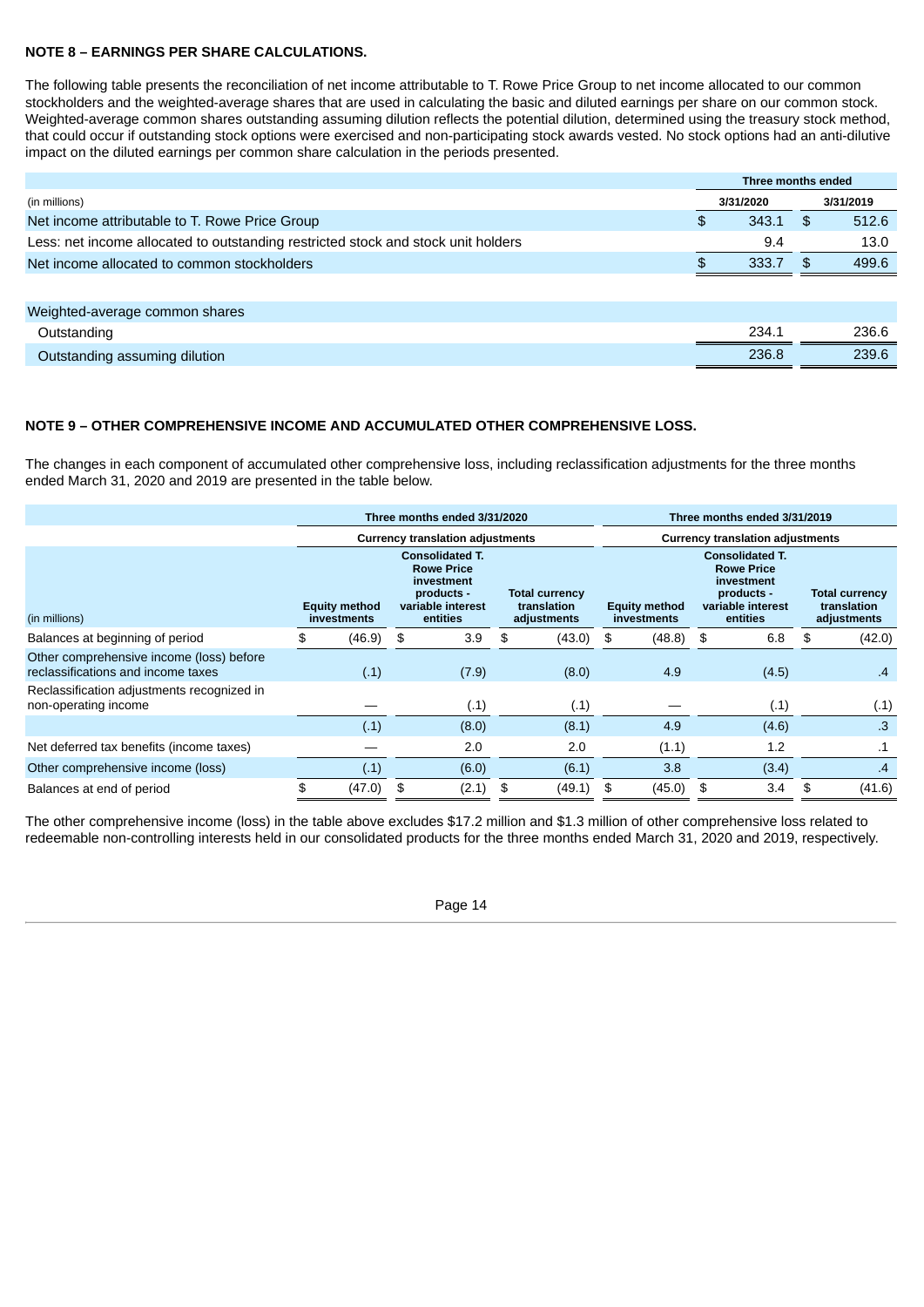#### **NOTE 10 – COMMITMENTS AND CONTINGENCIES.**

On February 14, 2017, T. Rowe Price Group, Inc., T. Rowe Price Associates, Inc., T. Rowe Price Trust Company, current and former members of the management committee, and trustees of the T. Rowe Price U.S. Retirement Program were named as defendants in a lawsuit filed in the United States District Court for the District of Maryland. The lawsuit alleges breaches of ERISA's fiduciary duty and prohibited transaction provisions on behalf of a class of all participants and beneficiaries of the T. Rowe Price 401(k) Plan from February 14, 2011, to the time of judgment. The matter has been certified as a class action. T. Rowe Price believes the claims are without merit and is vigorously defending the action. This matter is in the expert discovery phase of litigation and we cannot predict the eventual outcome, or whether it will have a material negative impact on our financial results, or estimate the possible loss or range of loss that may arise from any negative outcome.

On April 27, 2016, certain shareholders in the T. Rowe Price Blue Chip Growth Fund, T. Rowe Price Capital Appreciation Fund, T. Rowe Price Equity Income Fund, T. Rowe Price Growth Stock Fund, T. Rowe Price International Stock Fund, T. Rowe Price High Yield Fund, T. Rowe Price New Income Fund and T. Rowe Price Small Cap Stock Fund (the "Funds") filed a Section 36(b) complaint under the caption Zoidis v. T. Rowe Price Assoc., Inc., against T. Rowe Price Associates, Inc. ("T. Rowe Price") in the United States District Court for the Northern District of California. The complaint alleges that the management fees for the identified funds are excessive because T. Rowe Price charges lower advisory fees to subadvised clients with funds in the same strategy. The complaint seeks to recover the allegedly excessive advisory fees received by T. Rowe Price in the year preceding the start of the lawsuit, along with investments' returns and profits. In the alternative, the complaint seeks the rescission of each fund's investment management agreement and restitution of any allegedly excessive management fees.

T. Rowe Price believes the claims are without merit and is vigorously defending the action. This matter is in the discovery phase of litigation and we cannot predict the eventual outcome, or whether it will have a material negative impact on our financial results, or estimate the possible loss or range of loss that may arise from any negative outcome.

In addition to the matters discussed above, various claims against us arise in the ordinary course of business, including employment-related claims. In the opinion of management, after consultation with counsel, the likelihood of an adverse determination in one or more of these pending ordinary course of business claims that would have a material adverse effect on our financial position or results of operations is remote.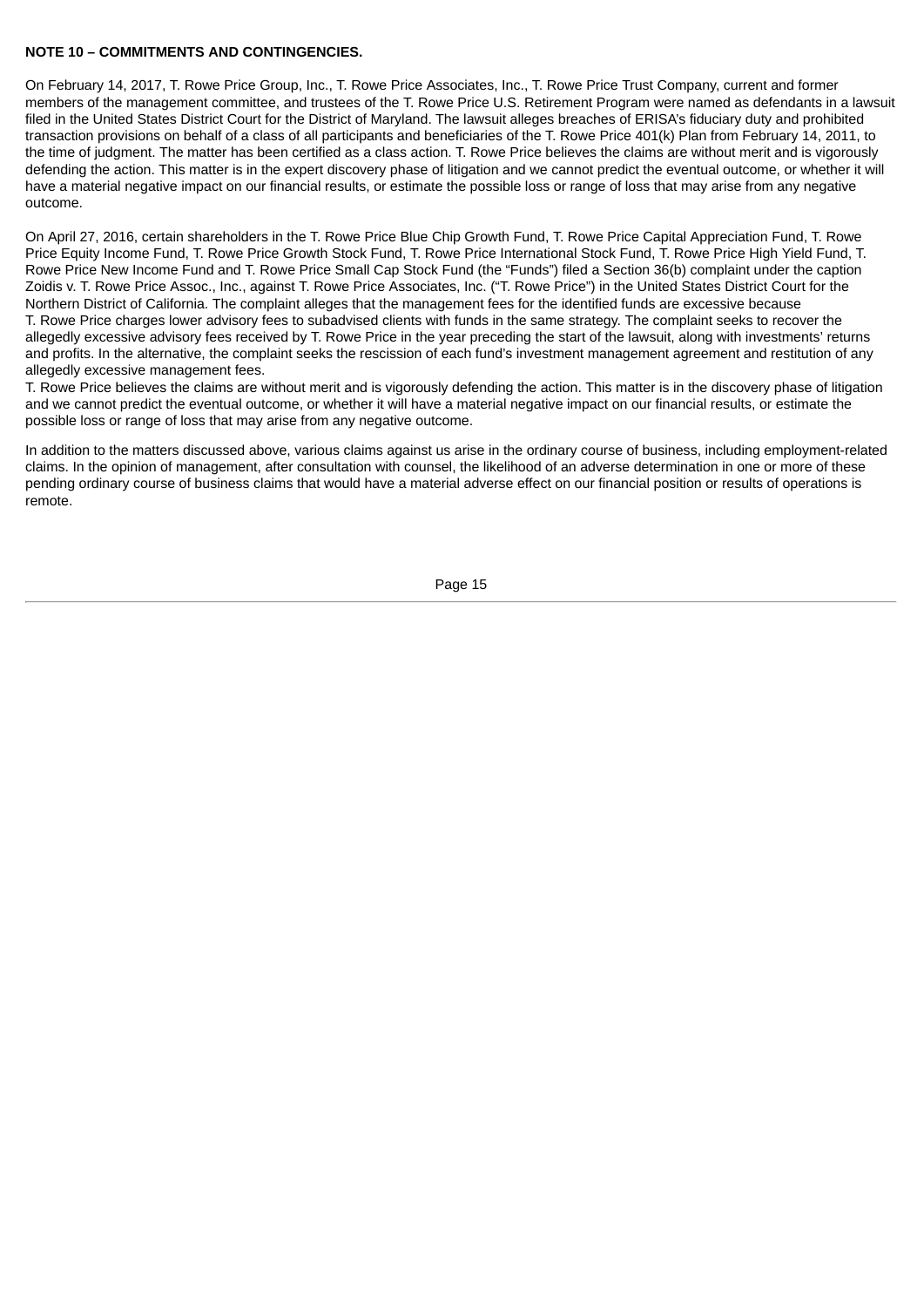#### REPORT OF INDEPENDENT REGISTERED PUBLIC ACCOUNTING FIRM

#### To the Stockholders and Board of Directors T. Rowe Price Group, Inc.:

#### *Results of Review of Interim Financial Information*

We have reviewed the condensed consolidated balance sheet of T. Rowe Price Group, Inc. and subsidiaries (the Company) as of March 31, 2020, the related condensed consolidated statements of income, comprehensive income, stockholders' equity, and cash flows for the threemonth periods ended March 31, 2020 and 2019, and the related notes (collectively, the consolidated interim financial information). Based on our reviews, we are not aware of any material modifications that should be made to the consolidated interim financial information for it to be in conformity with U.S. generally accepted accounting principles.

We have previously audited, in accordance with the standards of the Public Company Accounting Oversight Board (United States) (PCAOB), the consolidated balance sheet of the Company as of December 31, 2019, and the related consolidated statements of income, comprehensive income, stockholders' equity, and cash flows for the year then ended (not presented herein); and in our report dated February 13, 2020, we expressed an unqualified opinion on those consolidated financial statements. In our opinion, the information set forth in the accompanying condensed consolidated balance sheet as of December 31, 2019, is fairly stated, in all material respects, in relation to the consolidated balance sheet from which it has been derived.

#### *Basis for Review Results*

This consolidated interim financial information is the responsibility of the Company's management. We are a public accounting firm registered with the PCAOB and are required to be independent with respect to the Company in accordance with the U.S. federal securities laws and the applicable rules and regulations of the Securities and Exchange Commission and the PCAOB.

We conducted our reviews in accordance with the standards of the PCAOB. A review of consolidated interim financial information consists principally of applying analytical procedures and making inquiries of persons responsible for financial and accounting matters. It is substantially less in scope than an audit conducted in accordance with the standards of the PCAOB, the objective of which is the expression of an opinion regarding the financial statements taken as a whole. Accordingly, we do not express such an opinion.

/s/ KPMG LLP Baltimore, Maryland April 28, 2020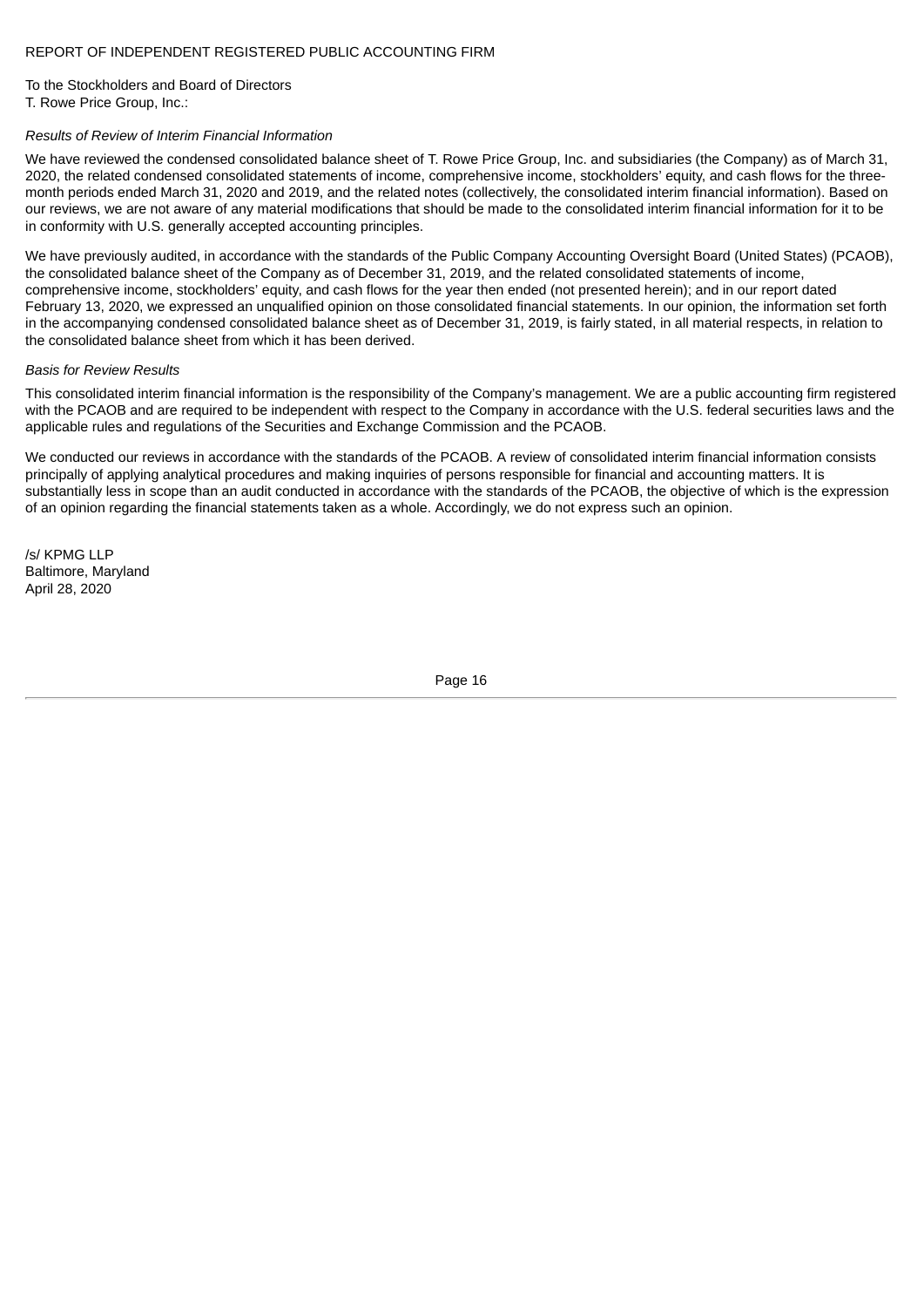#### **Item 2. Management's Discussion and Analysis of Financial Condition and Results of Operations.**

#### *OVERVIEW.*

Our revenues and net income are derived primarily from investment advisory services provided to individual and institutional investors in U.S. mutual funds, subadvised funds, separately managed accounts, and other T. Rowe Price products. The other T. Rowe Price products include: collective investment trusts, open-ended investment products offered to investors outside the U.S., and products offered through variable annuity life insurance plans in the U.S. We also provide certain investment advisory clients with related administrative services, including distribution, mutual fund transfer agent, accounting, and shareholder services; participant recordkeeping and transfer agent services for defined contribution retirement plans; brokerage; and trust services.

We manage a broad range of U.S., international and global stock, bond, and money market mutual funds and other investment products, which meet the varied needs and objectives of individual and institutional investors. Investment advisory revenues depend largely on the total value and composition of assets under our management. Accordingly, fluctuations in financial markets and in the composition of assets under management affect our revenues and results of operations. Additionally, approximately 30% of our operating expenses are impacted by fluctuations in our assets under management.

We incur significant expenditures to develop new products and services and improve and expand our capabilities and distribution channels in order to attract new investment advisory clients and additional investments from our existing clients. These efforts often involve costs that precede any future revenues that we may recognize from an increase to our assets under management.

The general trend to passive investing has been persistent and accelerated in recent years, which has negatively impacted our new client inflows. However, over the long term we expect well-executed active management to play an important role for investors. In this regard, we remain debt-free with ample liquidity and resources that allow us to take advantage of attractive growth opportunities. We are investing in key capabilities, including investment professionals, technologies, and new product offerings; and, most importantly, we provide our clients with strong investment management expertise and service both now and in the future.

#### *MARKET TRENDS.*

U.S. stocks plunged in the later part of the first quarter of 2020. After starting the year on a strong note, equities fell as a coronavirus outbreak that originated in China in late 2019 rapidly spread to other countries and was deemed a global pandemic. The sell-off intensified in March, as the coronavirus spread rapidly in the U.S., prompting government officials to close schools, nonessential businesses, and public facilities. The Federal Reserve took drastic actions to increase financial market liquidity and support the flow of credit to consumers and businesses. Stocks did pare some losses in the final days of the quarter as the Trump administration and Congress passed into law a massive economic stimulus bill.

Stocks in developed non-U.S. equity markets declined broadly; returns for U.S. investors were hurt by a stronger U.S. dollar versus many other currencies. In Asia, Australian shares fell more than 33%, while equities in Japan and Hong Kong declined roughly 17%. In Europe, equity markets in Spain and Italy, where the coronavirus outbreak has been severe, fell roughly 30% and 29%, respectively.

Stocks in emerging equity markets declined slightly more than developed markets. In emerging Europe markets, Russian shares fell more than 36% amid plunging oil prices following OPEC heavyweight Saudi Arabia's decision to increase production and offer discounts to global customers. Emerging Asian markets were negative, though Chinese shares held up best with losses of roughly 10%. China's lockdown efforts started to ease late in the first quarter, which helped equities recover partially from earlier losses. In Latin America, all major markets posted losses of at least 30%.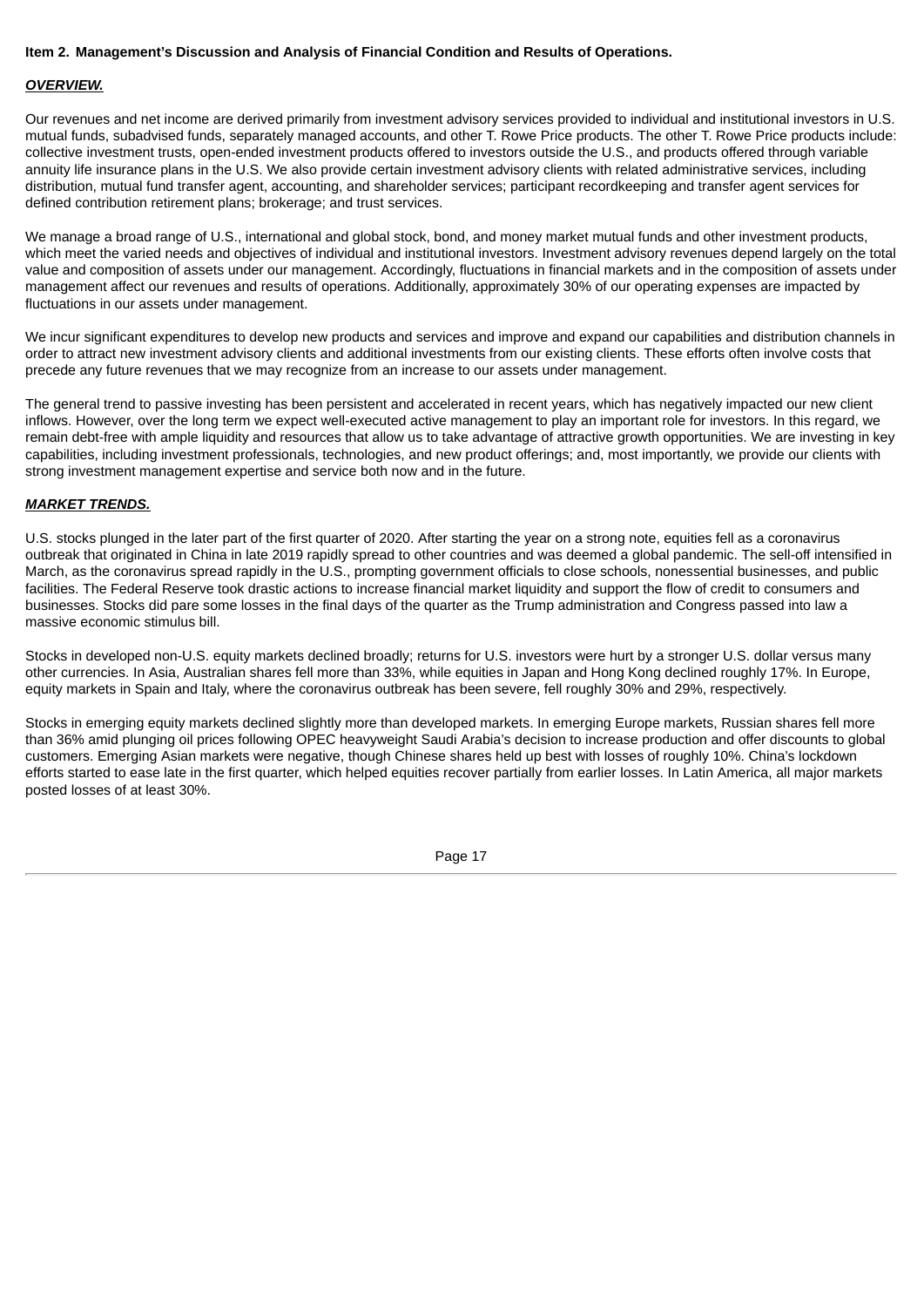Returns of several major equity market indexes for the first quarter of 2020, were as follows:

|                                                     | Three months<br>ended |
|-----------------------------------------------------|-----------------------|
| Index                                               | 3/31/2020             |
| <b>S&amp;P 500 Index</b>                            | $(19.6)\%$            |
| NASDAQ Composite Index <sup>(1)</sup>               | $(14.2)\%$            |
| Russell 2000 Index                                  | $(30.6)\%$            |
| MSCI EAFE (Europe, Australasia, and Far East) Index | $(22.7)\%$            |
| <b>MSCI Emerging Markets Index</b>                  | $(23.6)\%$            |
| $(1)$ Determine qualitate dividende                 |                       |

(1) *Returns exclude dividends*

Global bond returns were largely negative in U.S. dollar terms. In the U.S. investment-grade universe, Treasuries surged as the Federal Reserve slashed short-term interest rates to near 0%, announced massive purchases of U.S. government bonds and other securities, and rolled out a variety of programs and "facilities" intended to boost market liquidity and the flow of credit. The 10-year Treasury note yield decreased from 1.92% at the end of 2019 to 0.70% at the end of March. Mortgage-backed securities significantly lagged Treasuries amid substantial mortgage refinancing activity. Asset-backed securities posted slightly negative returns, while corporate bonds declined in anticipation of weaker corporate profits and a recession. Municipal bonds underperformed taxable bonds. High yield bonds posted significant losses as the yield difference between higher- and lower-quality bonds widened dramatically.

Bonds in developed non-U.S. countries produced negative returns in U.S. dollar terms. Bond prices climbed as longer-term interest rates in many countries declined, but most major currencies fell versus the dollar, reducing returns to U.S. investors. Most developed market governments unveiled fiscal stimulus measures, while most central banks responded with significant monetary easing programs.

Emerging markets bonds were broadly negative. U.S. dollar-denominated emerging markets bonds slightly outperformed local currency bonds amid broad dollar strength. Most developing market currencies declined during the quarter.

Returns for several major bond market indexes for the first quarter of 2020, were as follows:

|                                                               | Three months<br>ended |
|---------------------------------------------------------------|-----------------------|
| Index                                                         | 3/31/2020             |
| Bloomberg Barclays U.S. Aggregate Bond Index                  | $3.2\%$               |
| JPMorgan Global High Yield Index                              | $(14.9)\%$            |
| Bloomberg Barclays Municipal Bond Index                       | (0.6)%                |
| Bloomberg Barclays Global Aggregate Ex-U.S. Dollar Bond Index | (2.7)%                |
| JPMorgan Emerging Markets Bond Index Plus                     | (8.7)%                |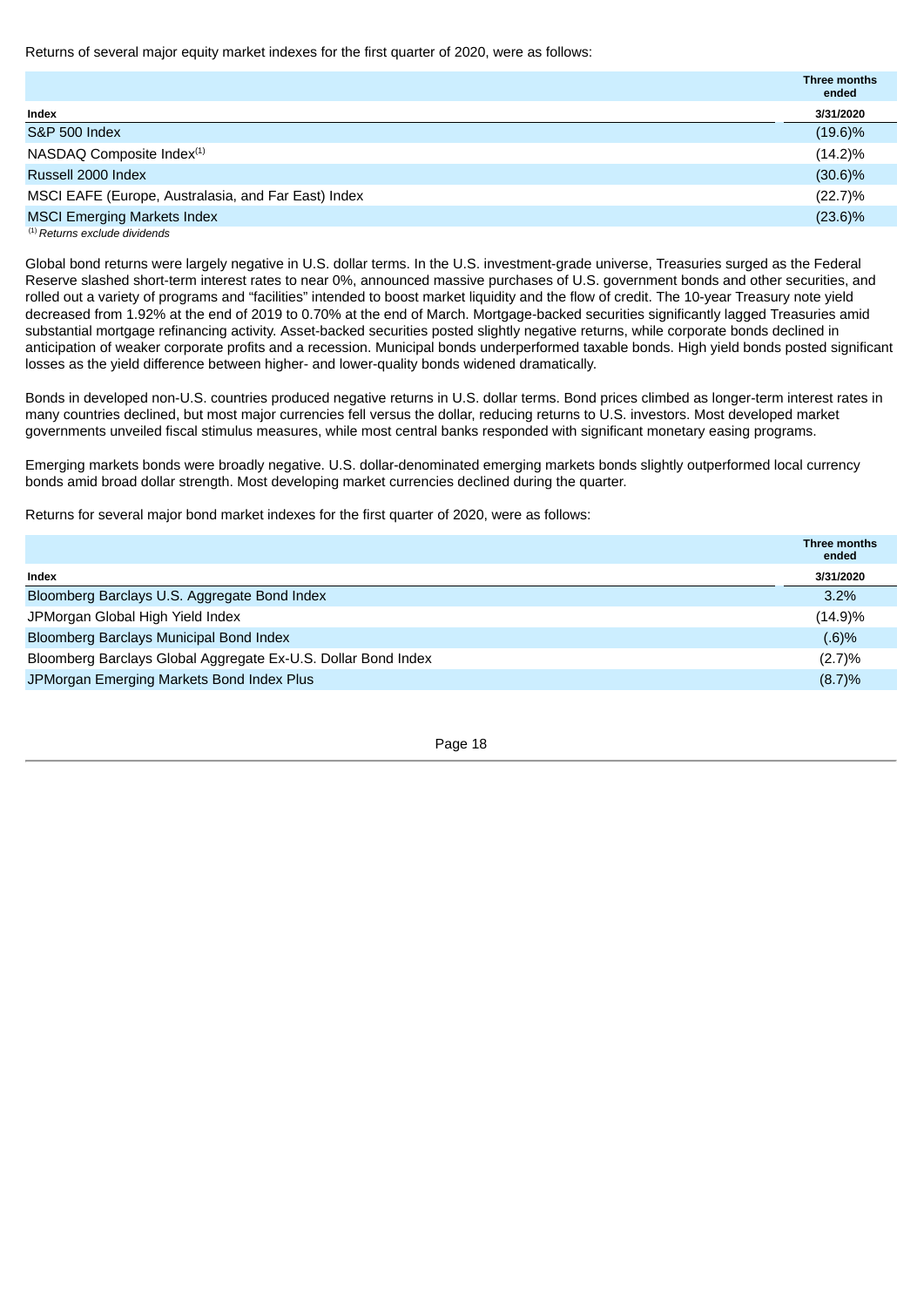#### *ASSETS UNDER MANAGEMENT.*

Assets under management ended the first quarter of 2020 at \$1,008.8 billion, a decrease of \$198.0 billion from December 31, 2019. Net cash outflows were \$6.0 billion, and clients transferred \$4.4 billion in net assets from the U.S. mutual funds to other investment products, of which \$4.3 billion was transferred to retirement date trusts. Market depreciation and losses, net of dividends not reinvested, reduced our assets under management by \$192.0 billion in the first quarter of 2020.

The following tables detail changes in our assets under management, by vehicle and asset class during the first quarter of 2020:

|                                                   | Three months ended 3/31/2020 |         |                                     |        |                                 |    |         |  |  |  |
|---------------------------------------------------|------------------------------|---------|-------------------------------------|--------|---------------------------------|----|---------|--|--|--|
| (in billions)                                     | U.S. mutual funds            |         | Subadvised and<br>separate accounts |        | Other<br>investment<br>products |    | Total   |  |  |  |
| Assets under management at beginning of period    |                              | 682.7   | 313.8<br>\$                         |        | 210.3<br>\$                     | \$ | 1,206.8 |  |  |  |
|                                                   |                              |         |                                     |        |                                 |    |         |  |  |  |
| Net cash flows before client transfers            |                              | (7.5)   |                                     | (3.5)  | 5.0                             |    | (6.0)   |  |  |  |
| <b>Client transfers</b>                           |                              | (4.4)   |                                     |        | 4.4                             |    |         |  |  |  |
| Net cash flows after client transfers             |                              | (11.9)  |                                     | (3.5)  | 9.4                             |    | (6.0)   |  |  |  |
| Net market appreciation (depreciation) and income |                              | (108.4) |                                     | (49.2) | (34.3)                          |    | (191.9) |  |  |  |
| Net distributions reinvested (not reinvested)     |                              | (.1)    |                                     |        |                                 |    | (.1)    |  |  |  |
| Change during the period                          |                              | (120.4) |                                     | (52.7) | (24.9)                          |    | (198.0) |  |  |  |
|                                                   |                              |         |                                     |        |                                 |    |         |  |  |  |
| Assets under management at March 31, 2020         | \$.                          | 562.3   | 261.1<br>\$                         |        | 185.4<br>\$                     | \$ | 1,008.8 |  |  |  |

|                                                                  | Three months ended 3/31/2020 |     |                                            |    |                            |    |         |  |  |  |  |  |  |
|------------------------------------------------------------------|------------------------------|-----|--------------------------------------------|----|----------------------------|----|---------|--|--|--|--|--|--|
| (in billions)                                                    | <b>Equity</b>                |     | Fixed income,<br>including money<br>market |    | Multi-asset <sup>(1)</sup> |    | Total   |  |  |  |  |  |  |
| Assets under management at beginning of period                   | 698.9                        | \$. | 147.9                                      | \$ | 360.0                      | \$ | 1,206.8 |  |  |  |  |  |  |
| Net cash flows                                                   | (5.7)                        |     | 3.0                                        |    | (3.3)                      |    | (6.0)   |  |  |  |  |  |  |
| Net market appreciation (depreciation) and income <sup>(2)</sup> | (123.9)                      |     | (4.6)                                      |    | (63.5)                     |    | (192.0) |  |  |  |  |  |  |
| Change during the period                                         | (129.6)                      |     | (1.6)                                      |    | (66.8)                     |    | (198.0) |  |  |  |  |  |  |
| Assets under management at March 31, 2020                        | 569.3                        | \$  | 146.3                                      | \$ | 293.2                      | \$ | 1,008.8 |  |  |  |  |  |  |

<sup>(1)</sup> The underlying assets under management of the multi-asset portfolios have been aggregated and presented in this category and not reported in the equity and fixed income *columns.*

*(2) Includes distributions reinvested and not reinvested.*

Investment advisory clients outside the U.S. account for about 7.4% of our assets under management at March 31, 2020 and 6.9% at December 31, 2019.

Our target date retirement products, which are included in the multi-asset totals shown above, continue to be a significant part of our assets under management. Assets under management in these portfolios were as follows:

|                                                    | As of     |       |  |            |  |  |  |
|----------------------------------------------------|-----------|-------|--|------------|--|--|--|
| (in billions)                                      | 3/31/2020 |       |  | 12/31/2019 |  |  |  |
| Target date retirement U.S. mutual funds           | \$        | 132.0 |  | 164.8      |  |  |  |
| Target date separately managed retirement accounts |           | 7.1   |  | 8.4        |  |  |  |
| Target date retirement trusts                      |           | 103.1 |  | 119.2      |  |  |  |
|                                                    |           | 242.2 |  | 292.4      |  |  |  |

Net cash inflows into our target date retirement products were \$.7 billion in the first quarter of 2020. A redemption in a risk-managed strategy from a large institutional investor was the primary driver of the multi-asset outflows during the first quarter of 2020.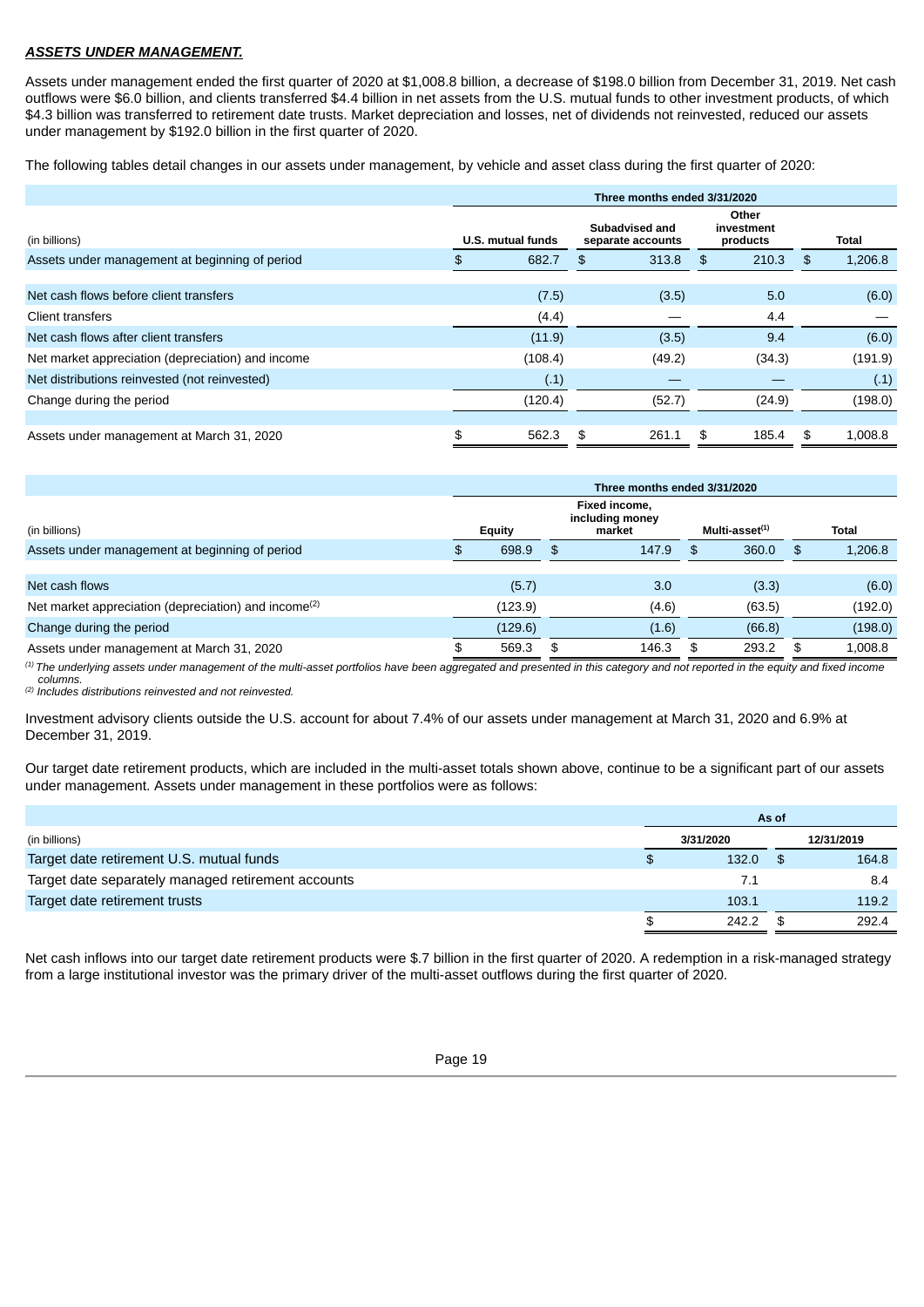#### *INVESTMENT PERFORMANCE.*

Strong investment performance and brand awareness is a key driver to attracting and retaining assets—and to our long-term success. The percentage of our U.S. mutual funds<sup>(1)</sup> (across primary share classes) that outperformed their comparable Morningstar median on a total return basis and that are in the top Morningstar quartile for the one-, three-, five-, and 10-years ended March 31, 2020, were:

|                                                | 1 year | 3 years | 5 years | 10 years |
|------------------------------------------------|--------|---------|---------|----------|
| Outperformed Morningstar median <sup>(2)</sup> |        |         |         |          |
| All funds                                      | 50%    | 60%     | 72%     | 76%      |
| Multi-asset funds                              | 44%    | 59%     | 76%     | 84%      |
|                                                |        |         |         |          |
| Top Morningstar quartile <sup>(2)</sup>        |        |         |         |          |
| All funds                                      | 19%    | 28%     | 41%     | 50%      |
| Multi-asset funds                              | 8%     | 24%     | 50%     | 68%      |

*(1) Excludes passive and fund categories not ranked by Morningstar.*

2) Source: © 2020 Morningstar, Inc. All rights reserved. The information contained herein: (1) is proprietary to Morningstar and/or its content providers; (2) may not be copied or distributed; and (3) is not<br>warranted to b *guarantee of future results.*

In addition, 76% of assets under management in our rated U.S. mutual funds (across primary share classes) ended the quarter with an overall rating of four or five stars from Morningstar. The performance of our institutional strategies against their benchmarks remains competitive, especially over longer time periods.

#### *RESULTS OF OPERATIONS.*

The following table and discussion sets forth information regarding our consolidated financial results for the three months ended March 31, 2020 and 2019 on a U.S. GAAP basis as well as a non-GAAP basis. The non-GAAP basis adjusts for the impact of our consolidated T. Rowe Price investment products, the impact of market movements on the supplemental savings plan liability and related economic hedges, investment income related to certain other investments, and certain nonrecurring charges and gains.

|                                                                 | Three months ended |                |           | Q1 2020 vs. Q1 2019 |            |  |  |  |
|-----------------------------------------------------------------|--------------------|----------------|-----------|---------------------|------------|--|--|--|
| (in millions, except per-share data)                            | 3/31/2020          |                | 3/31/2019 | \$ change           | % change   |  |  |  |
| <b>U.S. GAAP basis</b>                                          |                    |                |           |                     |            |  |  |  |
| Investment advisory fees                                        | \$<br>1,327.8      | \$             | 1,194.2   | \$<br>133.6         | 11.2 %     |  |  |  |
| Net revenues                                                    | \$<br>1,462.6      | \$             | 1,327.3   | \$<br>135.3         | 10.2 %     |  |  |  |
| Operating expenses                                              | \$<br>755.4        | \$             | 794.8     | \$<br>(39.4)        | $(5.0)\%$  |  |  |  |
| Net operating income                                            | \$<br>707.2        | \$             | 532.5     | \$<br>174.7         | 32.8%      |  |  |  |
| Non-operating income ( $loss$ ) <sup>(1)</sup>                  | \$<br>(500.3)      | \$             | 202.8     | \$<br>(703.1)       | n/m        |  |  |  |
| Net income attributable to T. Rowe Price Group                  | \$<br>343.1        | $\mathfrak{L}$ | 512.6     | \$<br>(169.5)       | $(33.1)\%$ |  |  |  |
| Diluted earnings per common share                               | \$<br>1.41         | \$             | 2.09      | \$<br>(.68)         | $(32.5)\%$ |  |  |  |
| Weighted average common shares outstanding assuming<br>dilution | 236.8              |                | 239.6     | (2.8)               | $(1.2)\%$  |  |  |  |
| Adjusted non-GAAP basis <sup>(2)</sup>                          |                    |                |           |                     |            |  |  |  |
| Operating expenses                                              | \$<br>817.9        | \$             | 756.6     | \$<br>61.3          | 8.1%       |  |  |  |
| Net operating income                                            | \$<br>647.2        | \$             | 572.2     | \$<br>75.0          | 13.1 %     |  |  |  |
| Non-operating income ( $loss$ ) <sup>(1)</sup>                  | \$<br>(61.2)       | \$             | 44.2      | \$<br>(105.4)       | n/m        |  |  |  |
| Net income attributable to T. Rowe Price Group                  | \$<br>454.3        | $\mathfrak{F}$ | 460.6     | \$<br>(6.3)         | $(1.4)\%$  |  |  |  |
| Diluted earnings per common share                               | \$<br>1.87         | \$             | 1.87      | \$                  | $-$ %      |  |  |  |
| Assets under management (in billions)                           |                    |                |           |                     |            |  |  |  |
| Average assets under management                                 | \$<br>1,162.7      | \$             | 1,043.5   | \$<br>119.2         | 11.4 %     |  |  |  |
| Ending assets under management                                  | \$<br>1,008.8      | \$             | 1,081.7   | \$<br>(72.9)        | (6.7)%     |  |  |  |

*(1) The percentage change in non-operating income (loss) is not meaningful (n/m).*

(2) See the reconciliation to the comparable U.S. GAAP measures at the end of the Results of Operations section of this Management's Discussion and Analysis.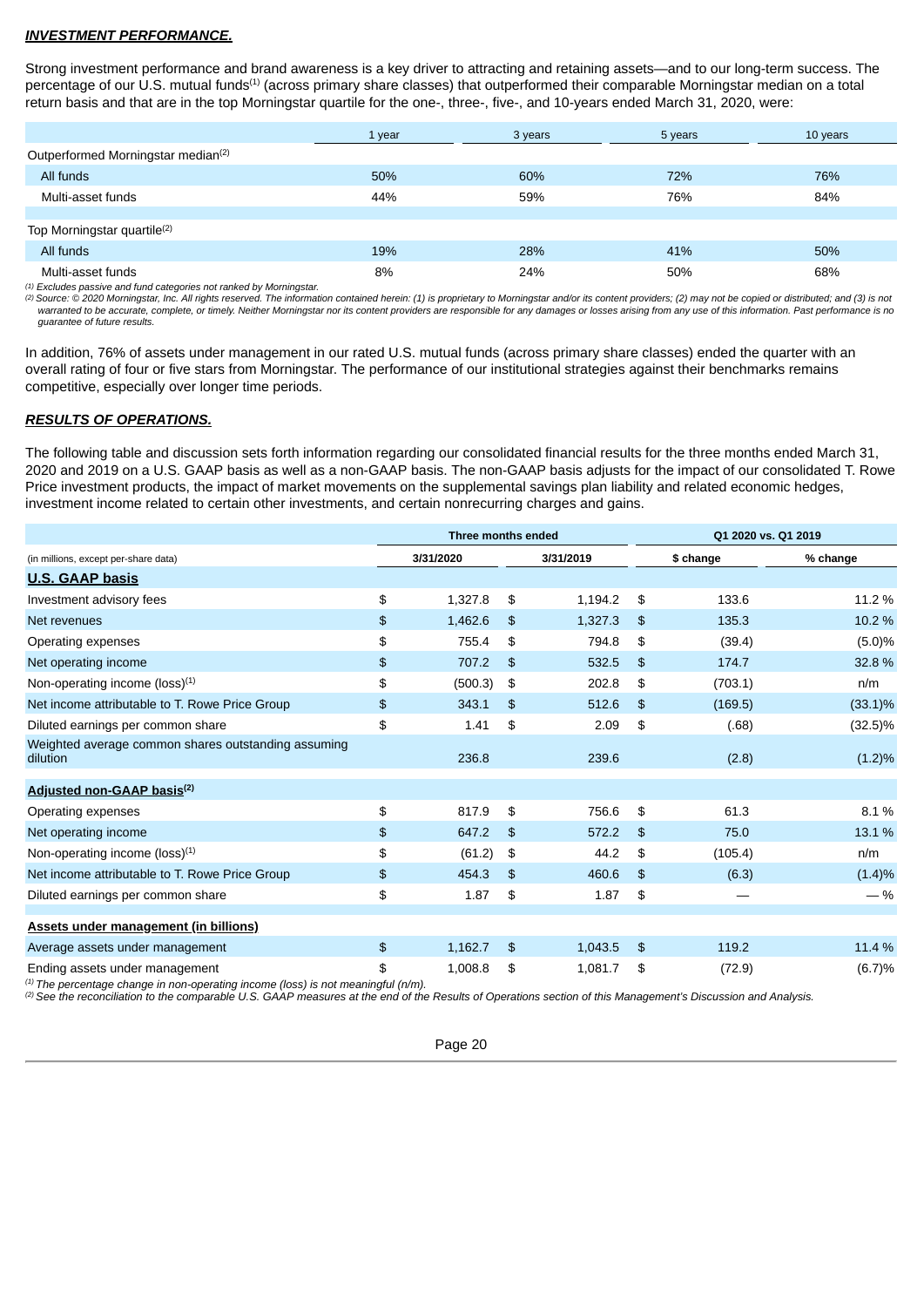#### **Results Overview**

*Investment advisory revenues.* Investment advisory fees are earned based on the value and composition of our assets under management, which change based on fluctuations in financial markets and net cash flows. As our average assets under management increase or decrease in a given period, the level of our investment advisory fee revenue for that same period generally fluctuates in a similar manner. Our annualized effective fee rates can be impacted by market or cash flow related shifts among asset and share classes, price changes in existing products, and asset level changes in products with tiered-fee structures.

Investment advisory revenues earned in the first quarter of 2020 increased over the comparable 2019 quarter as average assets under our management increased \$119.2 billion, or 11.4%, to \$1,162.7 billion. The average annualized effective fee rate earned during the first quarter of 2020 was 45.9 basis points, compared with 46.4 basis points earned during the first quarter of 2019. The decline in our effective fee rate for the first quarter of 2020 compared to the same period in 2019 was primarily due to client transfers within the complex from higher fee vehicles to lower fee vehicles over the last twelve months.

*Operating expenses.* Operating expenses were \$755.4 million in the first quarter of 2020 compared with \$794.8 million in the first quarter of 2019. The decrease in operating expenses for the first quarter of 2020 was primarily due to a change in market-related compensation expense of \$100.3 million related to the supplemental savings plan. Partially offsetting this decrease were higher salary and benefits, interim bonus accrual, stock-based compensation expense and the continued strategic investments in the first quarter of 2020 compared to the first quarter of 2019. For the first quarter of 2020, the compensation expense related to the supplemental savings plan is more than offset by the non-operating losses incurred on the investments used to economically hedge the related liability.

On a non-GAAP basis, our operating expenses in the first quarter of 2020 increased 8.1% to \$817.9 million compared to the first quarter of 2019. Our non-GAAP operating expenses do not include the impact of our supplemental savings plan and consolidated sponsored investment products. See our non-GAAP reconciliations later in this Management's Discussion and Analysis section.

Given the market environment, we updated our 2020 non-GAAP operating expense growth range guidance from a range of 6%-9% to a range of 1%-4%. We expect certain expense categories, such as travel- and AUM-related, to be naturally impacted more than others. Most importantly, we will continue to make investments in our critical strategic initiatives to promote long-term growth in the business. We could elect to further adjust our expense growth should unforeseen circumstances arise, including significant market movements and ongoing disruption resulting from the coronavirus pandemic.

*Operating margin.* Our operating margin in the first quarter of 2020 was 48.4%, compared to 40.1% earned in the 2019 quarter. The increase in our operating margin for the three months ended March 31, 2020 compared to the 2019 period is primarily driven by the lower compensation expense related to our supplemental savings plan as markets in the first quarter of 2020 underperformed the same period in 2019.

*Diluted earnings per share.* Diluted earnings per share was \$1.41 for the three months ended March 31, 2020 and \$2.09 for the three months ended March 31, 2019. The 32.5% decrease was primarily driven by significant losses incurred on our investment portfolio in the three months ended March 31, 2020 as compared to gains generated in the three months ended March 31, 2019. This decrease in diluted earnings per share was partially offset by higher operating income and a lower effective tax rate.

On a non-GAAP basis, diluted earnings per share was \$1.87 for both the three months ended March 31, 2020 and 2019. For the three months ended March 31, 2020, higher operating income, lower shares outstanding, and a lower effective tax rate were completely offset by non-operating losses. See our non-GAAP reconciliations later in this Management's Discussion and Analysis section.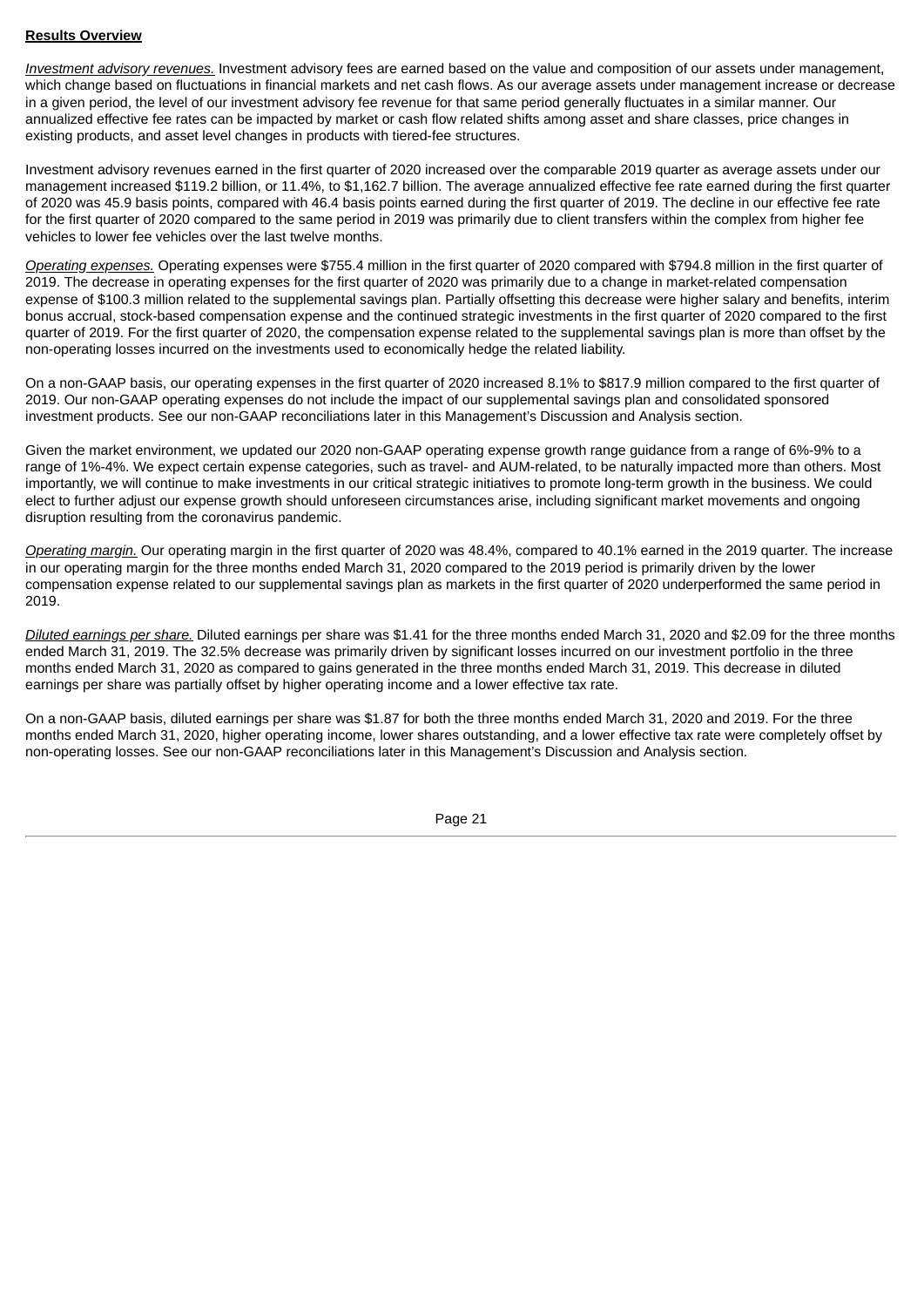#### **Net revenues**

|                                                                | Three months ended |      |           |    |           | 01 2020 vs. 01 2019 |
|----------------------------------------------------------------|--------------------|------|-----------|----|-----------|---------------------|
| (in millions)                                                  | 3/31/2020          |      | 3/31/2019 |    | \$ change | % change            |
| <b>Investment advisory fees</b>                                |                    |      |           |    |           |                     |
| U.S. mutual funds                                              | \$<br>876.2        | - \$ | 815.9 \$  |    | 60.3      | 7.4%                |
| Subadvised and separate accounts and other investment products | 451.6              |      | 378.3     |    | 73.3      | 19.4 %              |
|                                                                | 1,327.8            |      | 1,194.2   |    | 133.6     | 11.2 %              |
| Administrative, distribution, and servicing fees               |                    |      |           |    |           |                     |
| Administrative fees                                            | 106.9              |      | 102.9     |    | 4.0       | 3.9%                |
| Distribution and servicing fees                                | 27.9               |      | 30.2      |    | (2.3)     | (7.6)%              |
|                                                                | 134.8              |      | 133.1     |    | 1.7       | 1.3 %               |
| Net revenues                                                   | 1,462.6            | \$   | 1.327.3   | \$ | 135.3     | 10.2 %              |

#### *Investment advisory fees.*

#### U.S. mutual funds

Investment advisory revenues earned in the first quarter of 2020 from our U.S. mutual funds were \$876.2 million, an increase of 7.4% from the comparable 2019 quarter. Average assets under management in these funds for the first quarter of 2020 increased 7.2% from the 2019 quarter to \$654.3 billion.

#### Subadvised and separate accounts and other investment products

Investment advisory revenues earned in the first quarter of 2020 from subadvised and separate accounts and other investment products were \$451.6 million, an increase of 19.4% from the comparable 2019 quarter. Average assets under management for these products increased 17.3% from the 2019 quarter to \$508.4 billion.

Since the first quarter of 2019, the inflows into the Japanese ITMs, which have a higher than average fee rate, have caused investment advisory fees to increase at a rate greater than the increase in average assets under management for our subadvised and separate accounts and other products.

*Administrative, distribution, and servicing fees.* Administrative, distribution, and servicing fees in the first quarter of 2020 were \$134.8 million, an increase of \$1.7 million, or 1.3%, from the comparable 2019 quarter. In this line, we recognize fees earned from providing administrative and distribution services to our investment advisory clients, primarily our U.S. mutual funds and their investors. The increase was primarily due to increased transfer agent servicing activities and higher recordkeeping fees, partially offset by lower 12b-1 revenue earned on certain share classes, including the Advisor and R classes, of the U.S. mutual funds. The decline in 12b-1 revenue is attributable primarily to a reduction in assets under management as client transferred assets to lower fee vehicles and share classes. The decline in 12b-1 revenue is offset entirely by a reduction in the costs paid to third-party intermediaries that source these assets and reported in distribution and servicing expense.

Our first quarter net revenues reflect the elimination of \$2.5 million in 2020 and \$1.5 million in 2019, of revenue earned from our consolidated T. Rowe Price investment products. The corresponding expenses recognized by these products, and consolidated in our financial statements, were eliminated from operating expenses.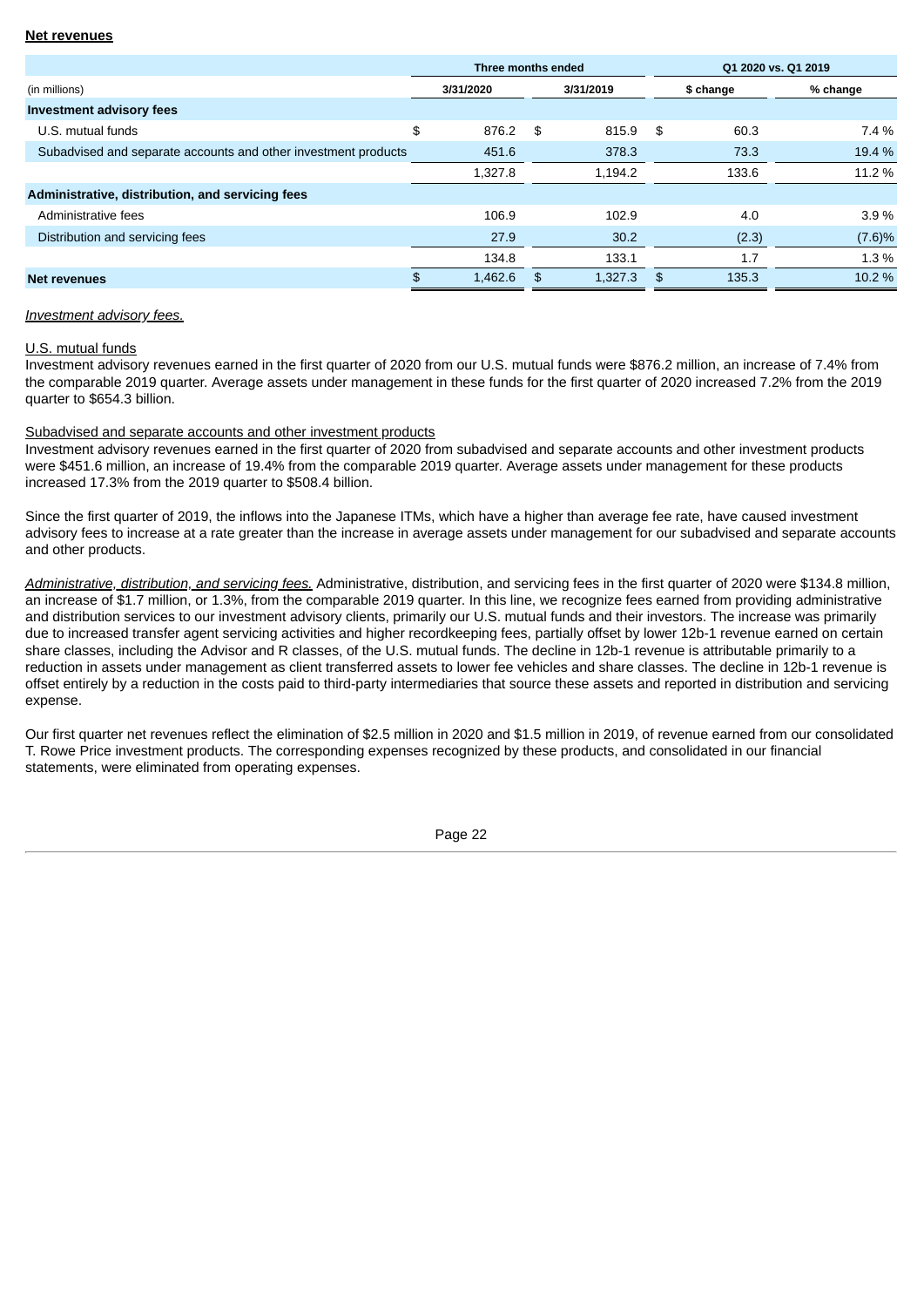#### **Operating expenses**

|                                           | Three months ended |             | 01 2020 vs. 01 2019 |           |            |  |
|-------------------------------------------|--------------------|-------------|---------------------|-----------|------------|--|
| (in millions)                             | 3/31/2020          | 3/31/2019   |                     | \$ change | % change   |  |
| Compensation and related costs            | \$<br>440.7        | \$<br>491.5 | \$.                 | (50.8)    | $(10.3)\%$ |  |
| Distribution and servicing                | 65.7               | 66.4        |                     | (.7)      | (1.1)%     |  |
| Advertising and promotion                 | 24.9               | 21.6        |                     | 3.3       | 15.3 %     |  |
| Product-related costs                     | 41.6               | 44.2        |                     | (2.6)     | (5.9)%     |  |
| Technology, occupancy, and facility costs | 105.4              | 98.1        |                     | 7.3       | 7.4 %      |  |
| General, administrative, and other        | 77.1               | 73.0        |                     | 4.1       | 5.6%       |  |
| Total operating expenses                  | \$<br>755.4        | \$<br>794.8 | \$.                 | (39.4)    | (5.0)%     |  |

*Compensation and related costs.* Compensation and related costs were \$440.7 million in the first quarter of 2020, a decrease of \$50.8 million, or 10.3%, compared to the 2019 quarter. The decrease was primarily due to a change in market-related expense of \$100.3 million related to our supplemental savings plan as falling markets in the first quarter of 2020 reduced the liability and \$4.7 million of higher labor capitalization related to internally developed software. These decreases in compensation and related costs were offset in part by increases in base salary, employee benefits and related employee costs of \$22.6 million, primarily as a result of a 5.3% increase in our average staff size and, to a lesser extent, the modest increases in base salaries at the beginning of 2020. Our interim accrual for annual variable compensation, primarily bonus compensation, also increased \$16.1 million from the 2019 quarter and non-cash stock-based compensation expense increased by \$14.8 million. We recognize the interim bonus accrual ratably over the year using the ratio of recognized quarterly net revenues to currently forecasted annual net revenues.

*Distribution and servicing.* Distribution and servicing includes those costs incurred to distribute T. Rowe Price products as well as client and shareholder servicing, recordkeeping, and administrative services. These costs were \$65.7 million for the first quarter of 2020, a decrease of 1.1% from the \$66.4 million recognized in the 2019 quarter. The decrease for the period is primarily driven by lower assets under management in those mutual funds for which we pay distribution and servicing costs as clients transferred assets to lower fee vehicles or share classes over the last twelve months. The decreases in costs related to these products were partially offset by higher distribution costs as a result of inflows into our Japanese ITMs since the end of the first quarter of 2019.

Distribution and servicing costs paid to third-party intermediaries that source the assets of certain share classes of our U.S. mutual funds are recognized in this expense line and are offset entirely by the 12b-1 revenue we earn and report in administrative, distribution, and servicing fees.

*Advertising and promotion.* Advertising and promotion costs were \$24.9 million in the first quarter of 2020, an increase of \$3.3 million, or 15.3%, compared to the \$21.6 million recognized in the 2019 quarter. The increase for the period is due primarily to increased television media advertising activity in 2020 as compared to 2019.

*Technology, occupancy, and facility costs.* Technology, occupancy, and facility costs consists of depreciation expense, technology equipment and maintenance, software, and costs related to our facilities. These costs were \$105.4 million in the first quarter of 2020, an increase of \$7.3 million, or 7.4%, compared to the \$98.1 million recognized in the 2019 quarter. The increase for the period is due primarily to the ongoing investment in our technology capabilities, including related depreciation and hosted solution licenses.

*General, administrative, and other.* General, administrative, and other expenses were \$77.1 million in the first quarter of 2020, an increase of \$4.1 million, or 5.6%, compared to the \$73.0 million recognized in the 2019 quarter. The increase in the first quarter of 2020 compared with the 2019 period is primarily due to an increase in third-party investment research costs and higher professional fees, partially offset by lower travel expenses as global travel restrictions were put in place amid the coronavirus pandemic.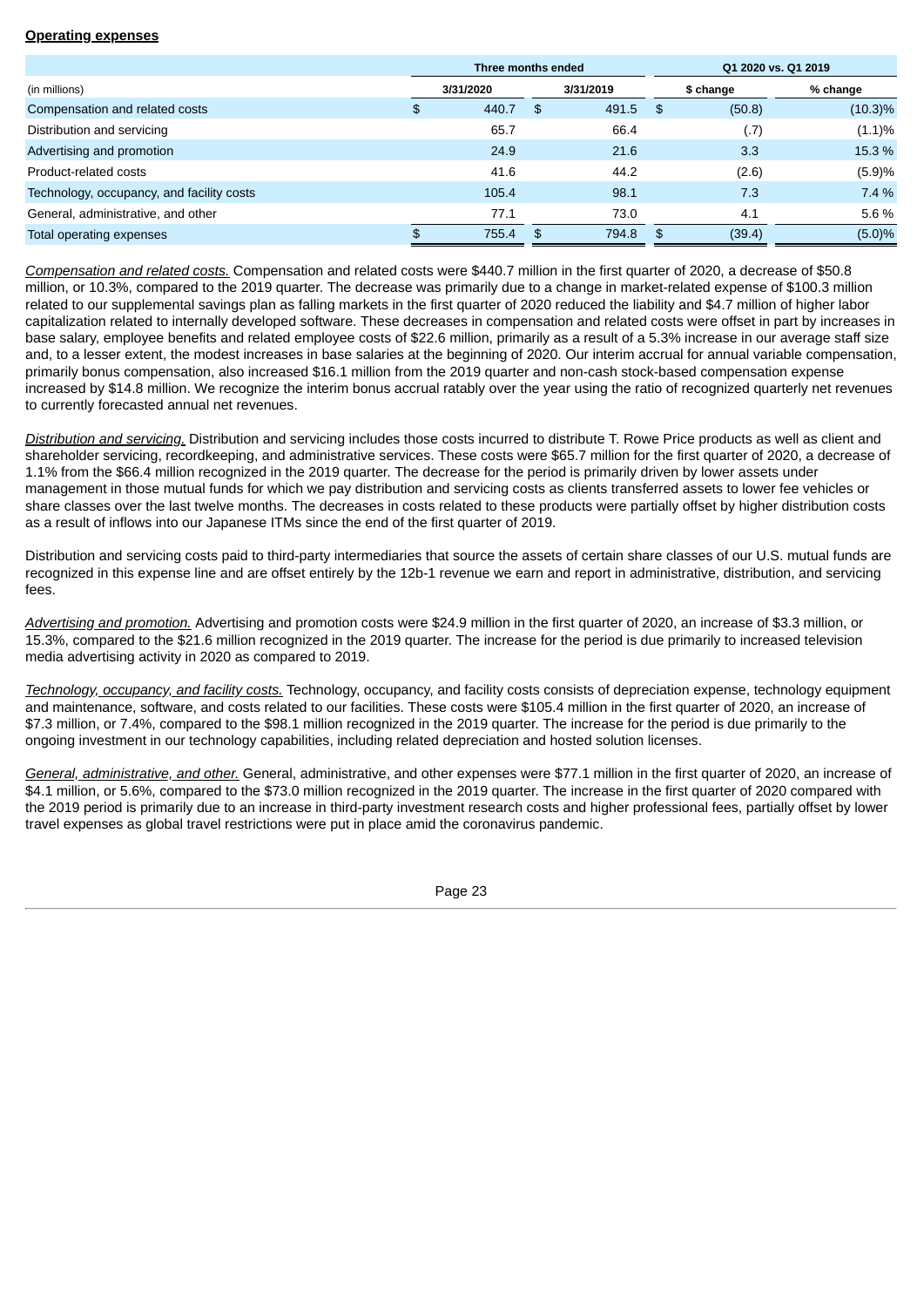#### **Non-operating income (loss)**

Non-operating loss in the first quarter of 2020 was \$500.3 million, a decrease of \$703.1 million from non-operating income in the first quarter of 2019 of \$202.8 million. The following table details the components of non-operating income during both the first quarter of March 31, 2020 and 2019.

|                                                                                  | Three months ended |           |      |           |  |
|----------------------------------------------------------------------------------|--------------------|-----------|------|-----------|--|
| (in millions)                                                                    |                    | 3/31/2020 |      | 3/31/2019 |  |
| Net gains (losses) from non-consolidated T. Rowe Price investment products       |                    |           |      |           |  |
| Cash and discretionary investments                                               |                    |           |      |           |  |
| Dividend income                                                                  | \$                 | 10.4      | - \$ | 16.2      |  |
| Market related gains (losses) and equity in earnings                             |                    | (71.6)    |      | 28.0      |  |
| Seed capital investments                                                         |                    |           |      |           |  |
| Dividend income                                                                  |                    | $\cdot$ 7 |      | .5        |  |
| Market related gains (losses) and equity in earnings                             |                    | (34.1)    |      | 19.6      |  |
| Net gain recognized upon deconsolidation                                         |                    | .1        |      | $\cdot$   |  |
| Investments used to hedge the supplemental savings plan liability                |                    | (68.5)    |      | 31.0      |  |
| Total net gains (losses) from non-consolidated T. Rowe Price investment products |                    | (163.0)   |      | 95.4      |  |
| Other investment income                                                          |                    | 8.4       |      | 4.7       |  |
| Net gains (losses) on investments                                                |                    | (154.6)   |      | 100.1     |  |
| Net gains (losses) on consolidated sponsored investment portfolios               |                    | (330.3)   |      | 101.9     |  |
| Other income (loss), including foreign currency gains and losses                 |                    | (15.4)    |      | .8        |  |
| Non-operating income (loss)                                                      | \$                 | (500.3)   | 5    | 202.8     |  |

During the first quarter of 2020, our investment portfolio incurred steep declines in market value as global economies and markets are disrupted by the coronavirus pandemic. Our consolidated investment products and supplemental savings plan hedge portfolio comprised about 80% of the net losses recognized during the first quarter of 2020. The cash and discretionary investment portfolio also experienced net investment losses of \$61.2 million in the first quarter of 2020.

The table above includes the net investment income of the underlying portfolios included in the consolidated T. Rowe Price investment products and not just the net investment income related to our interest. The table below shows the impact that the consolidated T. Rowe Price investment products have on the individual lines of our unaudited condensed consolidated statements of income and the portion attributable to our interest:

|                                                                                                          | Three months ended |              |      |           |  |  |  |
|----------------------------------------------------------------------------------------------------------|--------------------|--------------|------|-----------|--|--|--|
| (in millions)                                                                                            |                    | 3/31/2020    |      | 3/31/2019 |  |  |  |
| Operating expenses reflected in net operating income                                                     | \$                 | $(3.7)$ \$   |      | (3.1)     |  |  |  |
| Net investment income (loss) reflected in non-operating income (loss)                                    |                    | (330.3)      |      | 101.9     |  |  |  |
| Impact on income before taxes                                                                            |                    | (334.0)      | - \$ | 98.8      |  |  |  |
|                                                                                                          |                    |              |      |           |  |  |  |
| Net income (loss) attributable to our interest in the consolidated T. Rowe Price investment products     | \$                 | $(157.5)$ \$ |      | 57.4      |  |  |  |
| Net income (loss) attributable to redeemable non-controlling interests (unrelated third-party investors) |                    | (176.5)      |      | 41.4      |  |  |  |
|                                                                                                          |                    | (334.0)      | \$.  | 98.8      |  |  |  |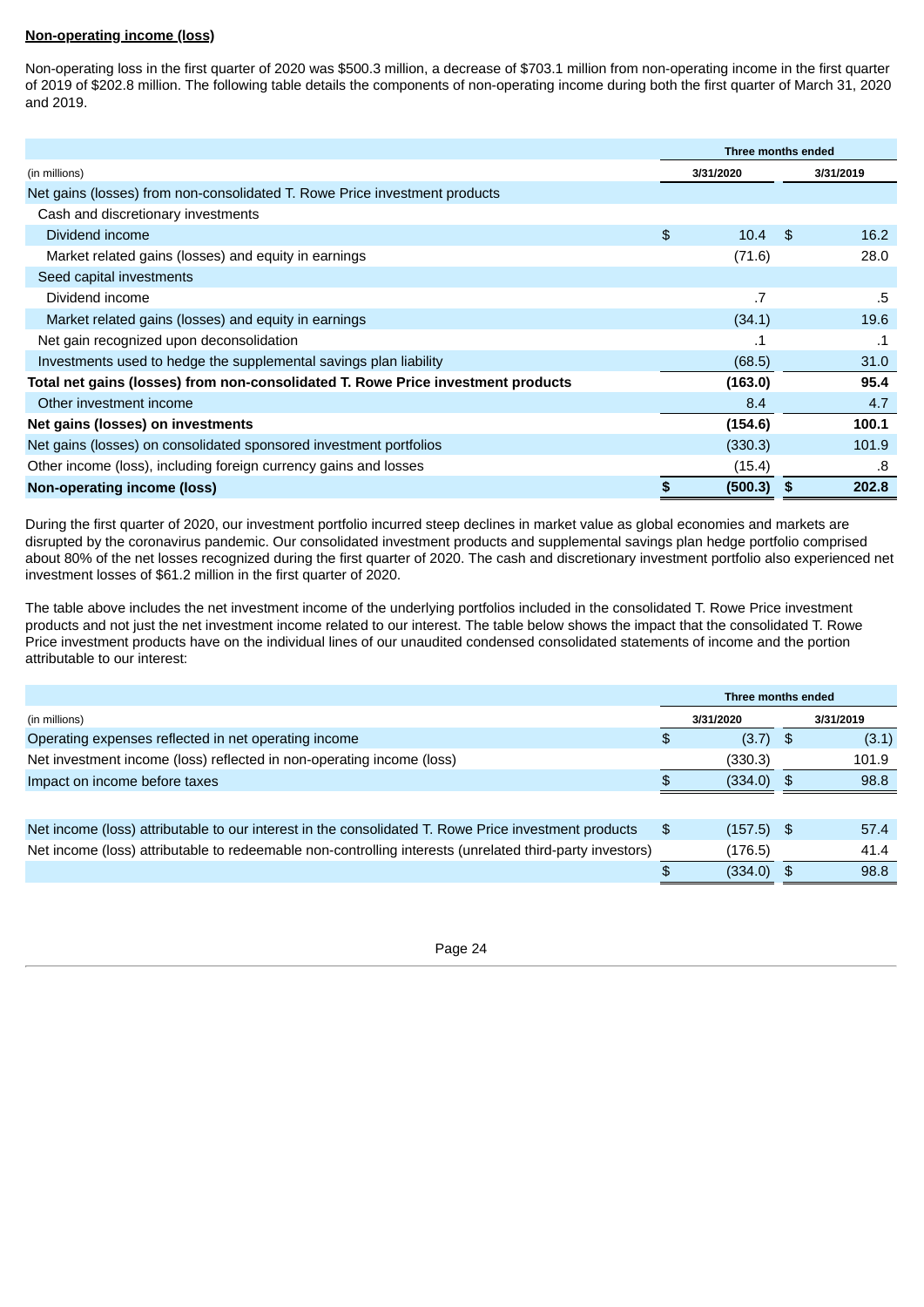#### **Provision for income taxes**

Our effective tax rate for the first quarter of 2020 was 19.5%, compared with 24.7% in the 2019 quarter. The lower effective tax rate for the first quarter of 2020 as compared to the 2019 quarter is primarily due to higher discrete tax benefits associated with option exercises. These benefits were partially offset by net losses attributable to redeemable non-controlling interests held in the firm's consolidated investment products, which are not taxable to us despite being included in pre-tax income, and a higher state effective tax rate. The higher state effective tax rate results primarily from the remeasurement of deferred tax liabilities related to our investment portfolio. The following table reconciles the statutory federal income tax rate to our effective tax rate for both the three months ended March 31, 2020 and 2019:

|                                                                                        | Three months ended |           |
|----------------------------------------------------------------------------------------|--------------------|-----------|
|                                                                                        | 3/31/2020          | 3/31/2019 |
| Statutory U.S. federal income tax rate                                                 | 21.0 %             | 21.0 %    |
| State income taxes for current year, net of federal income tax benefits <sup>(1)</sup> | 6.4                | 4.2       |
| Net losses (income) attributable to redeemable non-controlling interests               | 3.1                | (.6)      |
| Net excess tax benefits from stock-based compensation plans activity                   | (8.1)              | (.6)      |
| Other items                                                                            | (2.9)              |           |
| Effective income tax rate                                                              | 19.5 %             | 24.7 %    |

<sup>(1)</sup> State income tax benefits are reflected in the total benefits for net income attributable to redeemable non-controlling interests and stock-based compensation plans activity.

We currently estimate our effective tax rate for the full-year 2020 will be in the range of 24% to 27%. Our effective tax rate will continue to experience volatility in future periods as the discrete tax benefits recognized from option exercises are impacted by market fluctuations in our stock price and timing of option exercises. The rate will also be impacted by net investment income recognized on our consolidated investment products that are driven by market fluctuations and changes in the proportion of their net income that is attributable to noncontrolling interests.

Our non-GAAP effective tax rate for the first quarter of 2020 and 2019 was 22.5% and 25.3%, respectively. The non-GAAP tax rate primarily adjusts for the impact of the consolidated investment products, including the significant net losses attributable to the redeemable noncontrolling interests. The decrease in the non-GAAP effective tax rate is primarily due to the higher tax benefits associated with option exercises. We currently estimate our non-GAAP effective tax rate for the full-year 2020 will be in the range of 23.5% to 25.5%.

#### *NON-GAAP INFORMATION AND RECONCILIATION.*

We believe the non-GAAP financial measures below provide relevant and meaningful information to investors about our core operating results. These measures have been established in order to increase transparency for the purpose of evaluating our core business, for comparing current results with prior period results, and to enable more appropriate comparison with industry peers. However, non-GAAP financial measures should not be considered a substitute for financial measures calculated in accordance with U.S. GAAP and may be calculated differently by other companies.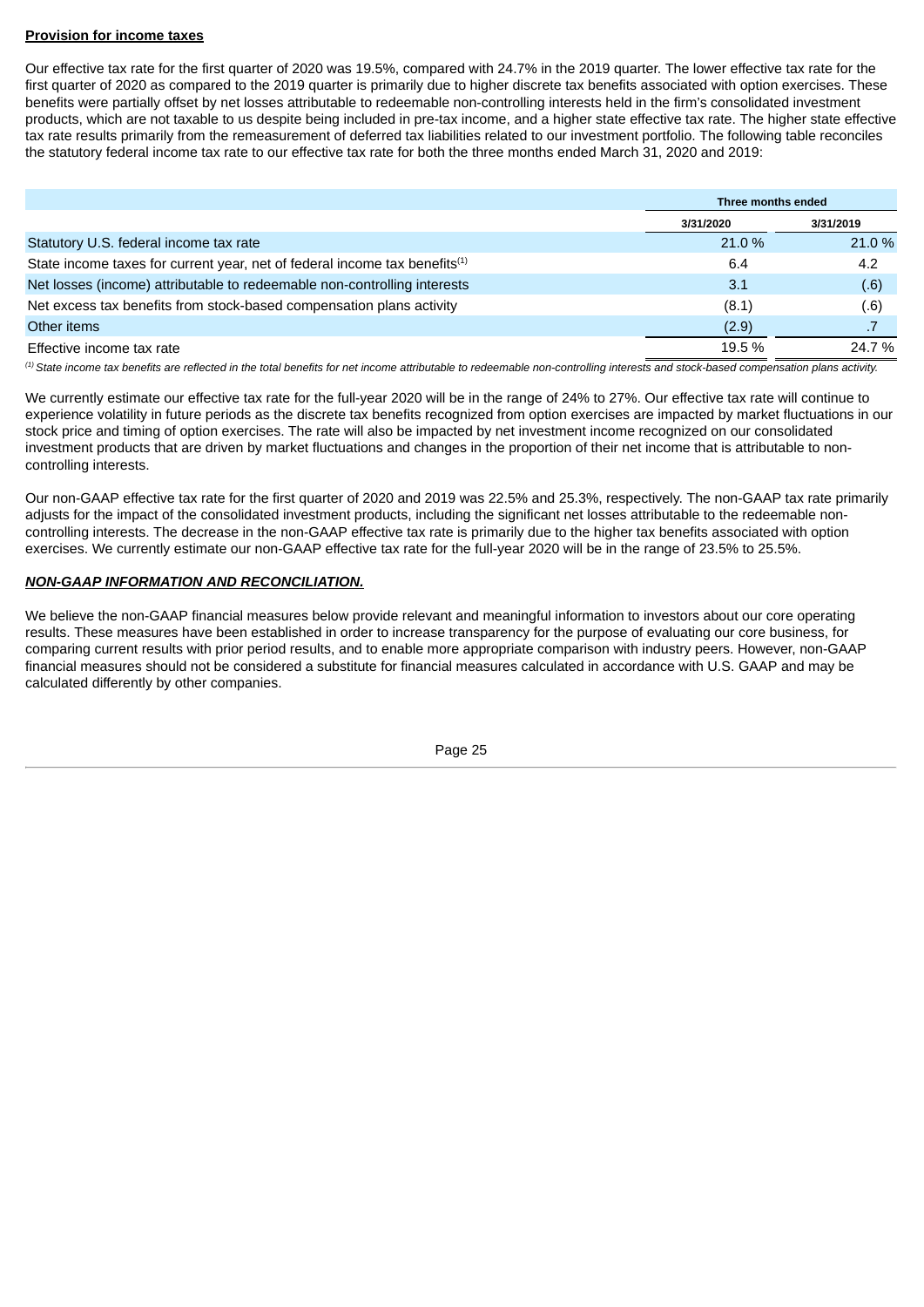The following schedules reconcile certain U.S. GAAP financial measures for the three months ended March 31, 2020 and 2019.

|                                                         | Three months ended 3/31/2020 |                       |                         |        |    |                                |                                                         |       |                                                             |       |    |                                                     |  |
|---------------------------------------------------------|------------------------------|-----------------------|-------------------------|--------|----|--------------------------------|---------------------------------------------------------|-------|-------------------------------------------------------------|-------|----|-----------------------------------------------------|--|
|                                                         |                              | Operating<br>expenses | Net operating<br>income |        |    | Non-operating<br>income (loss) | <b>Provision</b><br>(benefit) for<br>income taxes $(4)$ |       | Net income<br>attributable to T.<br><b>Rowe Price Group</b> |       |    | <b>Diluted earnings</b><br>per share <sup>(5)</sup> |  |
| <b>U.S. GAAP Basis</b>                                  | \$                           | 755.4                 | \$                      | 707.2  | \$ | $(500.3)$ \$                   |                                                         | 40.3  | \$                                                          | 343.1 | \$ | 1.41                                                |  |
| Non-GAAP adjustments:                                   |                              |                       |                         |        |    |                                |                                                         |       |                                                             |       |    |                                                     |  |
| Consolidated T. Rowe Price<br>investment products $(1)$ |                              | (1.2)                 |                         | 3.7    |    | 330.3                          |                                                         | 71.1  |                                                             | 86.4  |    | .36                                                 |  |
| Supplemental savings plan liability $(2)$               |                              | 63.7                  |                         | (63.7) |    | 68.5                           |                                                         | 2.1   |                                                             | 2.7   |    | .01                                                 |  |
| Other non-operating income <sup>(3)</sup>               |                              |                       |                         |        |    | 40.3                           |                                                         | 18.2  |                                                             | 22.1  |    | .09                                                 |  |
| <b>Adjusted Non-GAAP Basis</b>                          | \$.                          | 817.9                 | \$                      | 647.2  | \$ | (61.2)                         | -\$                                                     | 131.7 | \$                                                          | 454.3 | \$ | 1.87                                                |  |

|                                                         | Three months ended 3/31/2019 |    |                         |    |                                |    |                                                         |                                                             |        |                                                     |       |  |  |  |
|---------------------------------------------------------|------------------------------|----|-------------------------|----|--------------------------------|----|---------------------------------------------------------|-------------------------------------------------------------|--------|-----------------------------------------------------|-------|--|--|--|
|                                                         | Operating<br>expenses        |    | Net operating<br>income |    | Non-operating<br>income (loss) |    | <b>Provision</b><br>(benefit) for<br>income taxes $(4)$ | Net income<br>attributable to T.<br><b>Rowe Price Group</b> |        | <b>Diluted earnings</b><br>per share <sup>(5)</sup> |       |  |  |  |
| <b>U.S. GAAP Basis</b>                                  | \$<br>794.8                  | \$ | 532.5                   | \$ | 202.8                          | \$ | 181.3                                                   | \$                                                          | 512.6  | \$                                                  | 2.09  |  |  |  |
| Non-GAAP adjustments:                                   |                              |    |                         |    |                                |    |                                                         |                                                             |        |                                                     |       |  |  |  |
| Consolidated T. Rowe Price<br>investment products $(1)$ | (1.6)                        |    | 3.1                     |    | (101.9)                        |    | (18.9)                                                  |                                                             | (38.5) |                                                     | (.16) |  |  |  |
| Supplemental savings plan liability $(2)$               | (36.6)                       |    | 36.6                    |    | (31.0)                         |    | 1.8                                                     |                                                             | 3.8    |                                                     | .01   |  |  |  |
| Other non-operating income <sup>(3)</sup>               |                              |    |                         |    | (25.7)                         |    | (8.4)                                                   |                                                             | (17.3) |                                                     | (07)  |  |  |  |
| <b>Adjusted Non-GAAP Basis</b>                          | 756.6                        | \$ | 572.2                   | \$ | 44.2                           | \$ | 155.8                                                   | \$                                                          | 460.6  | \$.                                                 | 1.87  |  |  |  |

(1) These non-GAAP adjustments remove the impact the consolidated T. Rowe Price investment products have on our U.S. GAAP consolidated statements of income. Specifically, we add back the operating expenses and subtract the investment income of the consolidated T. Rowe Price investment products. The adjustment to our operating expenses represents the operating expenses of the consolidated products, net of the elimination of related management and administrative fees. The adjustment to net income attributable to T. Rowe Price Group represents the net income of the consolidated products, net of redeemable non-controlling interest. We remove the impact of the consolidated

T. Rowe Price investment products as we believe they impact the reader's ability to understand our core operating results.

- (2) These non-GAAP adjustments remove the compensation expense impact from market valuation changes in the supplemental savings plan liability and the related net gains (losses) on investments designated as an economic hedge against the related liability. Amounts deferred under the supplemental savings plan are adjusted for appreciation (depreciation) of hypothetical investments chosen by participants. We use T. Rowe Price investment products to economically hedge the exposure to these market movements. We believe it is useful to offset the non-operating investment income (loss) realized on the hedges against the related compensation expense and remove the net impact to help the reader's ability to understand our core operating results and to increase comparability period to period.
- (3) This non-GAAP adjustment represents the other non-operating income (loss) and the net gains (losses) earned on our non-consolidated investment portfolio that are not designated as economic hedges of the supplemental savings plan liability, and non-consolidated seed investments and other investments that are not part of the cash and discretionary investment portfolio. We retain the investment gains recognized on our non-consolidated cash and discretionary investments as these assets and related income (loss) are considered part of our core operations. We believe adjusting for these non-operating income (loss) items helps the reader's ability to understand our core operating results and increases comparability to prior years. Additionally, we do not emphasize the impact of the portion of non-operating income (loss) removed when managing and evaluating our core performance.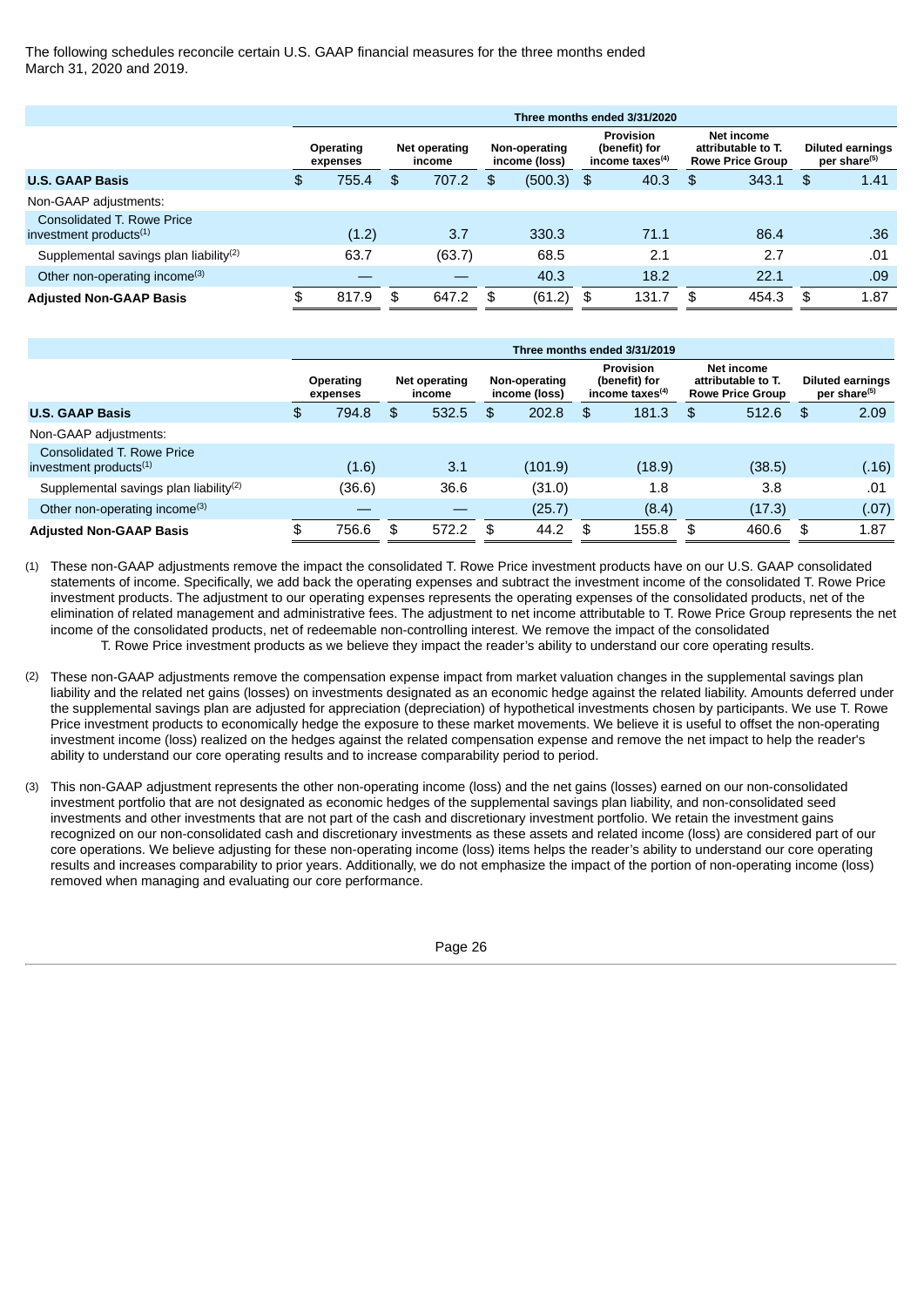- (4) The income tax impacts were calculated in order to achieve an overall non-GAAP effective tax rate of 22.5% for 2020 and 25.3% for 2019. We estimate that our effective tax rate for the full-year 2020 on a non-GAAP basis will be in the range of 23.5% to 25.5%.
- (5) This non-GAAP measure was calculated by applying the two-class method to adjusted net income attributable to T. Rowe Price Group divided by the weighted-average common shares outstanding assuming dilution. The calculation of adjusted net income allocated to common stockholders is as follows:

|                                                                                            | Three months ended |                     |           |  |  |
|--------------------------------------------------------------------------------------------|--------------------|---------------------|-----------|--|--|
|                                                                                            |                    | 3/31/2020           | 3/31/2019 |  |  |
| Adjusted net income attributable to T. Rowe Price Group                                    | \$                 | $454.3 \text{ }$ \$ | 460.6     |  |  |
| Less: adjusted net income allocated to outstanding restricted stock and stock unit holders |                    | 12.4                | 11.6      |  |  |
| Adjusted net income allocated to common stockholders                                       | \$                 | 441.9 \$            | 449.0     |  |  |

#### *CAPITAL RESOURCES AND LIQUIDITY.*

#### **Sources of Liquidity**

We remain debt-free with ample liquidity, including cash and investments in T. Rowe Price products, as follows:

| (in millions)                                                     | 3/31/2020     |     | 12/31/2019 |
|-------------------------------------------------------------------|---------------|-----|------------|
| Cash and cash equivalents                                         | \$<br>1.562.4 | \$  | 1,781.8    |
| Discretionary investments                                         | 1,841.4       |     | 1,899.6    |
| Total cash and discretionary investments                          | 3.403.8       |     | 3,681.4    |
| Redeemable seed capital investments                               | 1,081.6       |     | 1,325.6    |
| Investments used to hedge the supplemental savings plan liability | 500.0         |     | 561.1      |
| Total cash and investments in T. Rowe Price products              | \$<br>4.985.4 | -SS | 5,568.1    |

Our discretionary investment portfolio is comprised primarily of short duration bond funds, which typically yield higher than money market rates, and asset allocation products. Cash and discretionary investments incurred losses of \$61.2 million in the three months ended March 31, 2020, as compared to generating income of \$44.2 million in the prior quarter. Cash and discretionary investments in T. Rowe Price products held by our subsidiaries outside the U.S. were \$684.3 million at March 31, 2020 and \$665.8 million at December 31, 2019. Given the availability of our financial resources and cash expected to be generated through future operations, we do not maintain an available external source of additional liquidity.

Our seed capital investments are redeemable, although we generally expect to be invested for several years for the products to build an investment performance history and until unrelated third-party investors substantially reduce our relative ownership percentage.

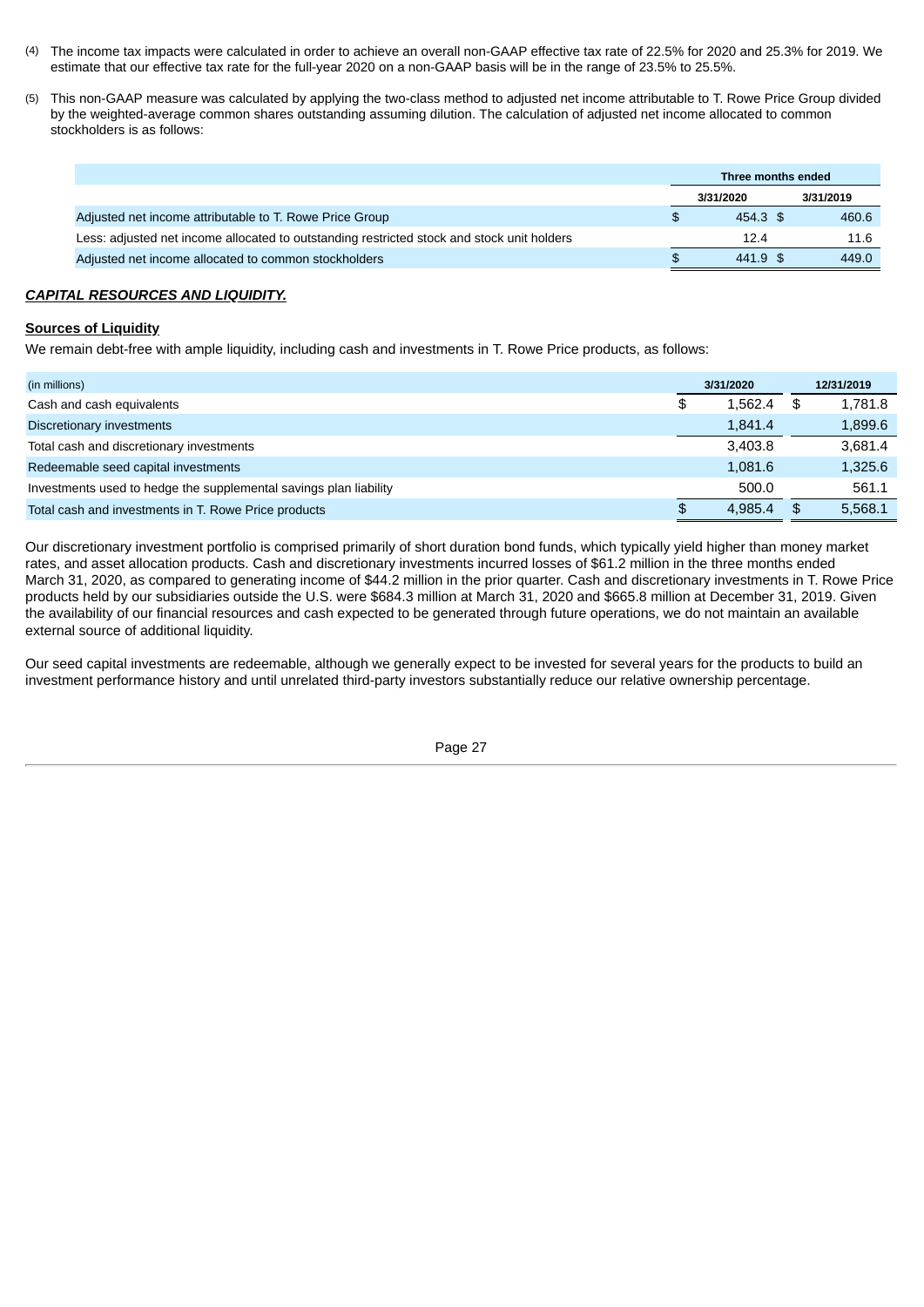The cash and investment presentation on the unaudited condensed consolidated balance sheet is based on the accounting treatment for the cash equivalent or investment item. The following table details how T. Rowe Price Group's interests in cash and investments relate to where they are presented on the unaudited condensed consolidated balance sheet as of March 31, 2020.

| (in millions)                                                                               | Cash and cash<br>equivalents |     | <b>Investments</b> | Net assets of<br>consolidated T.<br><b>Rowe Price</b><br>investment<br>products <sup>(1)</sup> | 3/31/2020     |
|---------------------------------------------------------------------------------------------|------------------------------|-----|--------------------|------------------------------------------------------------------------------------------------|---------------|
| Cash and discretionary investments                                                          | \$<br>1,562.4                | \$  | 1,727.2            | \$<br>114.2                                                                                    | \$<br>3,403.8 |
| Seed capital investments                                                                    |                              |     | 225.4              | 856.2                                                                                          | 1,081.6       |
| Investments used to hedge the supplemental savings plan liability                           |                              |     | 500.0              |                                                                                                | 500.0         |
| Total cash and investments in T. Rowe Price products attributable<br>to T. Rowe Price Group | 1,562.4                      |     | 2,452.6            | 970.4                                                                                          | 4,985.4       |
| Investment in UTI and other investments                                                     |                              |     | 278.7              |                                                                                                | 278.7         |
| Total cash and investments attributable to T. Rowe Price Group                              | 1,562.4                      |     | 2,731.3            | 970.4                                                                                          | 5,264.1       |
| Redeemable non-controlling interests                                                        |                              |     |                    | 971.0                                                                                          | 971.0         |
| As reported on unaudited condensed consolidated balance sheet<br>at March 31, 2020          | \$<br>1.562.4                | \$. | 2.731.3            | \$<br>1.941.4                                                                                  | \$<br>6,235.1 |

(1) The T. Rowe Price investment products that we consolidate are generally those products we provided seed capital at the time of their formation and we have a controlling interest. These products generally represent U.S. mutual funds as well as those funds regulated outside the U.S. The net assets of the T. Rowe Price investment products at March 31, 2020 consist of the assets of these products that we consolidate on our unaudited condensed consolidated balance sheets of \$2,024.3 million, less the liabilities of *these products of \$82.9 million.*

Our unaudited condensed consolidated balance sheet reflects the cash and cash equivalents, investments, other assets and liabilities of those T. Rowe Price investment products we consolidate, as well as redeemable non-controlling interests for the portion of these T. Rowe Price investment products that are held by unrelated third-party investors. Although we can redeem our net interest in these T. Rowe Price investment products at any time, we cannot directly access or sell the assets held by the products to obtain cash for general operations. Additionally, the assets of these T. Rowe Price investment products are not available to our general creditors. Our interest in these T. Rowe Price investment products was used as initial seed capital and is recategorized as discretionary when it is determined by management that the seed capital is no longer needed. We assess the discretionary investment products and, when we decide to liquidate our interest, we seek to do so in a way as to not impact the product and, ultimately, the unrelated third-party investors.

#### **Uses of Liquidity**

We increased our quarterly recurring dividend per common share in February 2020 by 18.4% to \$.90 per common share from \$.76 per common share. Additionally, we expended \$887.0 million in the first quarter of 2020 to repurchase 8.3 million shares, or 3.5%, of our outstanding common stock at an average price of \$106.43 per share. These dividends and repurchases were expended using existing cash balances and cash generated from operations. We will generally repurchase our common stock over time to offset the dilution created by our equity-based compensation plans.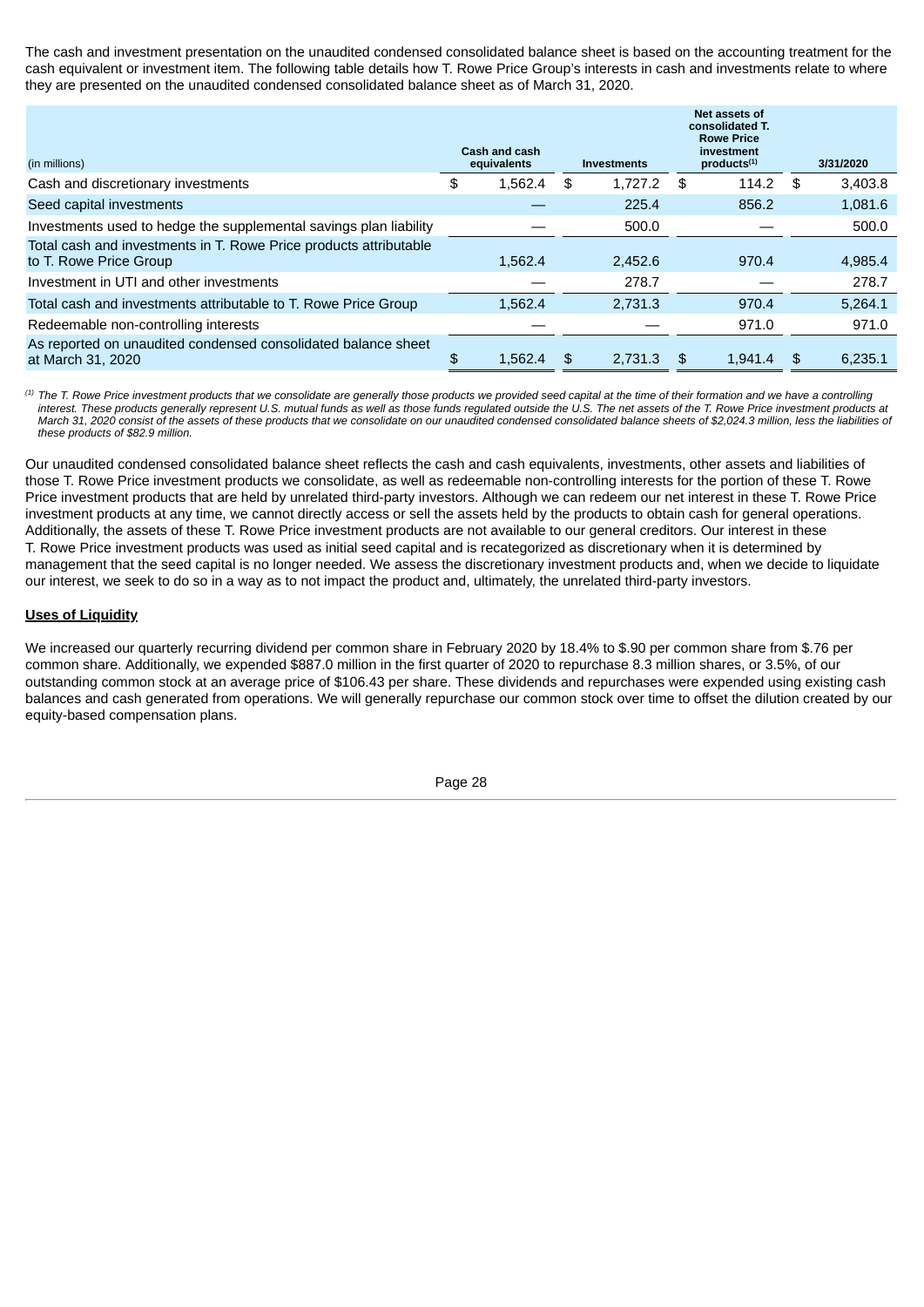Since the end of 2017, we have returned \$4.3 billion to stockholders through stock repurchases and our regular quarterly dividends, as follows:

| (in millions)                | <b>Recurring</b><br>dividend<br><b>Stock repurchases</b> |         |    |         | <b>Total cash</b><br>returned to<br>stockholders |         |  |
|------------------------------|----------------------------------------------------------|---------|----|---------|--------------------------------------------------|---------|--|
| 2018                         | \$                                                       | 694.7   | \$ | 1.099.6 | \$                                               | 1,794.3 |  |
| 2019                         |                                                          | 733.6   |    | 708.8   |                                                  | 1,442.4 |  |
| Three months ended 3/31/2020 |                                                          | 214.7   |    | 887.0   |                                                  | 1,101.7 |  |
| <b>Total</b>                 | \$                                                       | 1,643.0 | \$ | 2,695.4 |                                                  | 4,338.4 |  |

We anticipate property and equipment expenditures for the full-year 2020 to be about \$230 million, of which about three-quarters is planned for technology initiatives. We expect to fund our anticipated capital expenditures with operating cash flows and other available resources.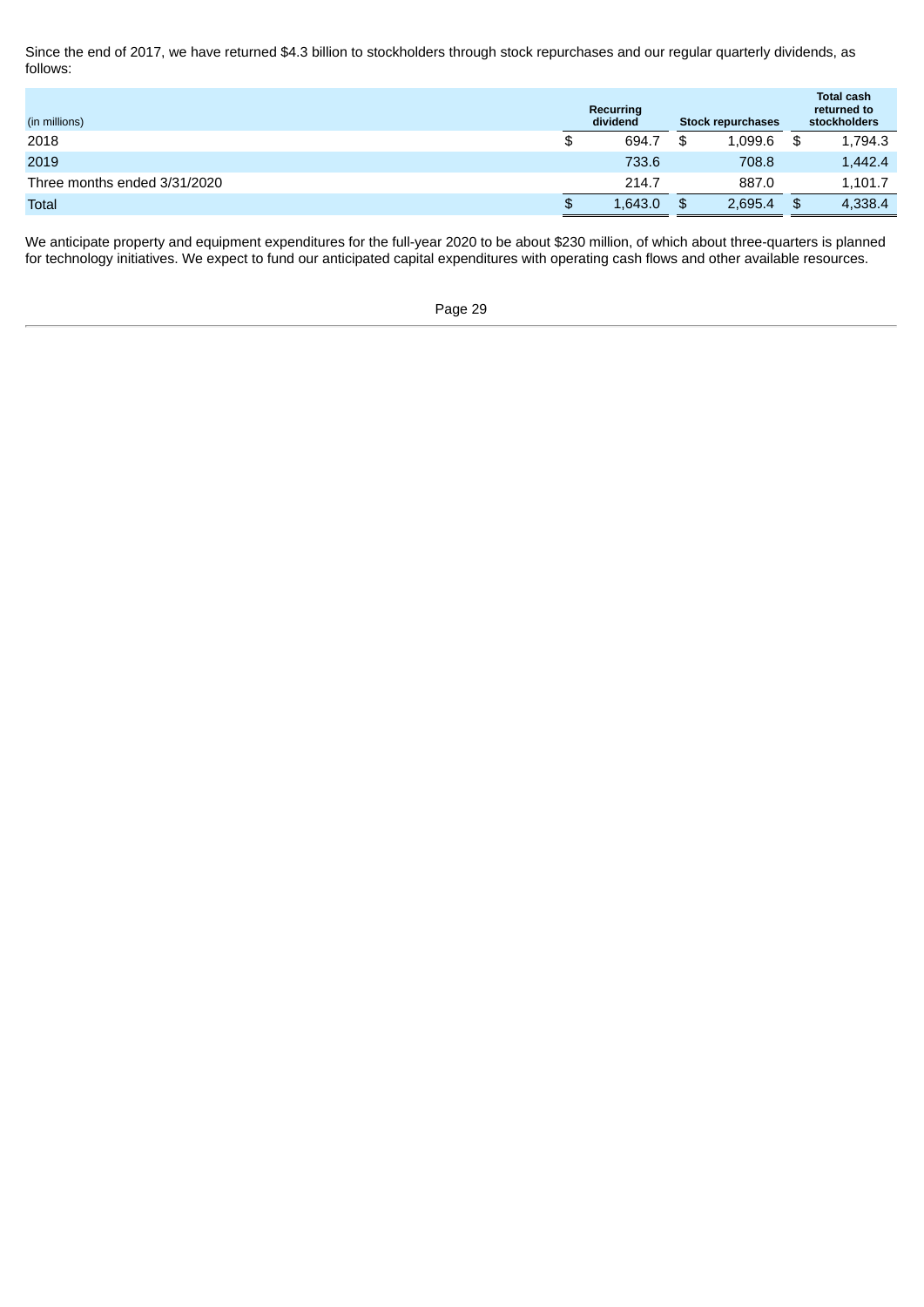## **Cash Flows**

The following table summarizes the cash flows for the three months ended March 31, 2020 and 2019, that are attributable to T. Rowe Price Group, our consolidated T. Rowe Price investment products, and the related eliminations required in preparing the statement.

|                                                                                                                              |                                                                      |                                                                                                       |              |                | Three months ended                                                   |                                                                                                       |                       |                |
|------------------------------------------------------------------------------------------------------------------------------|----------------------------------------------------------------------|-------------------------------------------------------------------------------------------------------|--------------|----------------|----------------------------------------------------------------------|-------------------------------------------------------------------------------------------------------|-----------------------|----------------|
|                                                                                                                              |                                                                      | 3/31/2020                                                                                             |              |                |                                                                      | 3/31/2019                                                                                             |                       |                |
| (in millions)                                                                                                                | <b>Cash flow</b><br>attributable<br>to T. Rowe<br><b>Price Group</b> | <b>Cash flow</b><br>attributable to<br>consolidated<br><b>T. Rowe Price</b><br>investment<br>products | <b>Elims</b> | As<br>reported | <b>Cash flow</b><br>attributable<br>to T. Rowe<br><b>Price Group</b> | <b>Cash flow</b><br>attributable to<br>consolidated<br><b>T. Rowe Price</b><br>investment<br>products | <b>Elims</b>          | As<br>reported |
| Cash flows from operating activities                                                                                         |                                                                      |                                                                                                       |              |                |                                                                      |                                                                                                       |                       |                |
| Net income                                                                                                                   | \$<br>343.1                                                          | \$<br>(334.0)                                                                                         | \$157.5      | 166.6<br>\$    | 512.6<br>\$                                                          | \$<br>98.8                                                                                            | \$(57.4)              | 554.0<br>\$    |
| Adjustments to reconcile net income to<br>net cash provided by operating activities                                          |                                                                      |                                                                                                       |              |                |                                                                      |                                                                                                       |                       |                |
| Depreciation and amortization of<br>property and equipment                                                                   | 46.1                                                                 |                                                                                                       |              | 46.1           | 41.9                                                                 |                                                                                                       |                       | 41.9           |
| Stock-based compensation expense                                                                                             | 58.3                                                                 |                                                                                                       |              | 58.3           | 43.5                                                                 |                                                                                                       |                       | 43.5           |
| Net (gains) losses recognized on<br>investments                                                                              | 324.8                                                                |                                                                                                       | (157.5)      | 167.3          | (139.4)                                                              |                                                                                                       | 57.4                  | (82.0)         |
| Net investments in T. Rowe Price<br>investment products used to<br>economically hedge supplemental<br>savings plan liability | (8.9)                                                                |                                                                                                       |              | (8.9)          | (18.2)                                                               |                                                                                                       |                       | (18.2)         |
| Net change in trading securities held by<br>consolidated T. Rowe Price investment<br>products                                |                                                                      | 234.6                                                                                                 |              | 234.6          |                                                                      | (184.2)                                                                                               |                       | (184.2)        |
| Other changes in assets and liabilities                                                                                      | 100.6                                                                | 23.7                                                                                                  | (.6)         | 123.7          | 233.0                                                                | (8.3)                                                                                                 | (1.0)                 | 223.7          |
| Net cash provided by (used in) operating<br>activities                                                                       | 864.0                                                                | (75.7)                                                                                                | (.6)         | 787.7          | 673.4                                                                | (93.7)                                                                                                | (1.0)                 | 578.7          |
| Net cash provided by (used in) investing<br>activities                                                                       | (15.0)                                                               | (.8)                                                                                                  | 43.4         | 27.6           | (69.2)                                                               | (3.4)                                                                                                 | 38.8                  | (33.8)         |
| Net cash provided by (used in) financing<br>activities                                                                       | (1,068.4)                                                            | 118.9                                                                                                 | (42.8)       | (992.3)        | (372.0)                                                              | 103.8                                                                                                 | (37.8)                | (306.0)        |
| Effect of exchange rate changes on cash<br>and cash equivalents of consolidated T.<br>Rowe Price investment products         |                                                                      | (1.2)                                                                                                 |              | (1.2)          |                                                                      | (.7)                                                                                                  |                       | (.7)           |
| Net change in cash and cash equivalents<br>during period                                                                     | (219.4)                                                              | 41.2                                                                                                  |              | (178.2)        | 232.2                                                                | 6.0                                                                                                   |                       | 238.2          |
| Cash and cash equivalents at beginning of<br>year                                                                            | 1,781.8                                                              | 76.5                                                                                                  |              | 1,858.3        | 1,425.2                                                              | 70.1                                                                                                  |                       | 1,495.3        |
| Cash and cash equivalents at end of period \$1,562.4                                                                         |                                                                      | 117.7<br>\$                                                                                           | \$           | \$1,680.1      | \$1,657.4                                                            | \$<br>76.1                                                                                            | $\boldsymbol{\theta}$ | \$1,733.5      |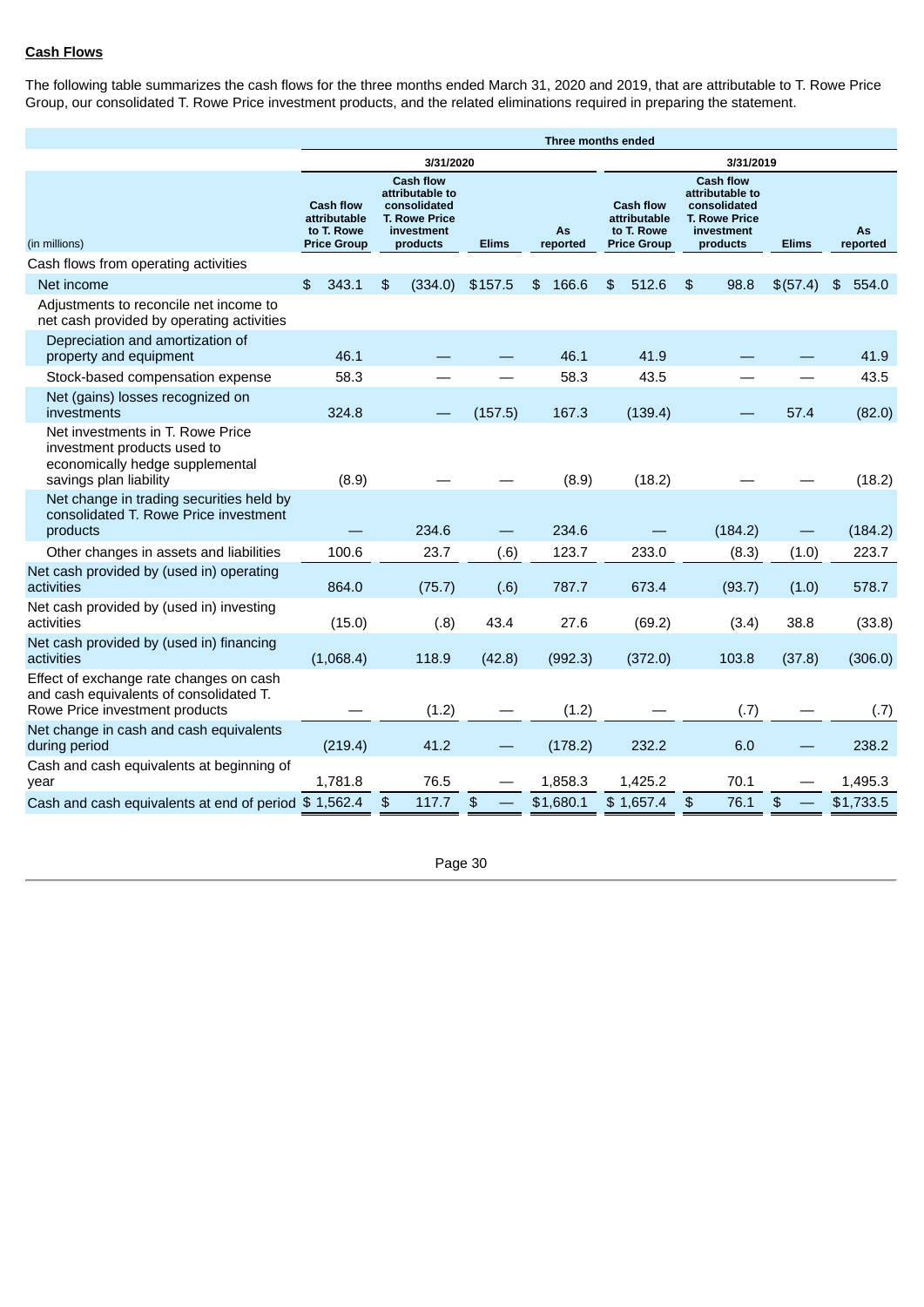#### *Operating Activities*

Operating activities attributable to T. Rowe Price Group during the first quarter of 2020 provided cash flows of \$864.0 million as compared to \$673.4 million during the first quarter of 2019. Operating cash flows attributable to T. Rowe Price Group increased \$190.6 million as \$492.5 million in higher non-cash adjustments, including unrealized investment gains/losses, depreciation, and stock-based compensation expense, more than offset the \$169.5 million decline in net income from the first quarter of 2019. The non-cash adjustments were driven by a \$464.2 million change in net investment gains/losses as we recognized investment losses in the first quarter of 2020 compared with gains in the first quarter of 2019. The investment losses in 2020, which are added back to net income, were a result of the market disruption caused by the coronavirus pandemic. The majority of the remaining adjustments related to timing differences on the cash settlement of our assets and liabilities, which decreased cash flows by \$132.4 million. Our interim operating cash flows do not include the cash impact of variable compensation that is accrued throughout the year before being substantially paid out in December. The remaining change in reported cash flows from operating activities was attributable to the net change in trading securities held in our consolidated investment products' underlying portfolios.

#### *Investing Activities*

Net cash used in investing activities that are attributable to T. Rowe Price Group totaled \$15.0 million in the first quarter of 2020 compared with \$69.2 million in the 2019 period. During 2020, we received net proceeds from our discretionary investments of \$74.0 million compared to net proceeds of \$17.9 million during 2019. In addition, we decreased our property and equipment expenditures by \$1.7 million and decreased the level of seed capital provided by \$4.6 million. Since we consolidate the seed capital in T. Rowe Price investment products, our seed capital was eliminated in preparing our unaudited condensed consolidated statement of cash flows. The remaining\$2.6 million change in reported cash flows from investing activities is related to the net cash removed from our balance sheet from consolidating and deconsolidating investment products.

#### *Financing Activities*

Net cash used in financing activities attributable to T. Rowe Price Group were \$1,068.4 million in the first quarter of 2020 compared with \$372.0 million in the 2019 period. During 2020, there was a \$660.3 million increase in cash paid for common stock repurchases as we repurchased 5.8 million more common stock in the first quarter of 2020 as compared to the first quarter of 2019. Additionally, there was a \$30.6 million increase in dividends paid in 2020 as a result of an 18.4% increase in our quarterly dividend per share. The remaining change in reported cash flows from financing activities is primarily attributable to a \$10.1 million increase in net subscriptions received from redeemable non-controlling interest holders of our consolidated investment products during the first quarter of 2020 compared to the 2019 period.

#### *CRITICAL ACCOUNTING POLICIES.*

The preparation of financial statements often requires the selection of specific accounting methods and policies from among several acceptable alternatives. Further, significant estimates and judgments may be required in selecting and applying those methods and policies in the recognition of the assets and liabilities in our unaudited condensed consolidated balance sheets, the revenues and expenses in our unaudited condensed consolidated statements of income, and the information that is contained in our significant accounting policies and notes to unaudited condensed consolidated financial statements. Making these estimates and judgments requires the analysis of information concerning events that may not yet be complete and of facts and circumstances that may change over time. Accordingly, actual amounts or future results can differ materially from those estimates that we include currently in our unaudited condensed consolidated financial statements, significant accounting policies, and notes.

There have been no material changes in the critical accounting policies previously identified in our 2019 Annual Report on Form 10-K.

#### *NEWLY-ISSUED BUT NOT YET ADOPTED ACCOUNTING GUIDANCE.*

See Note 1 - The Company and Basis of Preparation note within Item 1. Financial Statements for a discussion of newly issued but not yet adopted accounting guidance.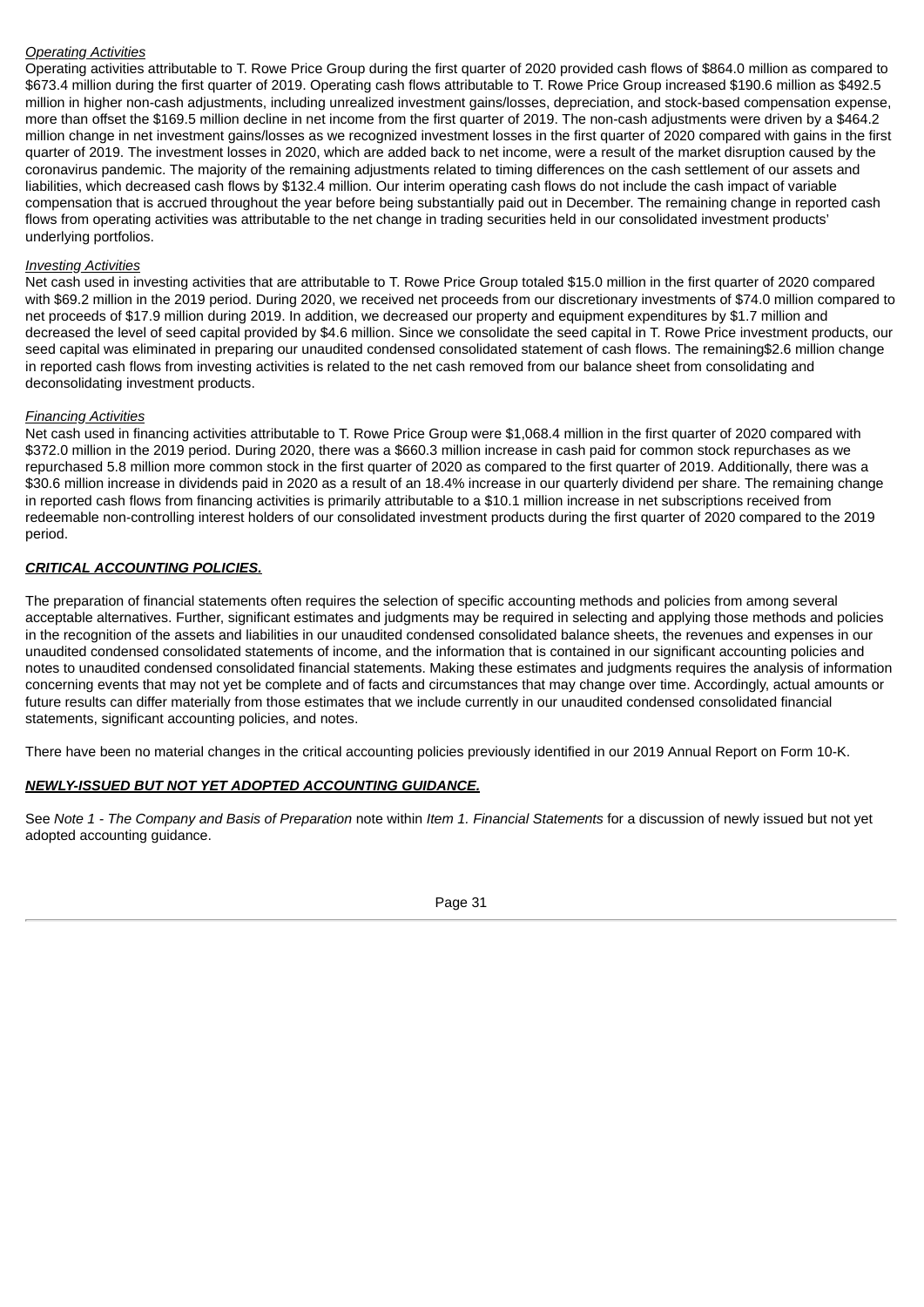#### *FORWARD-LOOKING INFORMATION.*

From time to time, information or statements provided by or on behalf of T. Rowe Price, including those within this report, may contain certain forward-looking information, including information or anticipated information relating to: our revenues, net income, and earnings per share on common stock; changes in the amount and composition of our assets under management; our expense levels; our tax rate; and our expectations regarding financial markets, future transactions, dividends, stock repurchases, investments, new products and services, capital expenditures, changes in our effective fee rate, the impact of the coronavirus pandemic, and other market conditions. Readers are cautioned that any forward-looking information provided by or on behalf of T. Rowe Price is not a guarantee of future performance. Actual results may differ materially from those in forward-looking information because of various factors including, but not limited to, those discussed below and in Item 1A, Risk Factors, of this Form 10-Q and our Form 10-K Annual Report for 2019. Further, forward-looking statements speak only as of the date on which they are made, and we undertake no obligation to update any forward-looking statement to reflect events or circumstances after the date on which it is made or to reflect the occurrence of unanticipated events.

Our future revenues and results of operations will fluctuate primarily due to changes in the total value and composition of assets under our management. Such changes result from many factors, including, among other things: cash inflows and outflows in the U.S. mutual funds and subadvised and separately managed funds and other investment products, fluctuations in global financial markets that result in appreciation or depreciation of the assets under our management, our introduction of new mutual funds and investment products, changes in retirement savings trends relative to participant-directed investments and defined contribution plans, and the impact of the recent coronavirus outbreak. The ability to attract and retain investors' assets under our management is dependent on investor sentiment and confidence; the relative investment performance of the U.S. mutual funds and other managed investment products as compared with competing offerings and market indexes; the ability to maintain our investment management and administrative fees at appropriate levels; competitive conditions in the mutual fund, asset management, and broader financial services sectors; and our level of success in implementing our strategy to expand our business. Our revenues are substantially dependent on fees earned under contracts with the T. Rowe Price funds and could be adversely affected if the independent directors of one or more of the T. Rowe Price funds terminated or significantly altered the terms of the investment management or related administrative services agreements. Non-operating investment income will also fluctuate primarily due to the size of our investments, changes in their market valuations, and any other-than-temporary impairments that may arise or, in the case of our equity method investments, our proportionate share of the investees' net income.

Our future results are also dependent upon the level of our expenses, which are subject to fluctuation for the following or other reasons: changes in the level of our advertising and promotion expenses in response to market conditions, including our efforts to expand our investment advisory business to investors outside the U.S. and to further penetrate our distribution channels within the U.S.; the pace and level of spending to support key strategic priorities; variations in the level of total compensation expense due to, among other things, bonuses, restricted stock units and other equity grants, other incentive awards, our supplemental savings plan, changes in our employee count and mix, and competitive factors; any goodwill or other asset impairment that may arise; fluctuation in foreign currency exchange rates applicable to the costs of our international operations; expenses and capital costs, such as technology assets, depreciation, amortization, and research and development, incurred to maintain and enhance our administrative and operating services infrastructure; the timing of the assumption of all third party research payments, unanticipated costs that may be incurred to protect investor accounts and the goodwill of our clients; and disruptions of services, including those provided by third parties, such as fund and product recordkeeping, facilities, communications, power, and the mutual fund transfer agent and accounting systems.

Our business is also subject to substantial governmental regulation, and changes in legal, regulatory, accounting, tax, and compliance requirements may have a substantial effect on our operations and results, including, but not limited to, effects on costs that we incur and effects on investor interest in T. Rowe Price investment products and investing in general or in particular classes of mutual funds or other investments.

### **Item 3. Quantitative and Qualitative Disclosures About Market Risk.**

#### *EQUITY PRICE RISK.*

During the first quarter of 2020, the impact of the global coronavirus pandemic began to rapidly spread throughout the world and caused increasing disruption to populations, economic activity, and the global financial markets. Since our investments in T. Rowe Price investment products are carried at fair value, these investments are subject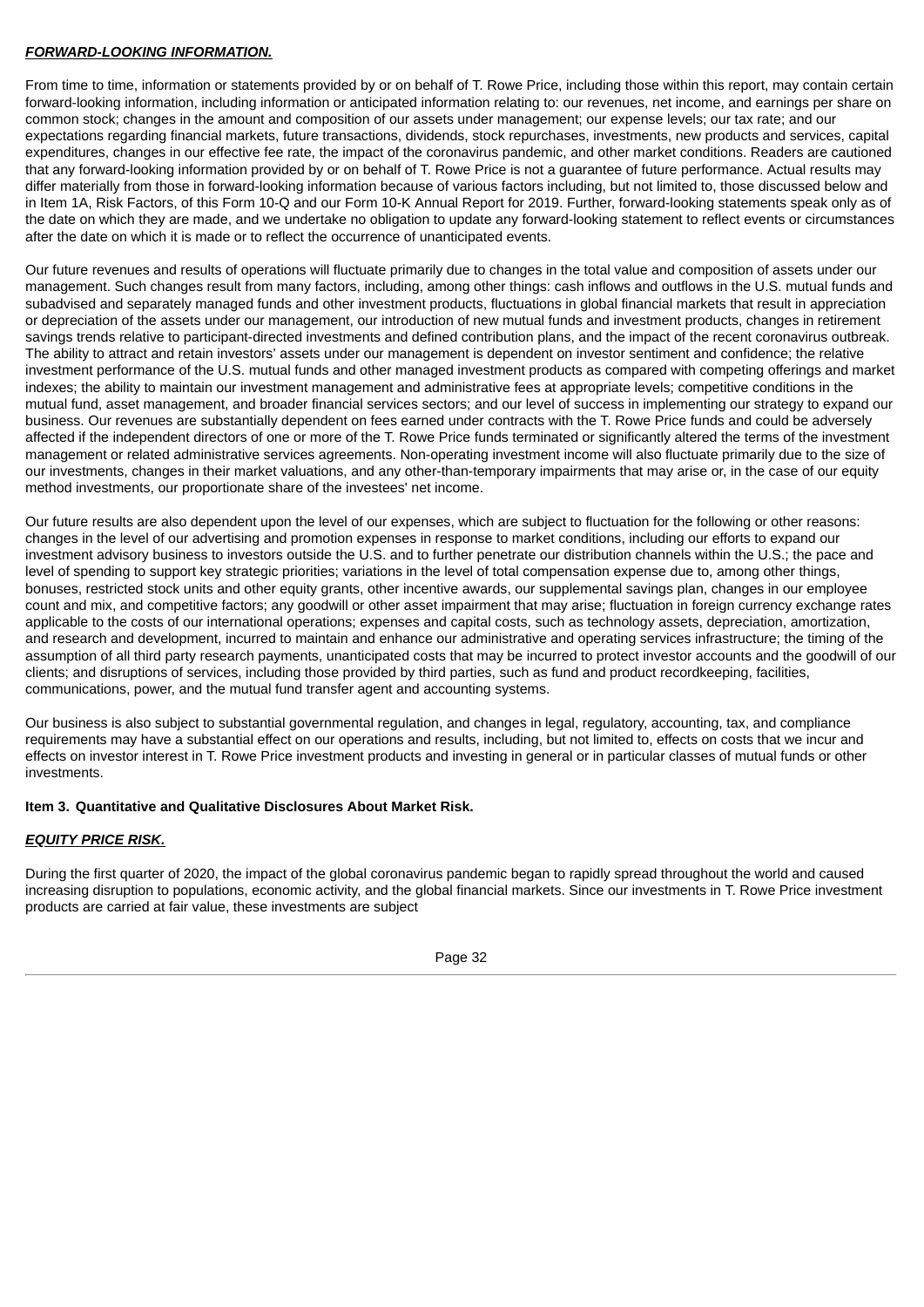to market risk. The following table presents the equity price risk from our investments in T. Rowe Price investment products. Investments in these products generally moderate market risk as they are diversified and invest in a number of different financial instruments. T. Rowe Price manages its cash and discretionary investments exposure to market risk by diversifying its investments among equity and fixed income portfolios. In addition, investment holdings may be altered from time to time in response to changes in market risks and other factors, as management deems appropriate. We do not actively manage the market risk related to our our seed capital investments.

In order to quantify the sensitivity of our investments to changes in market valuations, we have chosen to use a variant of each product's net asset value to quantify the equity price risk, as we believe the volatility in each product's net asset value best reflects the underlying risk potential as well as the market trends surrounding each of its investment objectives. The potential future loss of value, before any income tax benefits, of these investments at March 31, 2020 was determined by using the lower of each product's lowest net asset value per share during the first quarter of 2020 or its net asset value per share at March 31, 2020, reduced by 10%. In considering this presentation, it is important to note that: not all products experienced their lowest net asset value per share on the same day; it is likely that the composition of the investment portfolio would be changed if adverse market conditions persisted; and we could experience future losses in excess of those presented below.

| (in millions)                                                                         | <b>Fair value 3/31/2020</b> | <b>Potential lower</b><br>value |             | <b>Potential</b><br><b>loss</b> |
|---------------------------------------------------------------------------------------|-----------------------------|---------------------------------|-------------|---------------------------------|
| Investments in T. Rowe Price products                                                 |                             |                                 |             |                                 |
| Discretionary investments                                                             | \$<br>961.9                 | \$<br>865.6                     | \$<br>96.3  | 10%                             |
| Seed capital not consolidated                                                         | 126.2                       | 112.8                           | 13.4        | 11%                             |
| Investments designated as an economic hedge of supplemental<br>savings plan liability | 500.0                       | 441.6                           | 58.4        | 12%                             |
| Total                                                                                 | \$<br>1,588.1               | \$<br>1,420.0                   | \$<br>168.1 | 11%                             |
| Direct investment in consolidated T. Rowe Price investment products                   |                             |                                 |             |                                 |
| Discretionary investments                                                             | \$<br>114.2                 | \$<br>100.5                     | \$<br>13.7  | 12%                             |
| Seed capital                                                                          | 856.2                       | 768.2                           | 88.0        | 10%                             |
| Total                                                                                 | \$<br>970.4                 | \$<br>868.7                     | \$<br>101.7 | 10%                             |
| Investment partnerships and other investments held at fair value                      | \$<br>105.5                 | \$<br>91.7                      | \$<br>13.8  | 13%                             |

Any losses arising from the change in fair value of investments in T. Rowe Price products would result in a corresponding decrease, net of tax, in our net income attributable to T. Rowe Price Group. The direct investment in consolidated T. Rowe Price investment products represents our portion of the net assets of the product. Upon consolidation of these products, our direct investment is eliminated, and the net assets of the products are combined in our consolidated balance sheet, together with redeemable non-controlling interests, which represents the portion of the products that is owned by unrelated third-party investors. Any losses arising from the change in fair value of our direct investments in consolidated T. Rowe Price investment products would also result in a corresponding decrease, net of tax, in our net income attributable to T. Rowe Price Group. Further, we have investments in our portfolio that are used to economically hedge the change in our supplemental savings plan liability. Any gains or losses that would impact our net income attributable to T. Rowe Price Group result from any ineffectiveness of this economic hedge to the change in the supplemental savings plan liability.

#### **Item 4. Controls and Procedures.**

Our management, including our principal executive and principal financial officers, has evaluated the effectiveness of our disclosure controls and procedures as of March 31, 2020. Based on that evaluation, our principal executive and principal financial officers have concluded that our disclosure controls and procedures as of March 31, 2020, are effective at the reasonable assurance level to ensure that the information required to be disclosed by us in the reports that we file or submit under the Securities Exchange Act of 1934, including this Form 10-Q quarterly report, is recorded, processed, summarized, and reported, within the time periods specified in the Securities and Exchange Commission's rules and forms, and to ensure that information required to be disclosed by us in the reports that we file or submit under the Exchange Act is accumulated and communicated to our management, including our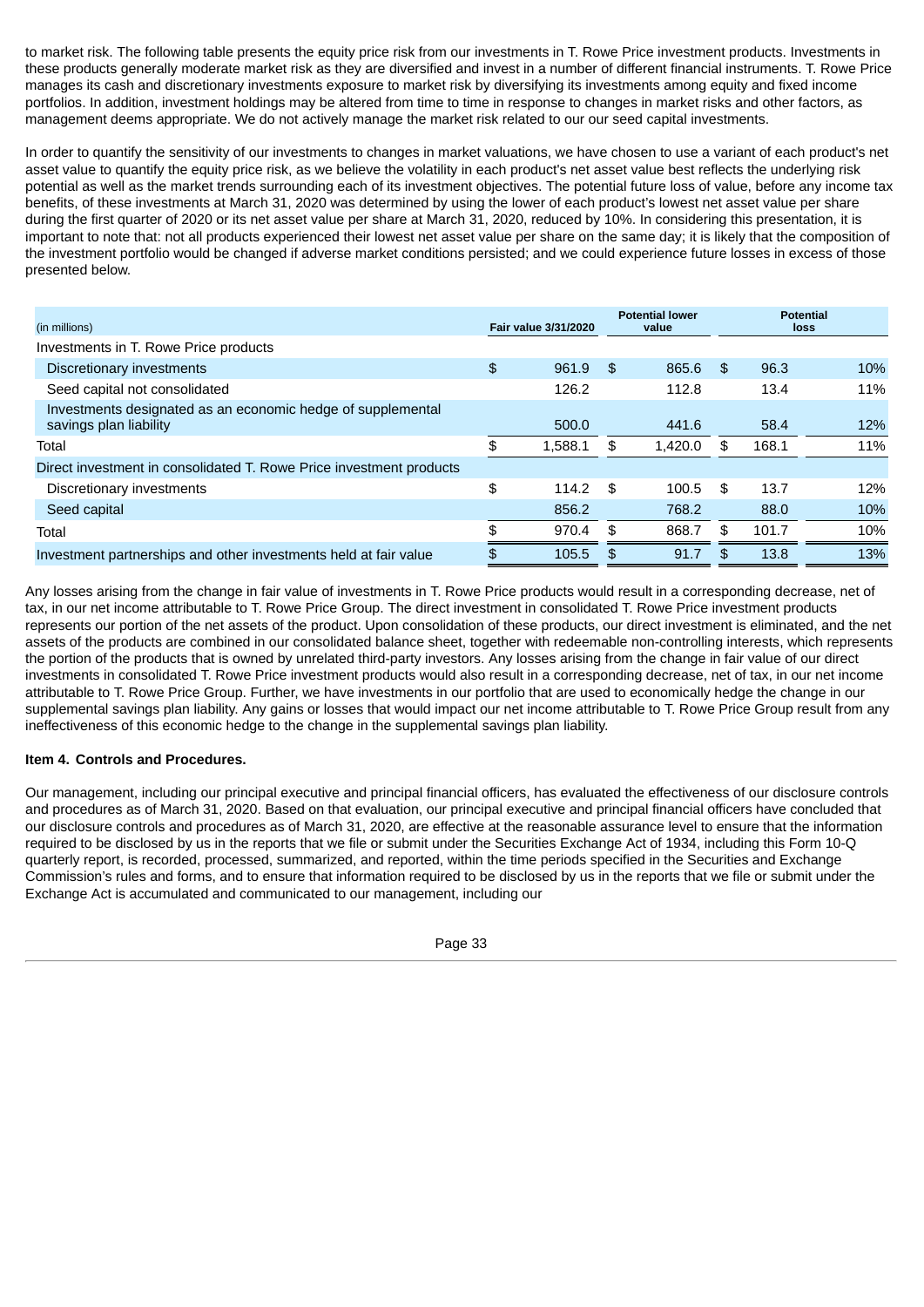principal executive and principal financial officers, or persons performing similar functions, as appropriate to allow timely decisions regarding required disclosure.

Our management, including our principal executive and principal financial officers, has evaluated any change in our internal control over financial reporting that occurred during the first quarter of 2020, and has concluded that there was no change during the first quarter of 2020 that has materially affected, or is reasonably likely to materially affect, our internal control over financial reporting.

#### **PART II – OTHER INFORMATION**

#### **Item 1. Legal Proceedings.**

On February 14, 2017, T. Rowe Price Group, Inc., T. Rowe Price Associates, Inc., T. Rowe Price Trust Company, current and former members of the management committee, and trustees of the T. Rowe Price U.S. Retirement Program were named as defendants in a lawsuit filed in the United States District Court for the District of Maryland. The lawsuit alleges breaches of ERISA's fiduciary duty and prohibited transaction provisions on behalf of a class of all participants and beneficiaries of the T. Rowe Price 401(k) Plan from February 14, 2011, to the time of judgment. The matter has been certified as a class action. T. Rowe Price believes the claims are without merit and is vigorously defending the action. This matter is in the expert discovery phase of litigation and we cannot predict the eventual outcome, or whether it will have a material negative impact on our financial results, or estimate the possible loss or range of loss that may arise from any negative outcome.

On April 27, 2016, certain shareholders in the T. Rowe Price Blue Chip Growth Fund, T. Rowe Price Capital Appreciation Fund, T. Rowe Price Equity Income Fund, T. Rowe Price Growth Stock Fund, T. Rowe Price International Stock Fund, T. Rowe Price High Yield Fund, T. Rowe Price New Income Fund and T. Rowe Price Small Cap Stock Fund (the "Funds") filed a Section 36(b) complaint under the caption Zoidis v. T. Rowe Price Assoc., Inc., against T. Rowe Price Associates, Inc. ("T. Rowe Price") in the United States District Court for the Northern District of California. The complaint alleges that the management fees for the identified funds are excessive because T. Rowe Price charges lower advisory fees to subadvised clients with funds in the same strategy. The complaint seeks to recover the allegedly excessive advisory fees received by T. Rowe Price in the year preceding the start of the lawsuit, along with investments' returns and profits. In the alternative, the complaint seeks the rescission of each fund's investment management agreement and restitution of any allegedly excessive management fees.

T. Rowe Price believes the claims are without merit and is vigorously defending the action. This matter is in the discovery phase of litigation and we cannot predict the eventual outcome, or whether it will have a material negative impact on our financial results, or estimate the possible loss or range of loss that may arise from any negative outcome.

In addition to the matters discussed above, various claims against us arise in the ordinary course of business, including employment-related claims. In the opinion of management, after consultation with counsel, the likelihood of an adverse determination in one or more of these pending ordinary course of business claims that would have a material adverse effect on our financial position or results of operations is remote.

#### **Item 1A. Risk Factors.**

Information regarding our risk factors appears in Item 1A. of our Annual Report on Form 10-K for the fiscal year ended December 31, 2019 filed with the SEC on February 13, 2020. The following risk factor has occurred since previously reporting our risk factors in Item 1A. of our Annual Report on Form 10-K for the fiscal year ended December 31, 2019.

#### Our business, financial condition, and results of operation may be adversely affected by the recent coronavirus outbreak.

Beginning in early 2020, global financial markets have been monitoring and reacting to the novel coronavirus pandemic. The spread of the coronavirus has created significant volatility, uncertainty and economic disruption to the global economy and may impact our business, financial condition and results of operations. In particular global financial markets have seen increased volatility and significant changes in the value of investments. If the value of our assets under our management decreases, our revenue and operating results could be materially impacted. Furthermore, while we have in place robust and well-established business continuity plans that address the potential impact to our associates and our facilities, and a comprehensive suite of technologies which enable our associates to work remotely and conduct business, no assurance can be given that the steps we have taken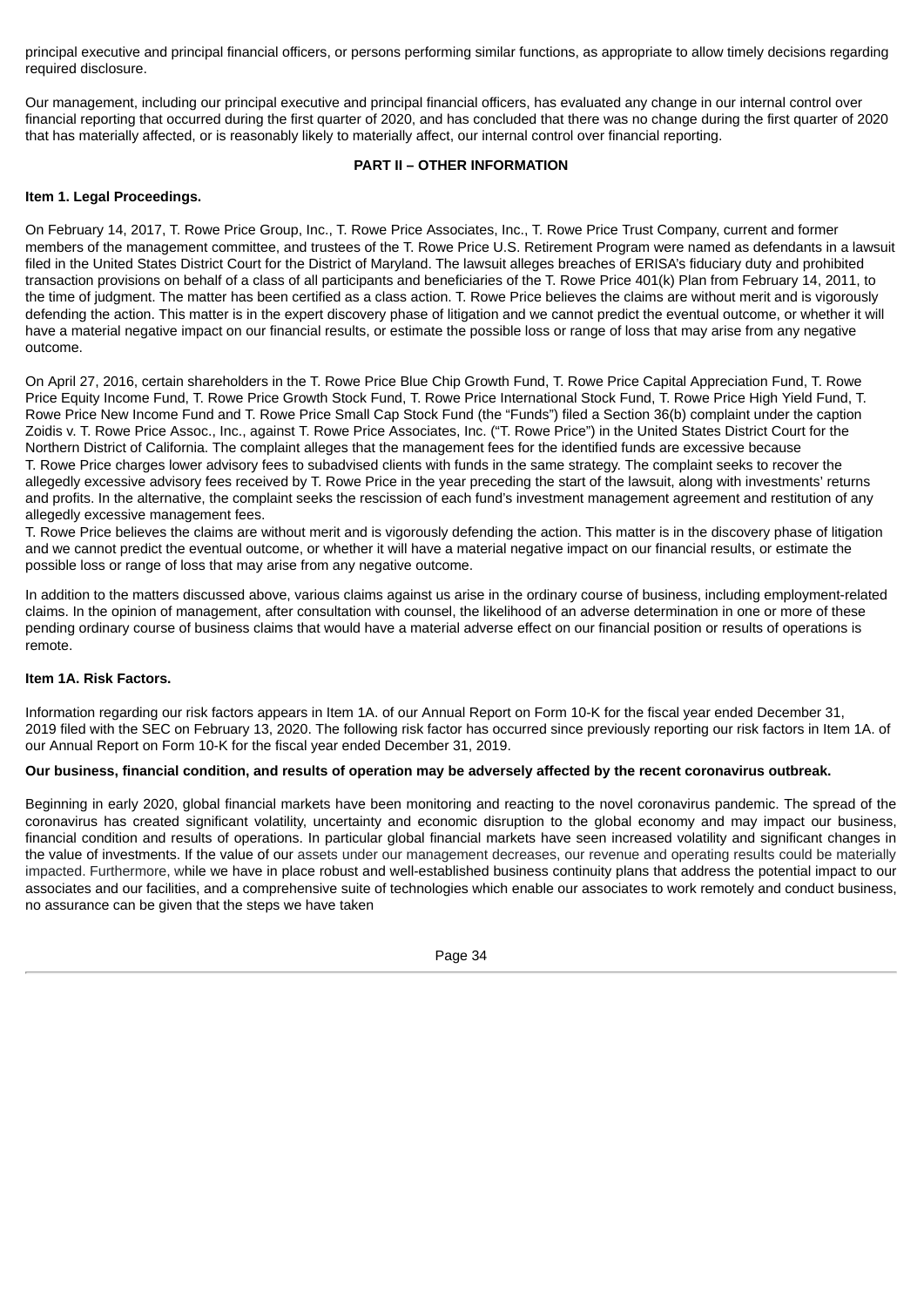will continue to be effective or appropriate. In the event that our associates become incapacitated by the coronavirus, our business operations may be impacted, which could lead to reputational and financial harm. Since our revenue is based on the market value and composition of the assets under our management, the ultimate impact on global financial markets and our clients' decisions related to this event could adversely affect the Company's revenue and operating results.

#### **Item 2. Unregistered Sales of Equity Securities and Use of Proceeds.**

(c) Repurchase activity during the first quarter of 2020 is as follows:

| Month    | <b>Total Number of</b><br><b>Shares Purchased</b> | <b>Average Price</b><br>Paid per Share | <b>Total Number of</b><br><b>Shares Purchased as</b><br><b>Part of Publicly</b><br><b>Announced Program</b> | <b>Maximum Number of</b><br><b>Shares that May Yet Be</b><br><b>Purchased Under the</b><br>Program |
|----------|---------------------------------------------------|----------------------------------------|-------------------------------------------------------------------------------------------------------------|----------------------------------------------------------------------------------------------------|
| January  | 264.939                                           | \$<br>129.26                           | 51.645                                                                                                      | 17,323,402                                                                                         |
| February | 1,325,194                                         | \$<br>125.41                           | 1,190,000                                                                                                   | 16,133,402                                                                                         |
| March    | 7.100.681                                         | \$<br>103.33                           | 7.092.342                                                                                                   | 24,041,060                                                                                         |
| Total    | 8.690.814                                         | \$<br>107.49                           | 8,333,987                                                                                                   |                                                                                                    |

Shares repurchased by us in a quarter may include repurchases conducted pursuant to publicly announced board authorization, outstanding shares surrendered to the company to pay the exercise price in connection with swap exercises of employee stock options, and shares withheld to cover the minimum tax withholding obligation associated with the vesting of restricted stock awards. Of the total number of shares purchased during the first quarter of 2020, 356,827 were related to shares surrendered in connection with employee stock option exercises and no shares were withheld to cover tax withholdings associated with the vesting of restricted stock awards.

The following table details the changes in and status of the Board of Directors' outstanding publicly announced board authorizations.

| <b>Authorization Dates</b> | 1/1/2020   | <b>Additional Shares</b><br>Authorized | <b>Total Number of</b><br><b>Shares Purchased</b> | <b>Maximum Number of</b><br><b>Shares that May Yet Be</b><br><b>Purchased at 3/31/2020</b> |
|----------------------------|------------|----------------------------------------|---------------------------------------------------|--------------------------------------------------------------------------------------------|
| April 2018                 | 7,375,047  |                                        | (7, 375, 047)                                     |                                                                                            |
| February 2019              | 10,000,000 |                                        | (958, 940)                                        | 9,041,060                                                                                  |
| March 2020                 |            | 15,000,000                             |                                                   | 15,000,000                                                                                 |
|                            | 17,375,047 | 15,000,000                             | (8,333,987)                                       | 24,041,060                                                                                 |

#### **Item 4. Mine Safety Disclosures.**

Not applicable.

#### **Item 5. Other Information.**

On April 28, 2020, we issued an earnings release reporting our results of operations for the first quarter of 2020. A copy of that earnings release is furnished herewith as Exhibit 99.1. This information shall not be deemed filed for purposes of Section 18 of the Securities Exchange Act of 1934, nor shall it be deemed incorporated by reference in any filing under the Securities Act of 1933.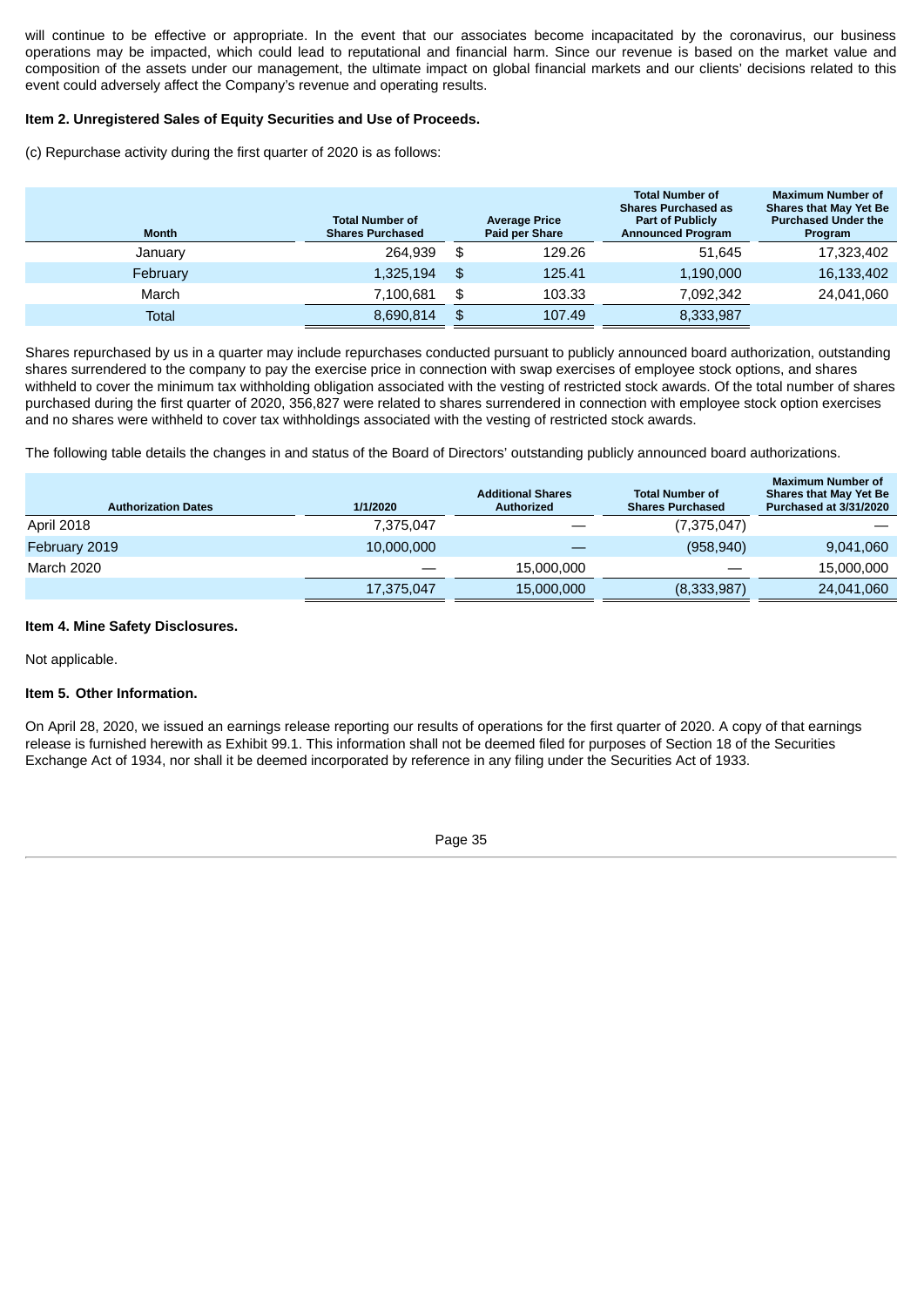#### **Item 6. Exhibits.**

The following exhibits required by Item 601 of Regulation S-K are furnished herewith.

- 3(i) Charter of T. Rowe Price Group, Inc., as reflected by Articles of Restatement dated June 20, 2018. [\(Incorporated](http://www.sec.gov/Archives/edgar/data/1113169/000111316918000018/articlesofrestatementfin.htm) by reference from Form 10-Q Quarterly Report filed on July 25, 2018.)
- 3(ii) Amended and Restated By-Laws of T. Rowe Price Group, Inc. as of February 12, 2019. [\(Incorporated](http://www.sec.gov/Archives/edgar/data/1113169/000111316919000007/trpgamendedandrestatedbyla.htm) by reference from Form 8-K Current Report filed on February 13, 2019.)
- 15 Letter from KPMG LLP, [independent](#page-37-0) registered public accounting firm, re unaudited interim financial information.
- 31(i).1 Rule 13a-14(a) [Certification](#page-38-0) of Principal Executive Officer.
- 31(i).2 Rule 13a-14(a) [Certification](#page-39-0) of Principal Financial Officer.
- 32 Section 1350 [Certifications.](#page-40-0)
- 99.1 Earnings release issued April 28, 2020, reporting our results of [operations](#page-41-0) for the first quarter of 2020.
- 101 The following series of unaudited XBRL-formatted documents are collectively included herewith as Exhibit 101. The financial information is extracted from T. Rowe Price Group's unaudited condensed consolidated interim financial statements and notes that are included in this Form 10-Q Report.
- 101.INS XBRL Instance Document the instance document does not appear in the Interactive Data File because its XBRL tags are embedded within the Inline XBRL document.
- 101.SCH XBRL Taxonomy Extension Schema Document
- 101.CAL XBRL Taxonomy Calculation Linkbase Document
- 101.LAB XBRL Taxonomy Label Linkbase Document
- 101.PRE XBRL Taxonomy Presentation Linkbase Document
- 101.DEF XBRL Taxonomy Definition Linkbase Document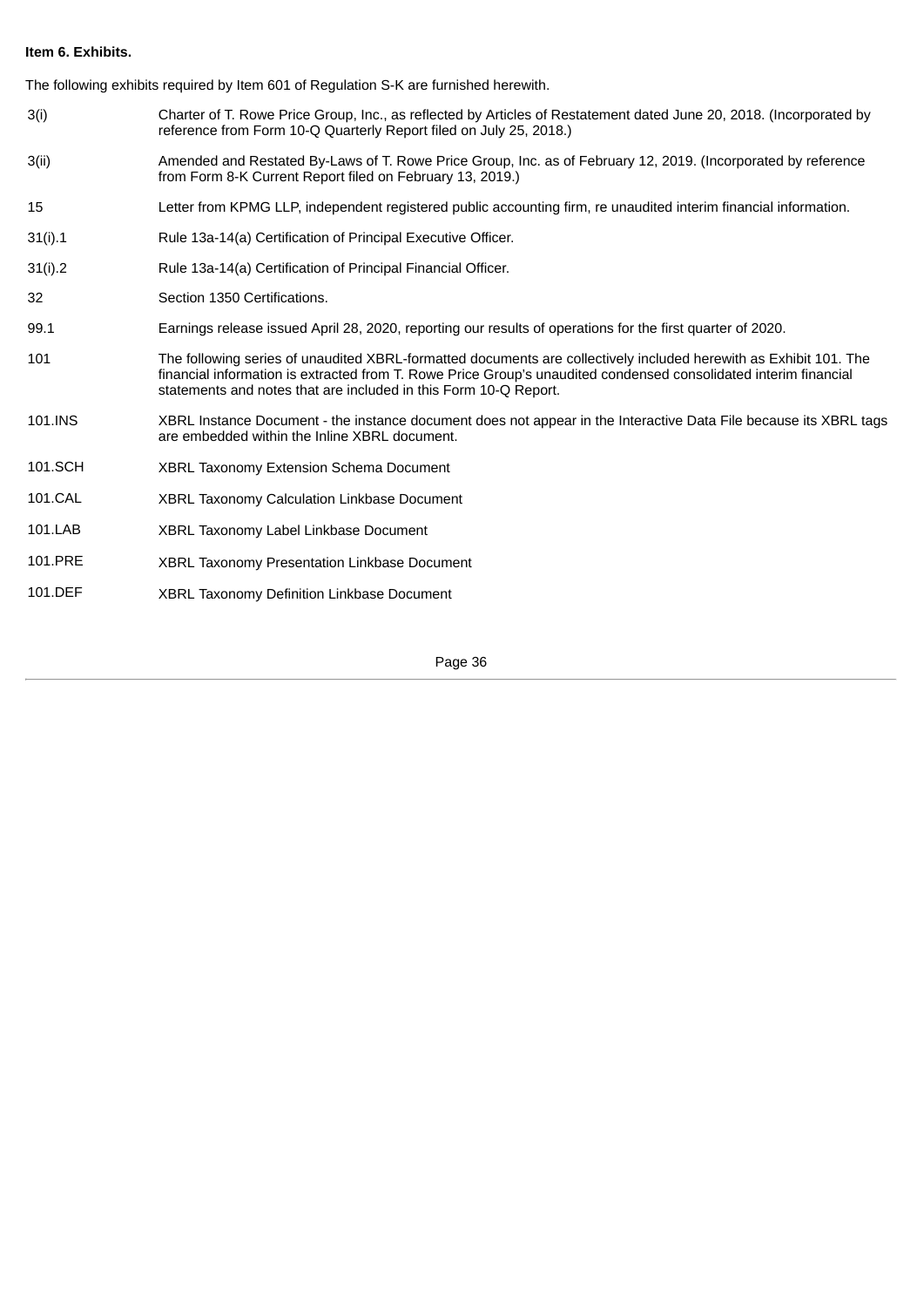#### **SIGNATURES**

Pursuant to the requirements of the Securities Exchange Act of 1934, the registrant has duly caused this report to be signed on its behalf by the undersigned thereunto duly authorized on April 28, 2020.

- T. Rowe Price Group, Inc.
- By: /s/ Céline S. Dufétel Vice President, Chief Financial Officer and Treasurer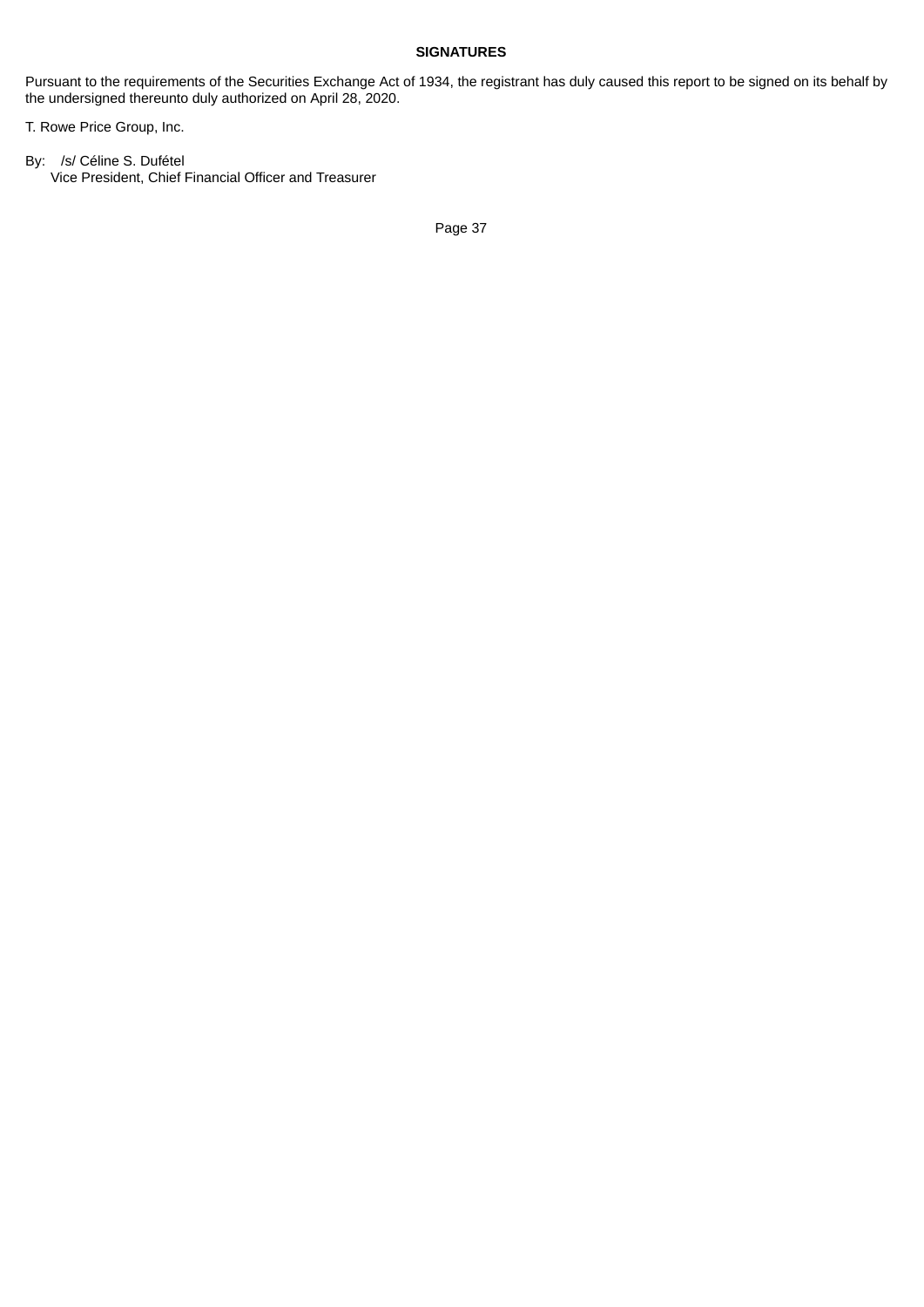<span id="page-37-0"></span>April 28, 2020

T. Rowe Price Group, Inc. Baltimore, Maryland

Re: Registration Statements No. 33-7012, No. 333-59714, No. 333-120882, No. 333-120883, No. 333-142092, No. 333-167317, No. 333- 180904, No. 333-199560, No. 333-212705 , and 333-217483.

With respect to the subject registration statements, we acknowledge our awareness of the use therein of our report dated April 28, 2020 related to our review of interim financial information.

Pursuant to Rule 436 under the Securities Act of 1933 (the Act), such report is not considered part of a registration statement prepared or certified by an independent registered public accounting firm, or a report prepared or certified by an independent registered public accounting firm within the meaning of Sections 7 and 11 of the Act.

/s/ KPMG LLP

Baltimore, Maryland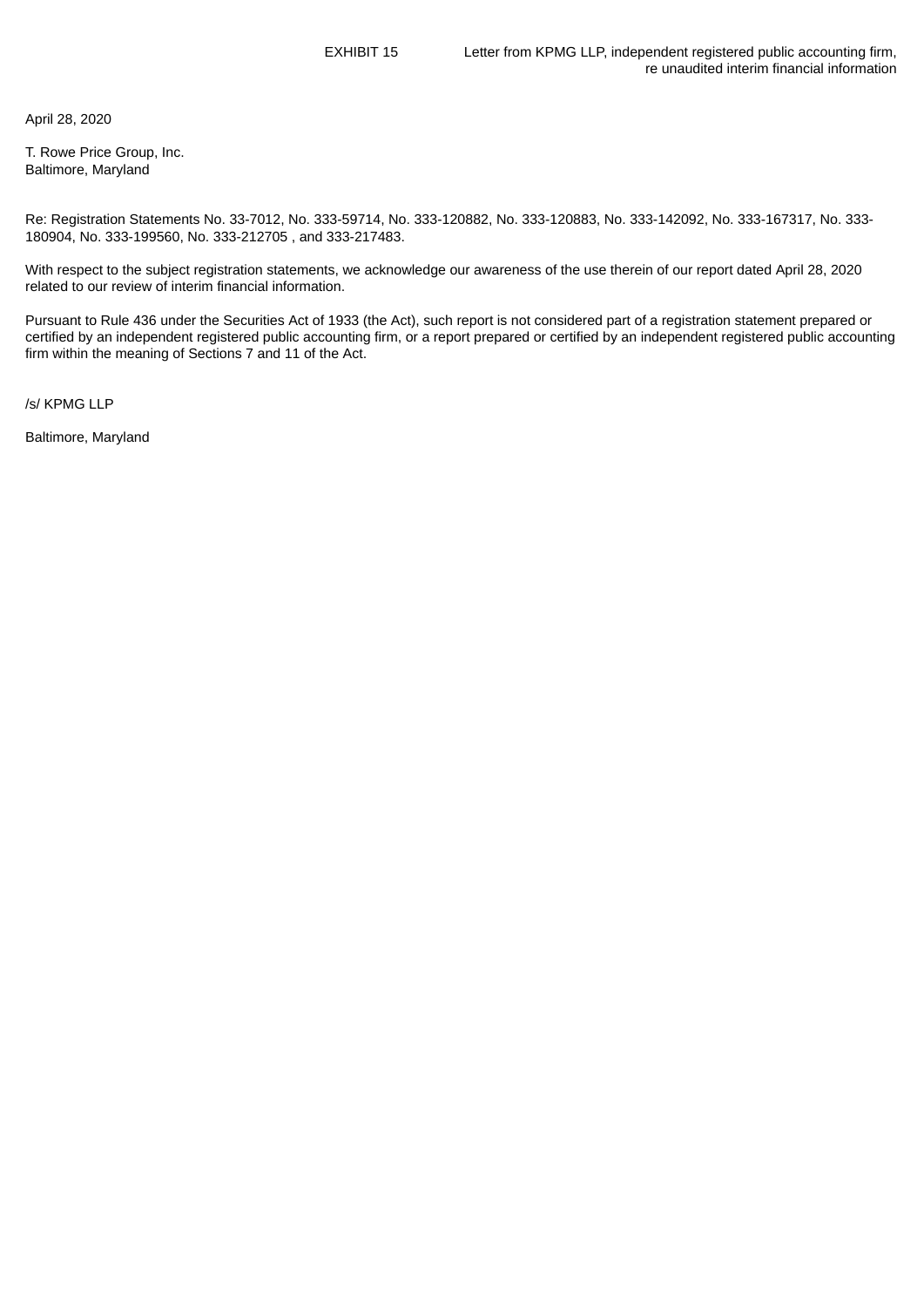<span id="page-38-0"></span>I, William J. Stromberg, certify that:

1.I have reviewed this Form 10-Q Quarterly Report for the quarterly period ended March 31, 2020 of T. Rowe Price Group, Inc.;

- 2.Based on my knowledge, this report does not contain any untrue statement of a material fact or omit to state a material fact necessary to make the statements made, in light of the circumstances under which such statements were made, not misleading with respect to the period covered by this report;
- 3.Based on my knowledge, the financial statements, and other financial information included in this report, fairly present in all material respects the financial condition, results of operations and cash flows of the registrant as of, and for, the periods presented in this report;
- 4.The registrant's other certifying officer and I are responsible for establishing and maintaining disclosure controls and procedures (as defined in Exchange Act Rules 13a-15(e) and 15d-15(e)) and internal control over financial reporting (as defined in Exchange Act Rules 13a-15(f) and 15d-15(f)) for the registrant and have:

(a) Designed such disclosure controls and procedures, or caused such disclosure controls and procedures to be designed under our supervision, to ensure that material information relating to the registrant, including its consolidated subsidiaries, is made known to us by others within those entities, particularly during the period in which this report is being prepared;

(b) Designed such internal control over financial reporting, or caused such internal control over financial reporting to be designed under our supervision, to provide reasonable assurance regarding the reliability of financial reporting and the preparation of financial statements for external purposes in accordance with generally accepted accounting principles;

(c) Evaluated the effectiveness of the registrant's disclosure controls and procedures and presented in this report our conclusions about the effectiveness of the disclosure controls and procedures, as of the end of the period covered by this report based on such evaluation; and

(d) Disclosed in this report any change in the registrant's internal control over financial reporting that occurred during the registrant's most recent fiscal quarter (the registrant's fourth fiscal quarter in the case of an annual report) that has materially affected, or is reasonably likely to materially affect, the registrant's internal control over financial reporting; and

5.The registrant's other certifying officer and I have disclosed, based on our most recent evaluation of internal control over financial reporting, to the registrant's auditors and the audit committee of the registrant's board of directors (or persons performing the equivalent functions):

(a) All significant deficiencies and material weaknesses in the design or operation of internal control over financial reporting which are reasonably likely to adversely affect the registrant's ability to record, process, summarize and report financial information; and

(b) Any fraud, whether or not material, that involves management or other employees who have a significant role in the registrant's internal control over financial reporting.

April 28, 2020 /s/ William J. Stromberg President, Chief Executive Officer and Chairman of the Board of Directors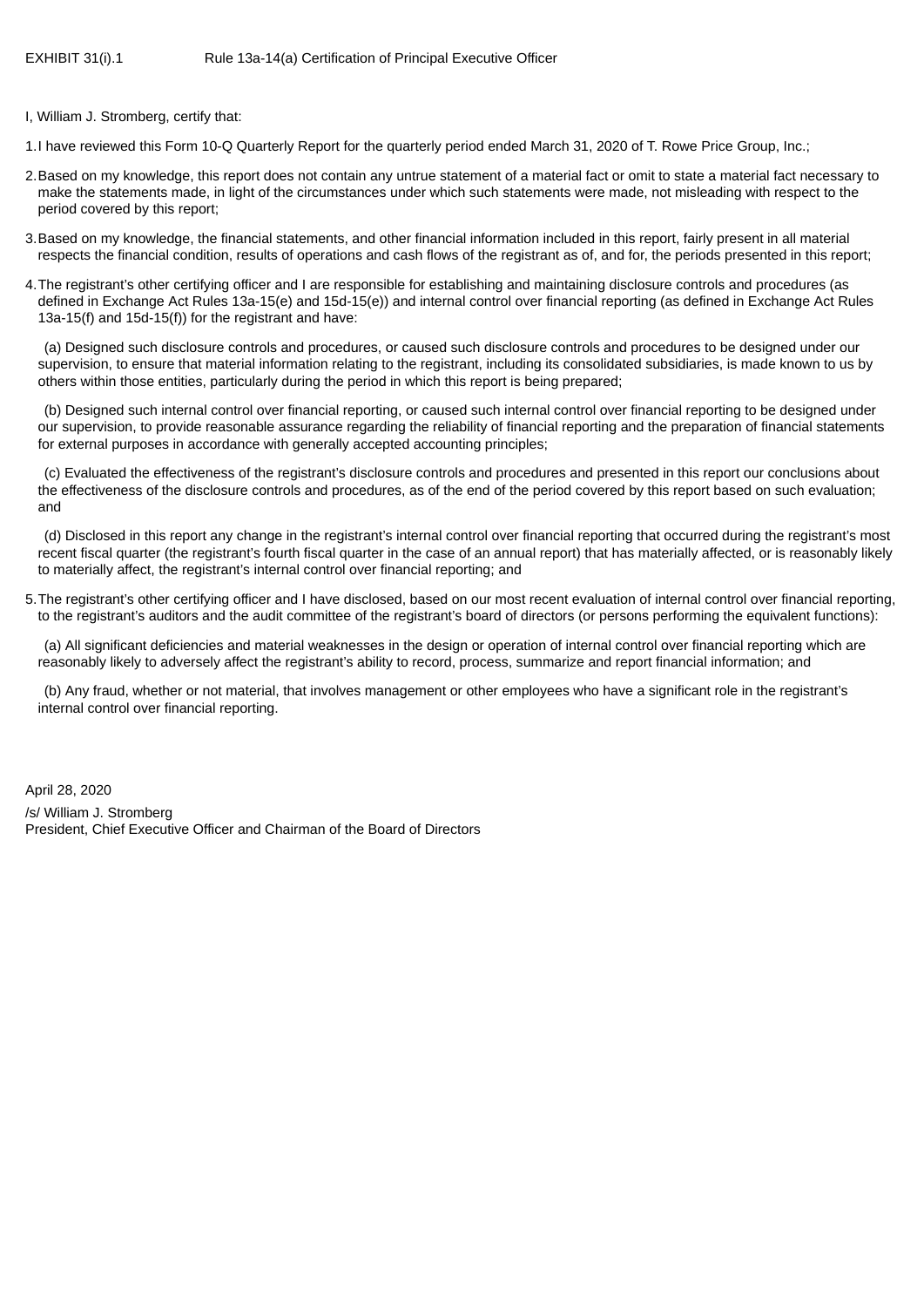<span id="page-39-0"></span>I, Céline S. Dufétel, certify that:

1.I have reviewed this Form 10-Q Quarterly Report for the quarterly period ended March 31, 2020 of T. Rowe Price Group, Inc.;

- 2.Based on my knowledge, this report does not contain any untrue statement of a material fact or omit to state a material fact necessary to make the statements made, in light of the circumstances under which such statements were made, not misleading with respect to the period covered by this report;
- 3.Based on my knowledge, the financial statements, and other financial information included in this report, fairly present in all material respects the financial condition, results of operations and cash flows of the registrant as of, and for, the periods presented in this report;
- 4.The registrant's other certifying officer and I are responsible for establishing and maintaining disclosure controls and procedures (as defined in Exchange Act Rules 13a-15(e) and 15d-15(e)) and internal control over financial reporting (as defined in Exchange Act Rules 13a-15(f) and 15d-15(f)) for the registrant and have:

(a) Designed such disclosure controls and procedures, or caused such disclosure controls and procedures to be designed under our supervision, to ensure that material information relating to the registrant, including its consolidated subsidiaries, is made known to us by others within those entities, particularly during the period in which this report is being prepared;

(b) Designed such internal control over financial reporting, or caused such internal control over financial reporting to be designed under our supervision, to provide reasonable assurance regarding the reliability of financial reporting and the preparation of financial statements for external purposes in accordance with generally accepted accounting principles;

(c) Evaluated the effectiveness of the registrant's disclosure controls and procedures and presented in this report our conclusions about the effectiveness of the disclosure controls and procedures, as of the end of the period covered by this report based on such evaluation; and

(d) Disclosed in this report any change in the registrant's internal control over financial reporting that occurred during the registrant's most recent fiscal quarter (the registrant's fourth fiscal quarter in the case of an annual report) that has materially affected, or is reasonably likely to materially affect, the registrant's internal control over financial reporting; and

5.The registrant's other certifying officer and I have disclosed, based on our most recent evaluation of internal control over financial reporting, to the registrant's auditors and the audit committee of the registrant's board of directors (or persons performing the equivalent functions):

(a) All significant deficiencies and material weaknesses in the design or operation of internal control over financial reporting which are reasonably likely to adversely affect the registrant's ability to record, process, summarize and report financial information; and

(b) Any fraud, whether or not material, that involves management or other employees who have a significant role in the registrant's internal control over financial reporting.

April 28, 2020 /s/ Céline S. Dufétel Vice President, Chief Financial Officer and Treasurer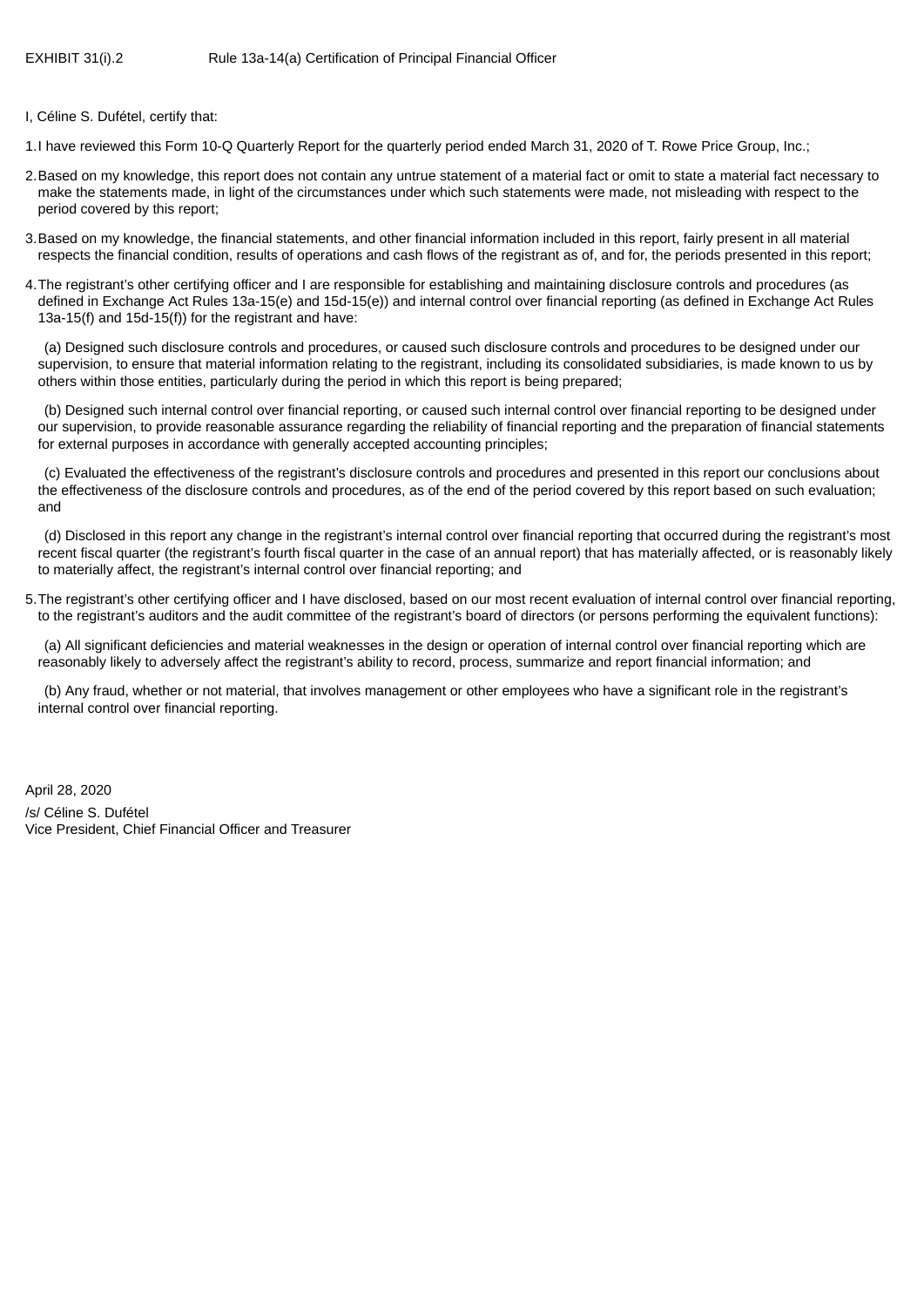<span id="page-40-0"></span>We certify, to the best of our knowledge, based upon a review of the Form 10-Q Quarterly Report for the quarterly period ended March 31, 2020, of T. Rowe Price Group, Inc., that:

(1) The Form 10-Q Quarterly Report fully complies with the requirements of Section 13(a) of the Securities Exchange Act of 1934, as amended; and

(2) The information contained in the Form 10-Q Quarterly Report fairly presents, in all material respects, the financial condition and results of operations of T. Rowe Price Group, Inc.

April 28, 2020

/s/ William J. Stromberg President, Chief Executive Officer and Chairman of the Board of Directors

/s/ Céline S. Dufétel Vice President, Chief Financial Officer and Treasurer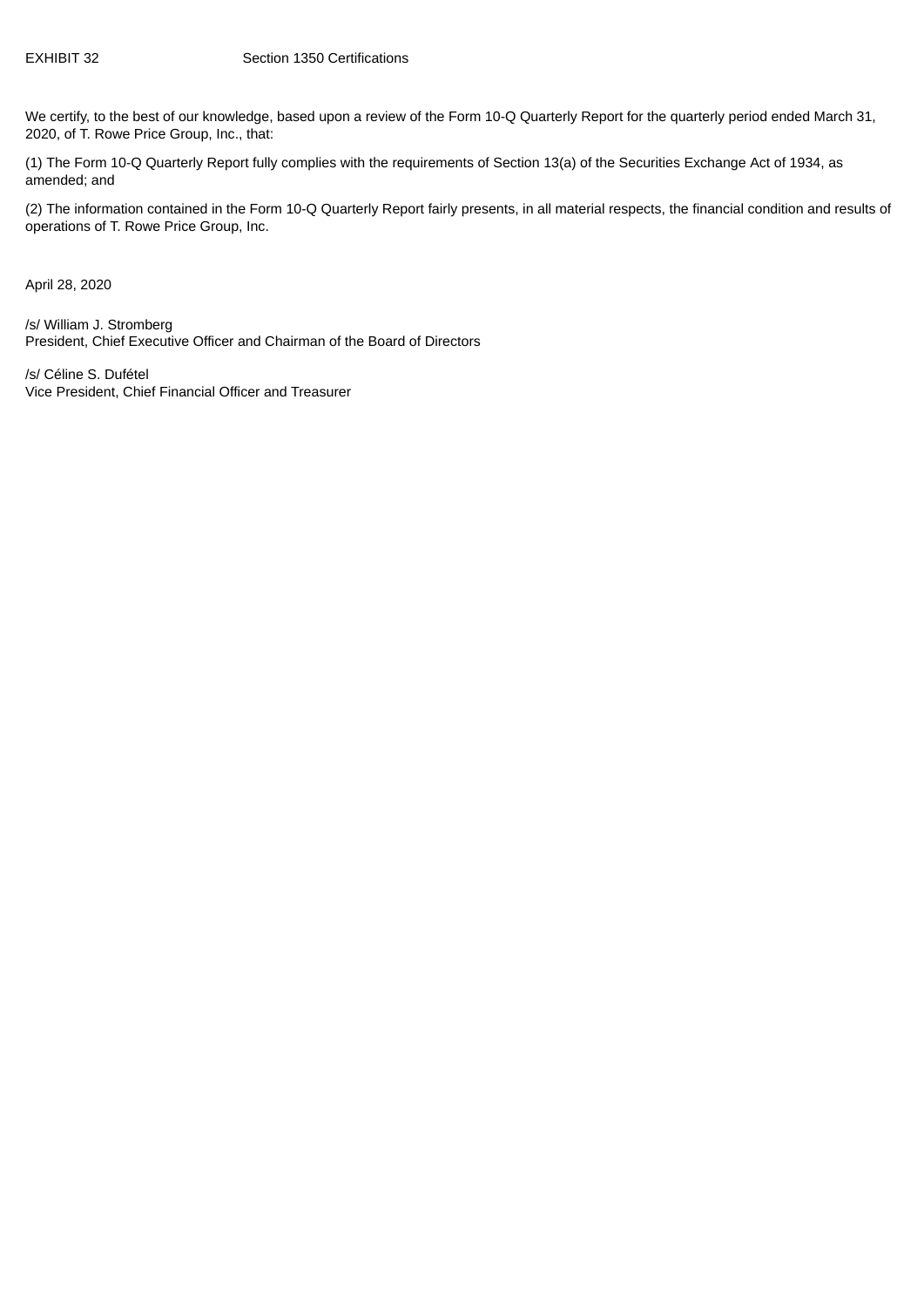<span id="page-41-0"></span>



## **NEWS RELEASE**

## **T. ROWE PRICE GROUP REPORTS FIRST QUARTER 2020 RESULTS**

BALTIMORE (April 28, 2020) - T. Rowe Price Group, Inc. (NASDAQ-GS: TROW) today reported its results for the first quarter of 2020.

- **▪ Assets under management end quarter at \$1.01 trillion**
- **▪ Net client outflows of \$6.0 billion for Q1 2020**
- **▪ Net revenues of \$1.5 billion for Q1 2020**
- **▪ Diluted earnings per common share of \$1.41 for Q1 2020**
- **▪ Adjusted non-GAAP diluted earnings per common share of \$1.87 for Q1 2020**
- **▪ Repurchased 8.3 million shares at an average price of \$106.43**
- **▪ Long-term investment performance remains strong**

#### **Financial Highlights**

|                                                              | Three Months ended |           |                |           |               |              |            |  |  |
|--------------------------------------------------------------|--------------------|-----------|----------------|-----------|---------------|--------------|------------|--|--|
| (in millions, except per-share data)                         |                    | 3/31/2020 |                | 3/31/2019 | % change      | 12/31/2019   | % change   |  |  |
|                                                              |                    |           |                |           |               |              |            |  |  |
| <b>U.S. GAAP basis</b>                                       |                    |           |                |           |               |              |            |  |  |
| Investment advisory fees                                     | \$                 | 1,327.8   | \$             | 1,194.2   | $11.2 \%$ \$  | 1,344.7      | (1.3)%     |  |  |
| Net revenues                                                 | \$                 | 1,462.6   | \$             | 1,327.3   | 10.2 % \$     | 1,468.7      | (.4)%      |  |  |
| <b>Operating expenses</b>                                    | \$                 | 755.4     | \$             | 794.8     | $(5.0)\%$ \$  | 888.4        | $(15.0)\%$ |  |  |
| Net operating income                                         | \$                 | 707.2     | \$             | 532.5     | $32.8%$ \$    | 580.3        | 21.9%      |  |  |
| Non-operating income (loss)(1)                               | \$                 | (500.3)   | \$             | 202.8     | n/m           | 170.0<br>1\$ | n/m        |  |  |
| Net income attributable to T. Rowe Price Group               | \$                 | 343.1     | \$             | 512.6     | $(33.1)\%$ \$ | 545.3        | $(37.1)\%$ |  |  |
| Diluted earnings per common share                            | \$                 | 1.41      | $\frac{2}{3}$  | 2.09      | $(32.5)\%$ \$ | 2.24         | $(37.1)\%$ |  |  |
| Weighted average common shares outstanding assuming dilution |                    | 236.8     |                | 239.6     | $(1.2)\%$     | 237.4        | (.3)%      |  |  |
| Adjusted non-GAAP basis(2)                                   |                    |           |                |           |               |              |            |  |  |
|                                                              |                    |           |                |           |               |              |            |  |  |
| <b>Operating expenses</b>                                    | \$                 | 817.9     | $\mathfrak{L}$ | 756.6     | $8.1\%$ \$    | 863.5        | (5.3)%     |  |  |
| Net operating income                                         | \$                 | 647.2     | \$             | 572.2     | 13.1 % \$     | 605.7        | 6.9%       |  |  |
| Non-operating income (loss)(1)                               | \$                 | (61.2)    | \$             | 44.2      | n/m           | 27.2<br>1\$  | n/m        |  |  |
| Net income attributable to T. Rowe Price Group               | \$                 | 454.3     | \$             | 460.6     | $(1.4)\%$ \$  | 495.0        | (8.2)%     |  |  |
| Diluted earnings per common share                            | \$                 | 1.87      | $\mathfrak{L}$ | 1.87      | $-$ % \$      | 2.03         | (7.9)%     |  |  |
| <b>Assets under Management (in billions)</b>                 |                    |           |                |           |               |              |            |  |  |
| Average assets under management                              | \$                 | 1,162.7   | \$             | 1,043.5   | 11.4 % \$     | 1,162.0      | .1%        |  |  |
| Ending assets under management                               | \$                 | 1,008.8   | \$             | 1,081.7   | $(6.7)\%$ \$  | 1,206.8      | $(16.4)\%$ |  |  |

*(1) The percentage change in non-operating income (loss) is not meaningful (n/m).*

(2) Adjusts the GAAP basis for the impact of consolidated T. Rowe Price investment products, the impact of market movements on the supplemental savings plan liability and related economic hedges, investment income related to certain other investments, and certain nonrecurring charges and gains. The firm believes the non-GAAP financial measures provide relevant and meaningful information<br>to investors about its core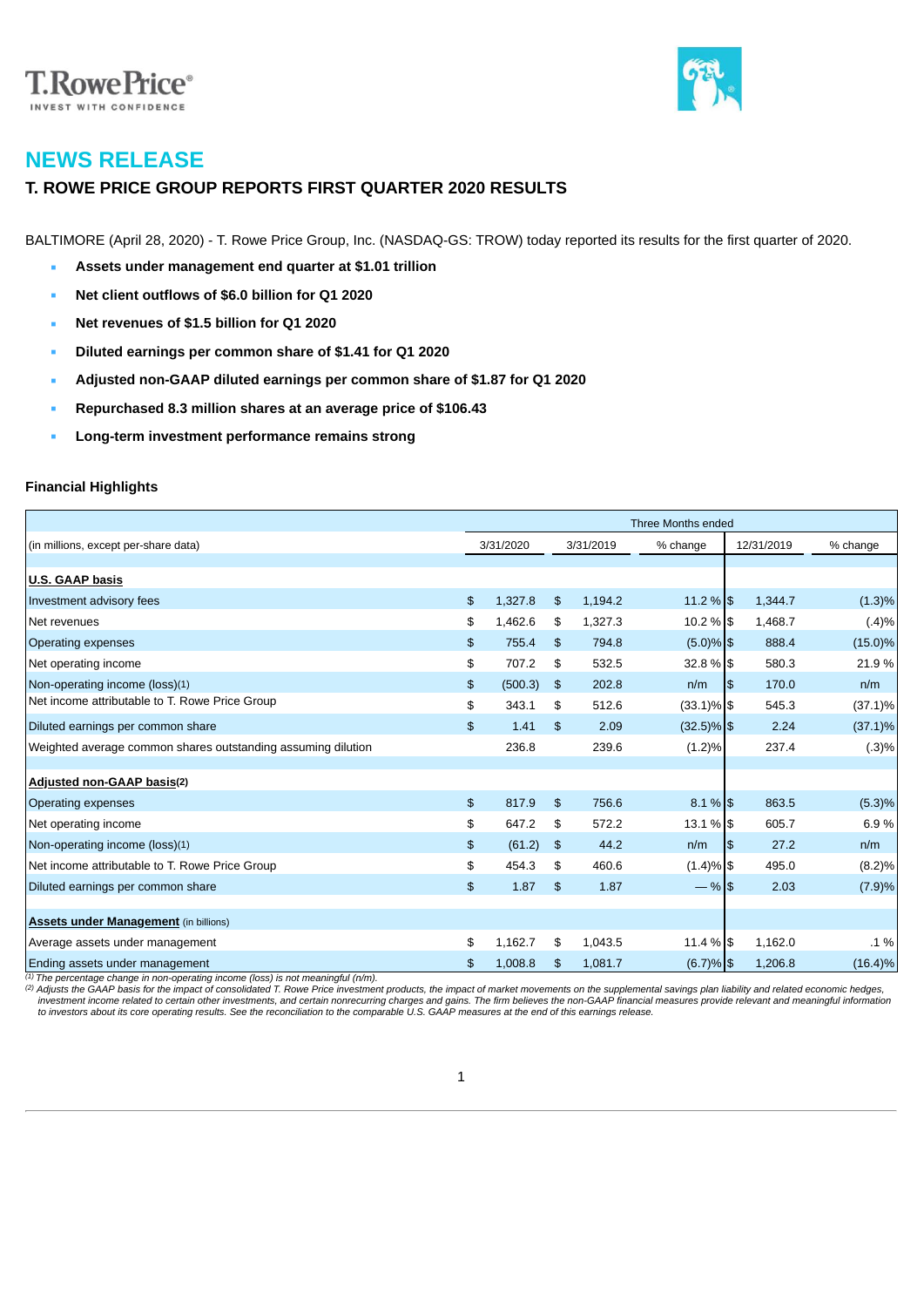#### **Management Commentary**

William J. Stromberg, president and chief executive officer, commented: "These are extraordinary times. Q1 2020 saw the rise of the coronavirus pandemic, forcing us to live and work in new ways, disrupting global economies and markets, and ultimately ending a historic 11 year bull market with an intense March sell-off. Fortunately, the Federal Reserve and Congress acted quickly and boldly with drastic measures such as quantitative easing and the CARES Act to boost the economy and restore market liquidity. Though markets recovered sharply after quarter end, the global disruption of daily activity and associated economic uncertainty continue unabated.

"The very best of T. Rowe Price teamwork and culture have been on display as our teams quickly and efficiently established work-from-home arrangements for about 97% of our global associates. Our business continuity plans have functioned well and, thanks to the hard work of our associates and a comprehensive suite of technologies, we are staying close to companies we invest in and the clients we serve.

"In our annual report, published in March, I referred to 2019's market as an 'everything rally' in which investors were treated to gains in nearly every asset class. Q1 2020 was the opposite as most global equities and credit-driven bonds posted losses. The swiftness of the decline in risk assets was breathtaking. The S&P 500 Index, for instance, fell 35% from its all-time high on February 19th to the current low on March 23rd in just 33 days. Volatility like this reminds us all to invest for the long term as gains and losses can come and go in bunches. After delivering strong results in 2019, our investment teams' aggregate performance during Q1's declines was more mixed. Our long-term results, though, remain excellent and our teams continue to position our clients' portfolios with the long term firmly in mind.

"Throughout the disruption and volatility, we stayed close to our clients and engagement levels have been robust. We experienced net outflows of \$6.0 billion in Q1 as some clients de-risked, moving funds from equities to fixed income and to money market strategies. Nonetheless, we were pleased that both EMEA and APAC contributed positively in the quarter.

"The firm was in very strong financial shape as we entered 2020 with no debt and plenty of cash. This strength gives us the confidence to continue investing in our capabilities for the long term, despite volatile markets. And we continue to make progress against our strategic objectives. In Q1, we expanded our ESG efforts with the launch of a new sustainable range of SICAV funds, bringing socially responsible investing versions of several of our funds to European investors. In addition, as part of our ongoing focus on the global retirement market, we launched our new Multi-Asset Global Income SICAV. In Japan, we continued to see success with our Investment Trust (ITM) offering, which was expanded in Q1 with the launch of our US Large Cap Growth Equity ITM for institutional investors.

"With the steep decline in market values, we are updating our 2020 non-GAAP operating expense growth guidance to be in the range of 1%-4%, down from 6%-9%. We are moving forward with key strategic initiatives but will moderate the pace of investment elsewhere.

"Finally, we responded to the drop in our share price and to higher trading volumes in Q1 by repurchasing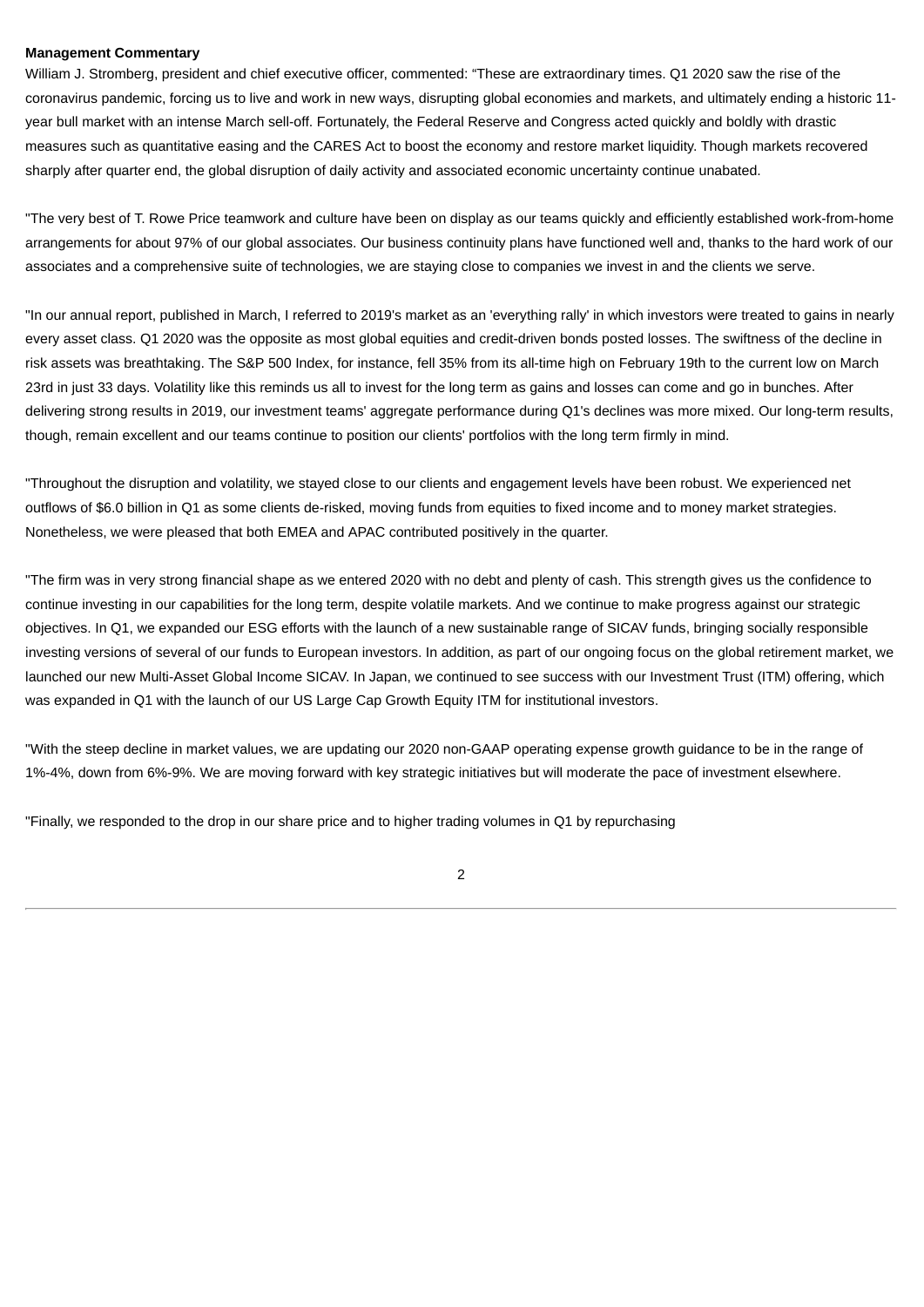8.3 million shares. Total shares outstanding finished Q1 at 228.0 million, the lowest level since 1986. Still, our balance sheet remains rocksolid, and we will continue to invest in our business for the long term.

"The coronavirus pandemic has brought considerable change and uncertainty to our world. Our associates have responded well, and I am extremely proud of the agility and resilience they have demonstrated. All of us remain focused on delivering long-term value to our clients and stockholders."

#### **Assets Under Management**

During Q1 2020, assets under management decreased \$198.0 billion to \$1.01 trillion. Net cash outflows were \$6.0 billion, and clients transferred \$4.4 billion in net assets from the U.S. mutual funds to other investment products, primarily retirement date trusts. The components of the change in assets under management, by vehicle and asset class, are shown in the tables below.

|                                                | Three months ended 3/31/2020 |                                     |                              |    |         |  |  |  |  |  |  |  |
|------------------------------------------------|------------------------------|-------------------------------------|------------------------------|----|---------|--|--|--|--|--|--|--|
| (in billions)                                  | U.S. mutual funds            | Subadvised and<br>separate accounts | Other investment<br>products |    | Total   |  |  |  |  |  |  |  |
| Assets under management at beginning of period | 682.7                        | 313.8                               | 210.3<br>\$                  | \$ | 1,206.8 |  |  |  |  |  |  |  |
| Net cash flows before client transfers         | (7.5)                        | (3.5)                               | 5.0                          |    | (6.0)   |  |  |  |  |  |  |  |
| <b>Client transfers</b>                        | (4.4)                        |                                     | 4.4                          |    |         |  |  |  |  |  |  |  |
| Net cash flows after client transfers          | (11.9)                       | (3.5)                               | 9.4                          |    | (6.0)   |  |  |  |  |  |  |  |
| Net market depreciation and losses             | (108.4)                      | (49.2)                              | (34.3)                       |    | (191.9) |  |  |  |  |  |  |  |
| Net distributions not reinvested               | (.1)                         |                                     |                              |    | (.1)    |  |  |  |  |  |  |  |
| Change during the period                       | (120.4)                      | (52.7)                              | (24.9)                       |    | (198.0) |  |  |  |  |  |  |  |
| Assets under management at March 31, 2020      | 562.3<br>\$                  | \$.<br>261.1                        | 185.4<br>\$                  | \$ | 1,008.8 |  |  |  |  |  |  |  |

| Three months ended 3/31/2020 |    |                                            |     |                   |         |         |  |  |  |  |  |
|------------------------------|----|--------------------------------------------|-----|-------------------|---------|---------|--|--|--|--|--|
| Equity                       |    | Fixed income,<br>including money<br>market |     | Multi-asset $(1)$ |         | Total   |  |  |  |  |  |
| 698.9                        | \$ | 147.9                                      | \$. | 360.0             | \$      | 1,206.8 |  |  |  |  |  |
|                              |    |                                            |     |                   |         |         |  |  |  |  |  |
| (5.7)                        |    | 3.0 <sub>2</sub>                           |     | (3.3)             |         | (6.0)   |  |  |  |  |  |
| (123.9)                      |    | (4.6)                                      |     | (63.5)            |         | (192.0) |  |  |  |  |  |
| (129.6)                      |    | (1.6)                                      |     | (66.8)            |         | (198.0) |  |  |  |  |  |
| 569.3                        |    | 146.3                                      |     | 293.2             | \$      | 1,008.8 |  |  |  |  |  |
|                              |    |                                            |     |                   | $\cdot$ |         |  |  |  |  |  |

<sup>(1)</sup> The underlying assets under management of the multi-asset portfolios have been aggregated and presented in this category and not reported in the equity and fixed income columns. *(2) Includes distributions not reinvested.*

Assets under management in the firm's target date retirement products, which are reported as part of the multi-asset column in the table above, were \$242.2 billion at March 31, 2020, compared with \$292.4 billion at

December 31, 2019. Net cash inflows into these portfolios were \$.7 billion in Q1 2020. A redemption in a risk-managed strategy from a large institutional client was the primary driver of the multi-asset outflows during the quarter.

Investors domiciled outside the United States accounted for 7.4% of the firm's assets under management at March 31, 2020 and 6.9% at December 31, 2019.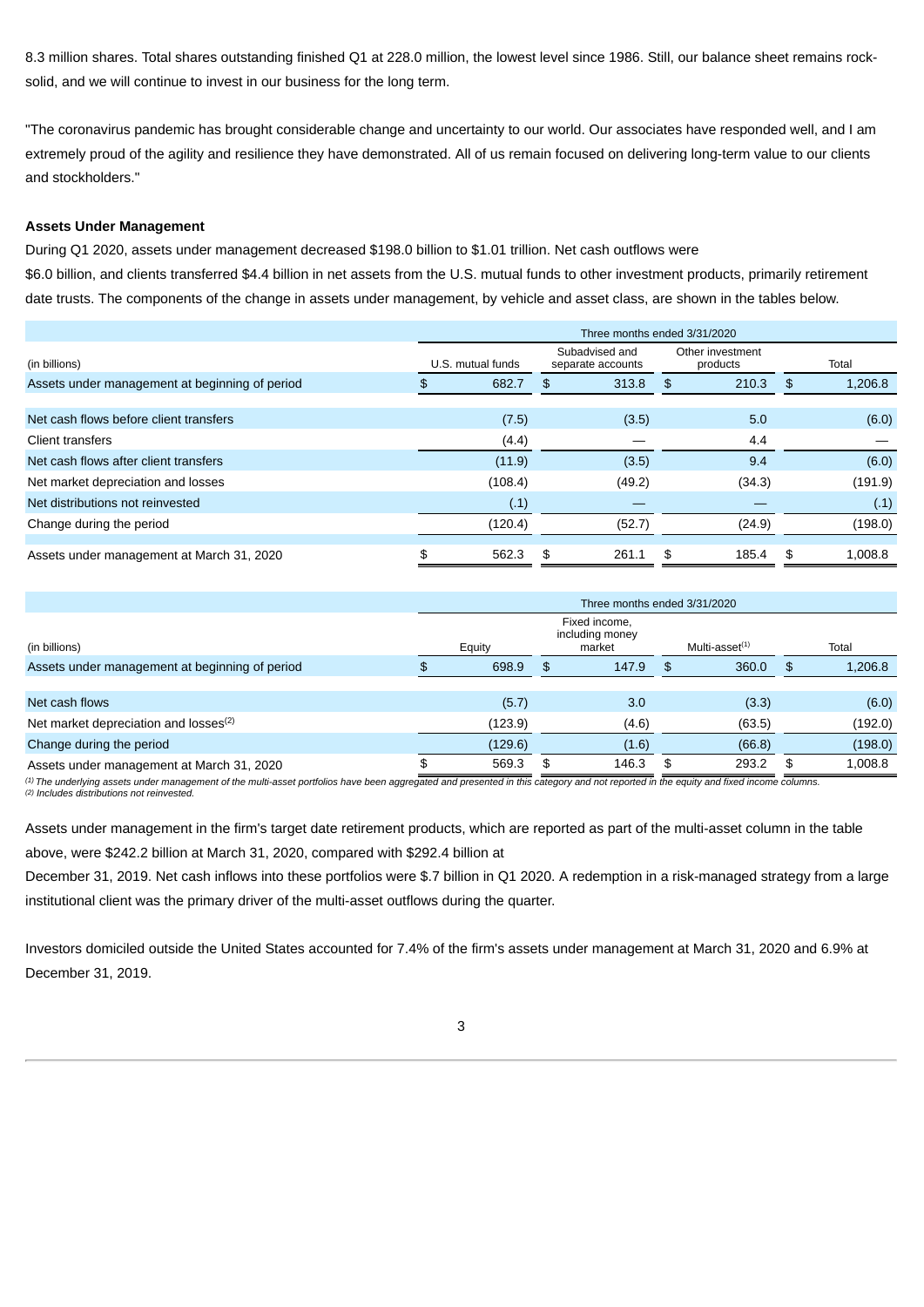#### **Financial Results**

**Net revenues** earned in Q1 2020 were \$1.5 billion, up 10.2% from Q1 2019. Average assets under management in Q1 2020 increased 11.4% from Q1 2019 to \$1.16 trillion, and were higher than quarter-end assets.

- Investment advisory revenues earned in Q1 2020 from the firm's U.S. mutual funds were \$876.2 million, an increase of 7.4% from Q1 2019. Average assets under management in these funds increased 7.2% to \$654.3 billion in Q1 2020.
- Investment advisory revenues earned in Q1 2020 from subadvised, separate accounts, and other investment products were \$451.6 million, an increase of 19.4% from Q1 2019. Average assets under management for these products increased 17.3% to \$508.4 billion in Q1 2020.
- The effective fee rate of 45.9 basis points in O1 2020, while flat compared to O4 2019, decreased compared to the 46.4 basis points earned in Q1 2019, primarily due to client transfers within the complex to lower fee vehicles or share classes over the last twelve months. Over time, the firm's effective fee rate can be impacted by market or cash flow related shifts among asset and share classes, price changes in existing products, and asset level changes in products with tiered-fee structures.
- Administrative, distribution, and servicing fees in O1 2020 were \$134.8 million, an increase of 1.3% from Q1 2019. The increase was primarily attributable to increased retail transfer agent servicing activities and higher recordkeeping fees, partially offset by lower 12b-1 revenue earned on certain share classes of the U.S. mutual funds as client transfers to lower fee vehicles and share classes has reduced assets under management in these share classes.

**Operating expenses** in Q1 2020 were \$755.4 million, a decrease of 5.0% compared to Q1 2019. The decrease in the firm's operating expenses was primarily due to a change in market-related compensation expense of \$100.3 million related to the supplemental savings plan. This was partially offset by higher compensation and related costs, including salaries and benefits, interim bonus accrual, and stock-based compensation. The lower expense related to the Q1 2020 reduction in the supplemental savings plan is more than offset by the non-operating losses incurred on the investments used to economically hedge the related liability. The interim bonus accrual is recognized ratably over the year using the ratio of recognized quarterly net revenues to currently forecasted annual net revenues.

On a non-GAAP basis, the firm's operating expenses in Q1 2020 were \$817.9 million, an 8.1% increase over Q1 2019. The firm's non-GAAP operating expenses do not include the impact of the supplemental savings plan and consolidated sponsored products. The increase in non-GAAP operating expenses is largely attributable to higher headcount, the firm's continued strategic investments, and a higher interim bonus and stock-based compensation expense.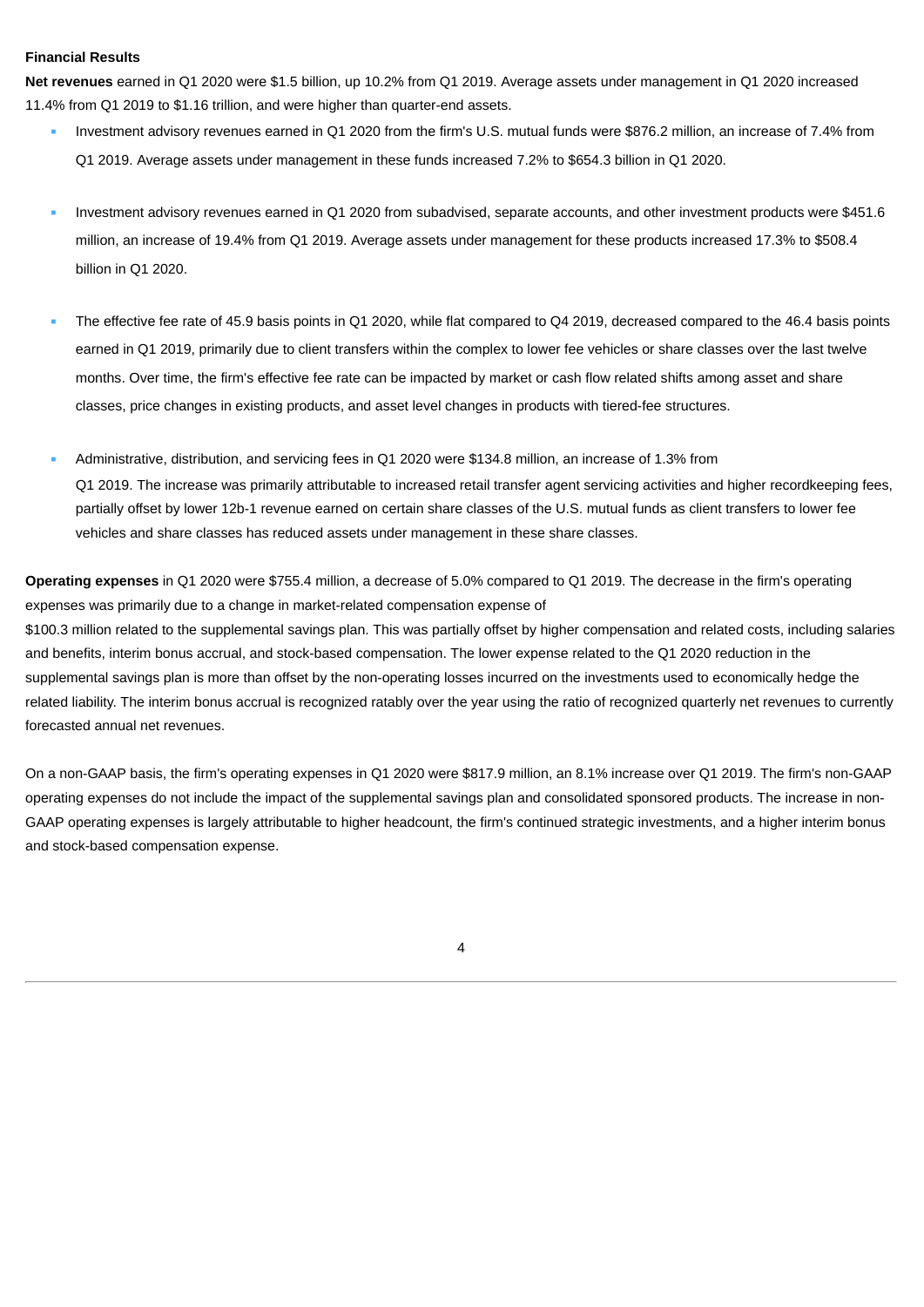#### ▪ **Compensation and related costs** were \$440.7 million in Q1 2020, a decrease of 10.3% compared to

Q1 2019. This decrease was primarily related to \$100.3 million in lower compensation expense related to the supplemental savings plan as falling markets in Q1 2020 reduced the liability compared with an increase from market returns in Q1 2019. Partially offsetting this decrease in compensation expense related to the supplemental savings plan were increases in base salaries and benefits, as our average staff size was 5.3% higher in Q1 2020 compared to Q1 2019 and we modestly increased base salaries at the beginning of the year, as well as a higher interim bonus accrual and stock-based compensation expense. The firm employed 7,471 associates at March 31, 2020, an increase of 1.4% from the end of 2019.

- **Advertising and promotion expenses** were \$24.9 million in Q1 2020, an increase of 15.3% over Q1 2019. The increase was primarily driven by more television media activity in Q1 2020 compared to Q1 2019.
- **Technology, occupancy, and facility costs** were \$105.4 million in Q1 2020, an increase of 7.4% from the \$98.1 million recognized in Q1 2019. The increase was due to the ongoing investment in the firm's technology capabilities, including related depreciation and hosted solution licenses.
- **General, administrative, and other costs** were \$77.1 million in Q1 2020, an increase of 5.6% compared with the \$73.0 million recognized in Q1 2019. The increase was primarily due to higher third-party investment research costs and professional fees. These higher costs were partially offset by lower travel expenses as global travel restrictions were put in place amid the coronavirus pandemic.

For Q1 2020, operating expenses on a GAAP basis decreased 5.0% compared to Q1 2019; however, on a non-GAAP basis, they increased 8.1%. Given the market environment, the firm updated its 2020 non-GAAP operating expense growth guidance from a range of 6%-9% to a range of 1%-4%. We expect certain expense categories, such as travel- and AUM-related, to be naturally impacted more than others. Most importantly, the firm will continue to make investments in its critical strategic initiatives to promote long-term growth in the business. The firm could elect to further adjust its expense growth should unforeseen circumstances arise, including significant market movements and ongoing disruption resulting from the coronavirus pandemic.

**Non-operating income (loss).** Non-operating loss was \$500.3 million in Q1 2020, as compared to non-operating income of \$202.8 million in Q1 2019. The firm's consolidated investment products and supplemental savings plan hedge portfolio comprised about 80% of the net losses recognized during Q1 2020. The cash and discretionary investment portfolio also experienced net investment losses of \$61.2 million in the 2020 quarter. The components of non-operating income (loss) for the Q1 2020 and Q1 2019 are included in the tables at the end of this release.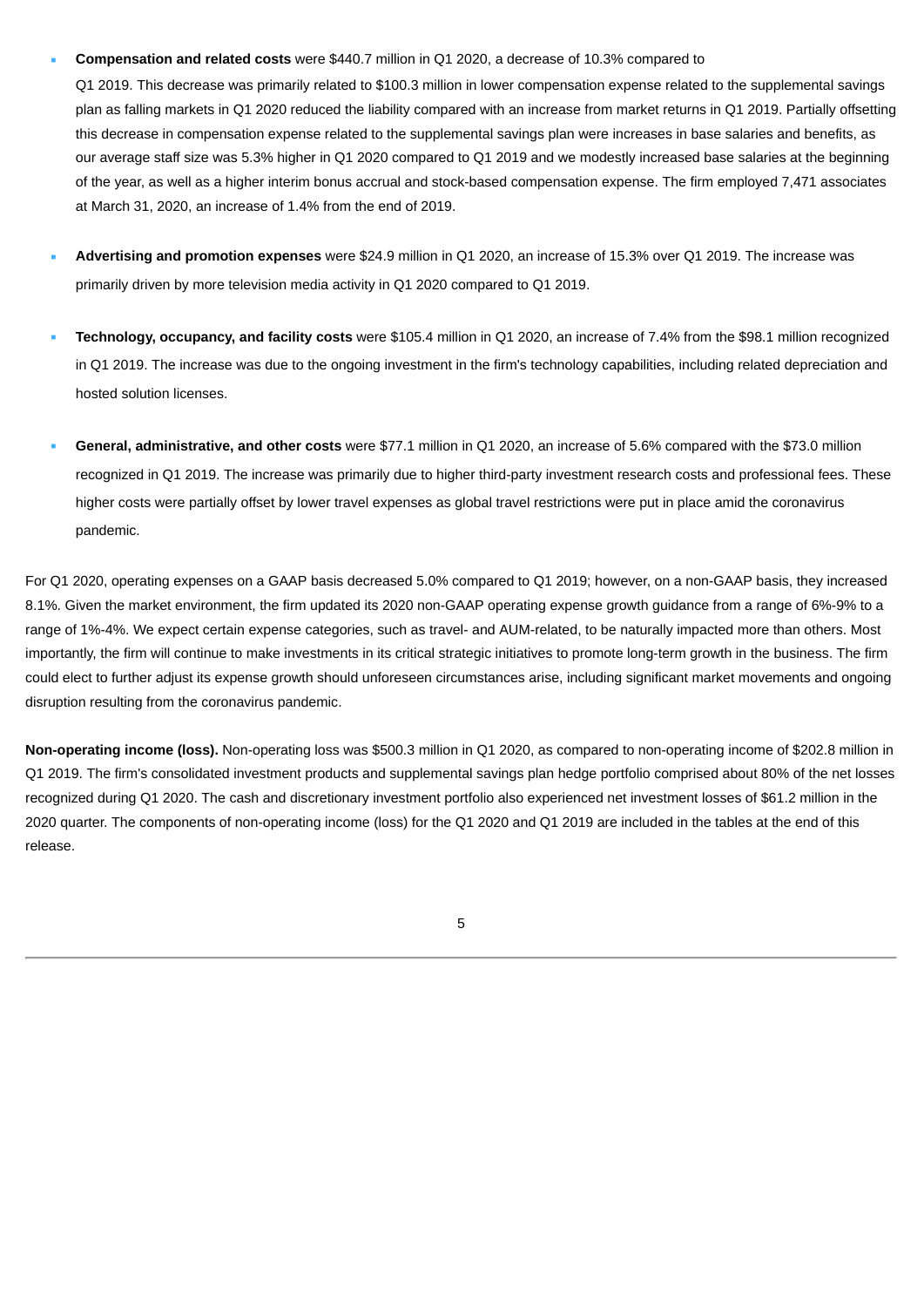**Income taxes.** The firm's effective tax rate was 19.5% in Q1 2020 compared with 24.7% in Q1 2019. The firm's lower effective tax rate for Q1 2020 as compared to the 2019 quarter was driven primarily by higher discrete tax benefits associated with option exercises. These benefits were partially offset by net losses attributable to redeemable non-controlling interests held in the firm's consolidated investment products, which are not taxable to the firm despite being included in pre-tax income, and a higher state effective tax rate. The higher state effective tax rate results primarily from the remeasurement of deferred tax liabilities related to the firm's investment portfolio.

The following reconciles the statutory federal income tax rate to the firm's effective tax rate for the first quarter of 2020 and 2019:

|                                                                                        |           | Three months ended |
|----------------------------------------------------------------------------------------|-----------|--------------------|
|                                                                                        | 3/31/2020 | 3/31/2019          |
| Statutory U.S. federal income tax rate                                                 | 21.0 %    | 21.0 %             |
| State income taxes for current year, net of federal income tax benefits <sup>(1)</sup> | 6.4       | 4.2                |
| Net losses (income) attributable to redeemable non-controlling interests               | 3.1       | (.6)               |
| Net excess tax benefits from stock-based compensation plans activity                   | (8.1)     | (.6)               |
| Other items                                                                            | (2.9)     |                    |
| Effective income tax rate                                                              | 19.5 %    | 24.7 %             |
|                                                                                        |           |                    |

(1) State income tax benefits are reflected in the total benefits for net income (loss) attributable to redeemable non-controlling interests and stock-based compensation plans *activity.*

The firm estimates its GAAP effective tax rate for the full year 2020 will be in the range of 24% to 27%.

• The firm's non-GAAP effective tax rate was 22.5% in Q1 2020 compared with 25.3% in Q1 2019. The non-GAAP tax rate primarily adjusts for the impact of the consolidated investment products, including the significant net losses attributable to the redeemable non-controlling interests. The decrease in the non-GAAP effective tax rate is primarily due to the higher tax benefits associated with option exercises. The firm estimates that its effective tax rate for the full-year 2020 on a non-GAAP basis will be in the range of 23.5% to 25.5%.

#### **Capital Management**

T. Rowe Price remains debt-free with ample liquidity, including cash and investments in T. Rowe Price products as follows:

| (in millions)                                                     | 3/31/2020     |          | 12/31/2019 |
|-------------------------------------------------------------------|---------------|----------|------------|
| Cash and cash equivalents                                         | \$<br>1.562.4 | \$       | 1,781.8    |
| <b>Discretionary investments</b>                                  | 1.841.4       |          | 1,899.6    |
| Total cash and discretionary investments                          | 3.403.8       |          | 3,681.4    |
| Redeemable seed capital investments                               | 1.081.6       |          | 1,325.6    |
| Investments used to hedge the supplemental savings plan liability | 500.0         |          | 561.1      |
| Total cash and investments in T. Rowe Price products              | \$<br>4.985.4 | <b>S</b> | 5,568.1    |

The firm's common shares outstanding were 228.0 million at March 31, 2020, compared with 235.2 million at the end of 2019.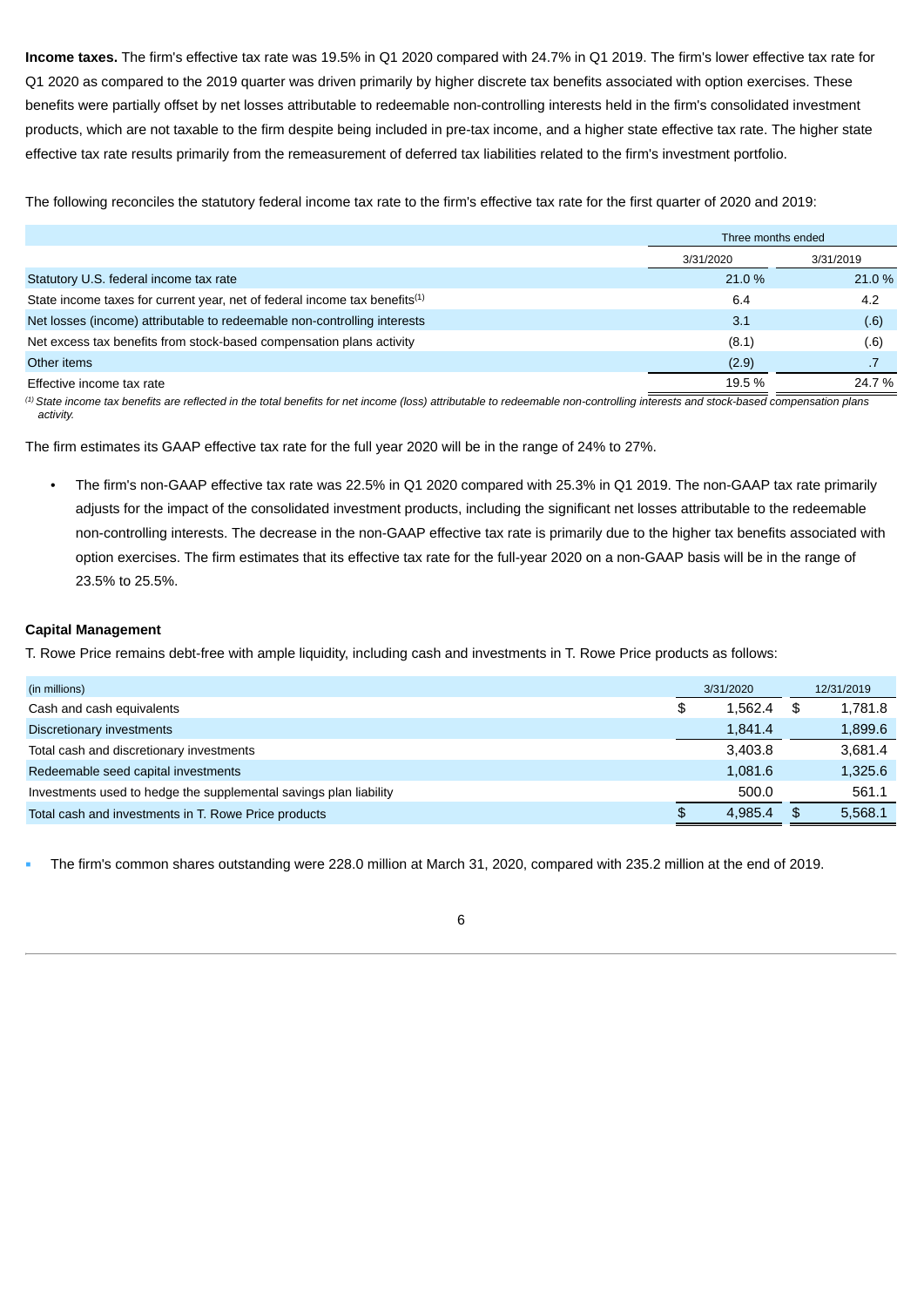- In Q1 2020, the firm expended \$887.0 million to repurchase 8.3 million shares, or 3.5%, of its outstanding common shares at an average price of \$106.43.
- In February 2020, the firm increased its quarterly dividend by 18.4% to \$.90 per common share.
- The firm invested \$46.0 million during Q1 2020 in capitalized facilities and technology and expects capital expenditures, including internal labor capitalization, for 2020 to be up to \$230 million, of which about three-quarters is planned for technology initiatives. These expenditures are expected to continue to be funded from the firm's operating resources.

#### **Investment Performance**

The percentage of the firm's U.S. mutual funds<sup>(1)</sup> (across primary share classes) that outperformed their comparable Morningstar median on a total return basis and that are in the top Morningstar quartile for the one-, three-, five-, and 10-years ended March 31, 2020, were:

|                                                | 1 year | 3 years | 5 years | 10 years |
|------------------------------------------------|--------|---------|---------|----------|
| Outperformed Morningstar median <sup>(2)</sup> |        |         |         |          |
| All funds                                      | 50%    | 60%     | 72%     | 76%      |
| Multi-asset funds                              | 44%    | 59%     | 76%     | 84%      |
|                                                |        |         |         |          |
| Top Morningstar quartile <sup>(2)</sup>        |        |         |         |          |
| All funds                                      | 19%    | 28%     | 41%     | 50%      |
| Multi-asset funds                              | 8%     | 24%     | 50%     | 68%      |

*(1) Excludes passive and fund categories not ranked by Morningstar.*

(2) Source: @ 2020 Morningstar, Inc. All rights reserved. The information contained herein: 1) is proprietary to Morningstar and/or its content providers; 2) may not be copied or distributed; and 3) is not warranted to be accurate, complete, or timely. Neither Morningstar nor its content providers are responsible for any damages or losses arising from any use of this information. Past performance is no *guarantee of future results.*

In addition, 76% of assets under management in the the firm's rated U.S. mutual funds (across primary share classes) ended the quarter with an overall rating of four or five stars from Morningstar. The performance of the firm's institutional strategies against their benchmarks remains competitive, especially over longer time periods.

#### **Other Matters**

The financial results presented in this release are unaudited. The firm expects that it will file its Form 10-Q Quarterly Report for the first quarter of 2020 with the U.S. Securities and Exchange Commission later today. The Form 10-Q will include additional information on the firm's unaudited consolidated financial statements at March 31, 2020.

Certain statements in this earnings release may represent "forward-looking information," including information relating to anticipated changes in revenues, net income and earnings per common share, anticipated changes in the amount and composition of assets under management, anticipated expense levels, estimated effective tax rates, and expectations regarding financial results, future transactions, new products and services, investments, capital expenditures, dividends, stock repurchases, changes in our effective fee rate, the impact of the coronavirus pandemic, and other market conditions. For a discussion concerning risks and other factors that could affect future results, see the firm's Form 10-Q for the first quarter for 2020 and 2019 Annual Report on Form 10-K.

Founded in 1937, Baltimore-based T. Rowe Price (**troweprice.com**) is a global investment management organization that provides a broad array of mutual funds, subadvisory services, and separate account management

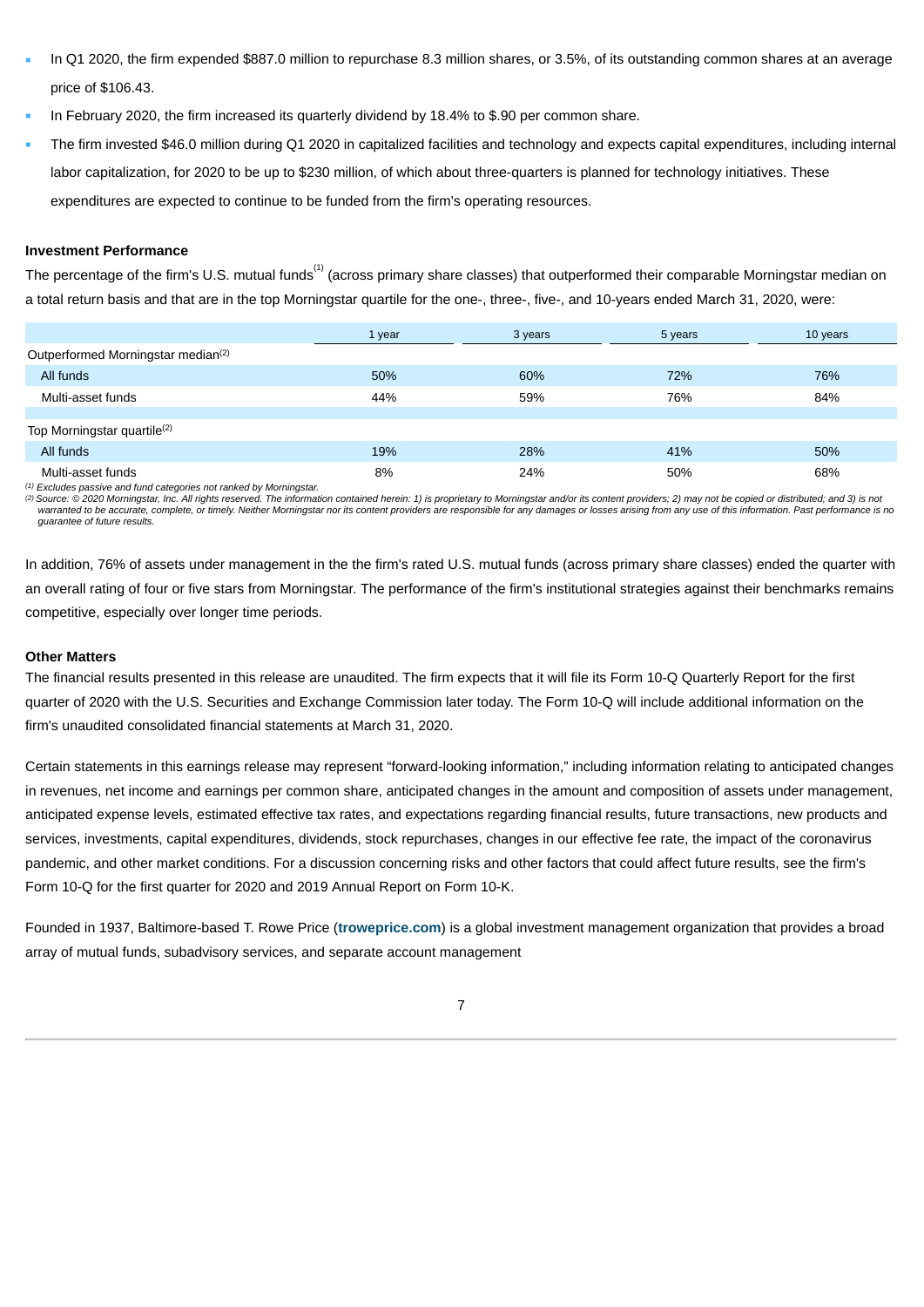for individual and institutional investors, retirement plans, and financial intermediaries. The organization also offers a variety of sophisticated investment planning and guidance tools. T. Rowe Price's disciplined, risk-aware investment approach focuses on diversification, style consistency, and fundamental research.

#### **CONTACTS:**

## **Public Relations Investor Relations** Brian Lewbart **Meghan Azevedo** Meghan Azevedo 410-345-2242 410-345-2756

**brian.lewbart@troweprice.com meghan.azevedo@troweprice.com**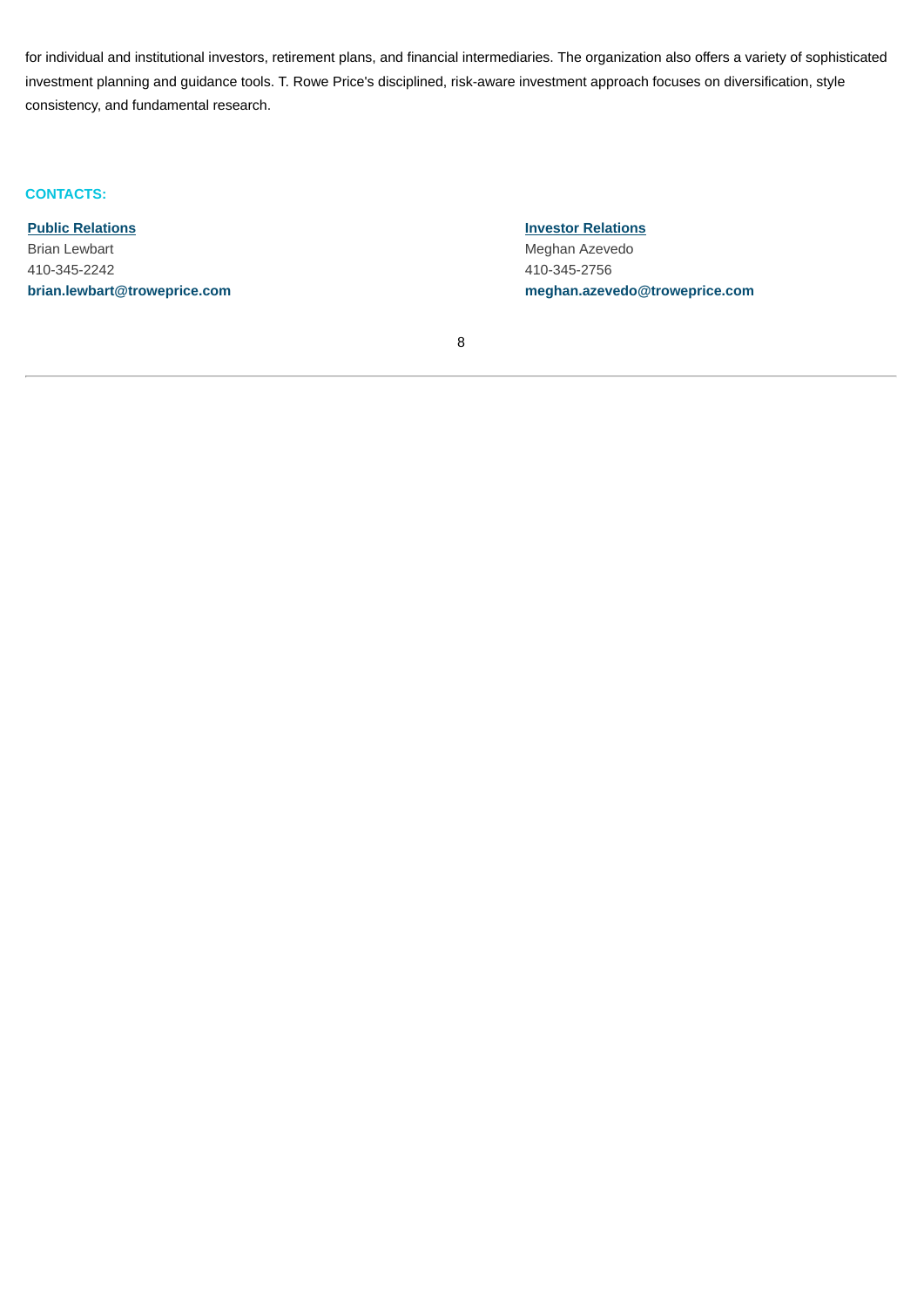| <b>Unaudited Consolidated Statements of Income</b>                                |                |           |               |                    |      |            |
|-----------------------------------------------------------------------------------|----------------|-----------|---------------|--------------------|------|------------|
| (in millions, except per-share amounts)                                           |                |           |               |                    |      |            |
|                                                                                   |                |           |               | Three months ended |      |            |
| <b>Revenues</b>                                                                   |                | 3/31/2020 |               | 3/31/2019          |      | 12/31/2019 |
| Investment advisory fees                                                          | $\mathfrak{S}$ | 1,327.8   | $\frac{1}{2}$ | 1,194.2            | $\,$ | 1,344.7    |
| Administrative, distribution, and servicing fees                                  |                | 134.8     |               | 133.1              |      | 124.0      |
| <b>Net revenues</b>                                                               |                | 1,462.6   |               | 1,327.3            |      | 1,468.7    |
| <b>Operating expenses</b>                                                         |                |           |               |                    |      |            |
| Compensation and related costs                                                    |                | 440.7     |               | 491.5              |      | 528.2      |
| Distribution and servicing                                                        |                | 65.7      |               | 66.4               |      | 67.2       |
| Advertising and promotion                                                         |                | 24.9      |               | 21.6               |      | 38.3       |
| Product-related costs                                                             |                | 41.6      |               | 44.2               |      | 37.6       |
| Technology, occupancy, and facility costs                                         |                | 105.4     |               | 98.1               |      | 117.8      |
| General, administrative, and other                                                |                | 77.1      |               | 73.0               |      | 99.3       |
| <b>Total operating expenses</b>                                                   |                | 755.4     |               | 794.8              |      | 888.4      |
|                                                                                   |                |           |               |                    |      |            |
| Net operating income                                                              |                | 707.2     |               | 532.5              |      | 580.3      |
| Non-operating income (loss)                                                       |                |           |               |                    |      |            |
| Net gains (losses) on investments                                                 |                | (154.6)   |               | 100.1              |      | 66.4       |
| Net gains (losses) on consolidated investment products                            |                | (330.3)   |               | 101.9              |      | 96.6       |
| Other income (loss)                                                               |                | (15.4)    |               | $\boldsymbol{.8}$  |      | 7.0        |
| Total non-operating income (loss)                                                 |                | (500.3)   |               | 202.8              |      | 170.0      |
| Income before income taxes                                                        |                | 206.9     |               | 735.3              |      | 750.3      |
| Provision for income taxes                                                        |                | 40.3      |               | 181.3              |      | 156.4      |
| Net income                                                                        |                | 166.6     |               | 554.0              |      | 593.9      |
| Less: net income (loss) attributable to redeemable non-controlling interests      |                | (176.5)   |               | 41.4               |      | 48.6       |
| Net income attributable to T. Rowe Price Group                                    |                | 343.1     |               | 512.6              |      | 545.3      |
| Less: net income allocated to outstanding restricted stock and stock unit holders |                | 9.4       |               | 13.0               |      | 14.6       |
| Net income allocated to T. Rowe Price Group common stockholders                   | \$             | 333.7     | \$            | 499.6              | \$   | 530.7      |
|                                                                                   |                |           |               |                    |      |            |
| <b>Earnings per share</b>                                                         |                |           |               |                    |      |            |
| <b>Basic</b>                                                                      | \$             | 1.43      | \$            | 2.11               | \$   | 2.27       |
| <b>Diluted</b>                                                                    | \$             | 1.41      | \$            | 2.09               | \$   | 2.24       |
|                                                                                   |                |           |               |                    |      |            |
| Weighted-average common shares                                                    |                |           |               |                    |      |            |
| Outstanding                                                                       |                | 234.1     |               | 236.6              |      | 234.1      |
| Outstanding assuming dilution                                                     |                | 236.8     |               | 239.6              |      | 237.4      |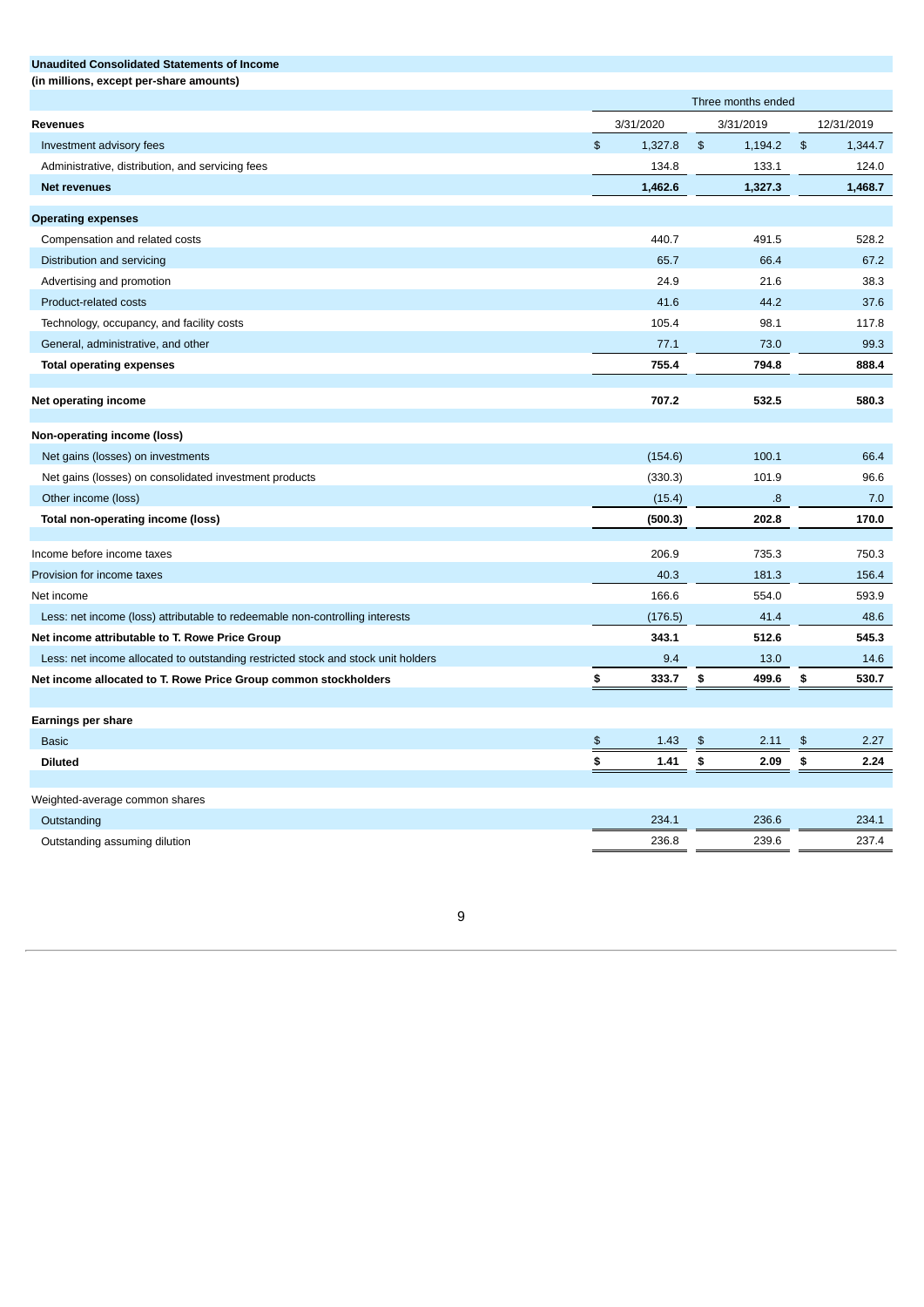| <b>Investment Advisory Revenues (in millions)</b>              | Three months ended |           |      |           |
|----------------------------------------------------------------|--------------------|-----------|------|-----------|
|                                                                |                    | 3/31/2020 |      | 3/31/2019 |
| U.S. mutual funds                                              |                    |           |      |           |
| Equity and blended assets                                      | \$                 | 749.8     | - \$ | 694.5     |
| Fixed income, including money market                           |                    | 126.4     |      | 121.4     |
|                                                                |                    | 876.2     |      | 815.9     |
| Subadvised and separate accounts and other investment products |                    |           |      |           |
| Equity and blended assets                                      |                    | 385.2     |      | 318.8     |
| Fixed income, including money market                           |                    | 66.4      |      | 59.5      |
|                                                                |                    | 451.6     |      | 378.3     |
| Total                                                          |                    | 1,327.8   | \$   | 1,194.2   |

|                                     |    |         | As of                                |         |                         |            |
|-------------------------------------|----|---------|--------------------------------------|---------|-------------------------|------------|
| 3/31/2020<br>3/31/2019<br>3/31/2020 |    |         |                                      |         |                         | 12/31/2019 |
|                                     |    |         |                                      |         |                         |            |
| \$<br>525.0                         | \$ | 487.6   | $\mathfrak{S}$                       | 443.6   | \$                      | 552.4      |
| 129.3                               |    | 122.5   |                                      | 118.7   |                         | 130.3      |
| 654.3                               |    | 610.1   |                                      | 562.3   |                         | 682.7      |
|                                     |    |         |                                      |         |                         |            |
| 396.3                               |    | 332.9   |                                      | 340.9   |                         | 412.1      |
| 112.1                               |    | 100.5   |                                      | 105.6   |                         | 112.0      |
| 508.4                               |    | 433.4   |                                      | 446.5   |                         | 524.1      |
| 1,162.7                             | \$ | 1,043.5 | \$                                   | 1,008.8 | $\mathbf{\mathfrak{L}}$ | 1,206.8    |
|                                     |    |         | Average during<br>Three months ended |         |                         |            |

| Net Cash Flows After Client Transfers (by investment vehicle and underlying asset class)(1)(2) | Three months ended |
|------------------------------------------------------------------------------------------------|--------------------|
| (in billions)                                                                                  | 3/31/2020          |
| U.S. mutual funds                                                                              |                    |
| Equity and blended assets                                                                      | \$<br>(4.3)        |
| Fixed income, including money market                                                           | (7.6)              |
|                                                                                                | (11.9)             |
| Subadvised and separate accounts and other investment products                                 |                    |
| Equity and blended assets                                                                      | 9.8                |
| Fixed income, including money market                                                           | (3.9)              |
|                                                                                                | 5.9                |
| Total net cash flows after client transfers                                                    | (6.0)              |

<sup>(1)</sup> The asset class net cash flows above include, in addition to net client flows, rebalancing within the target date portfolios in order to maintain their targeted asset allocations.<br>⑵ The underlying assets of the multi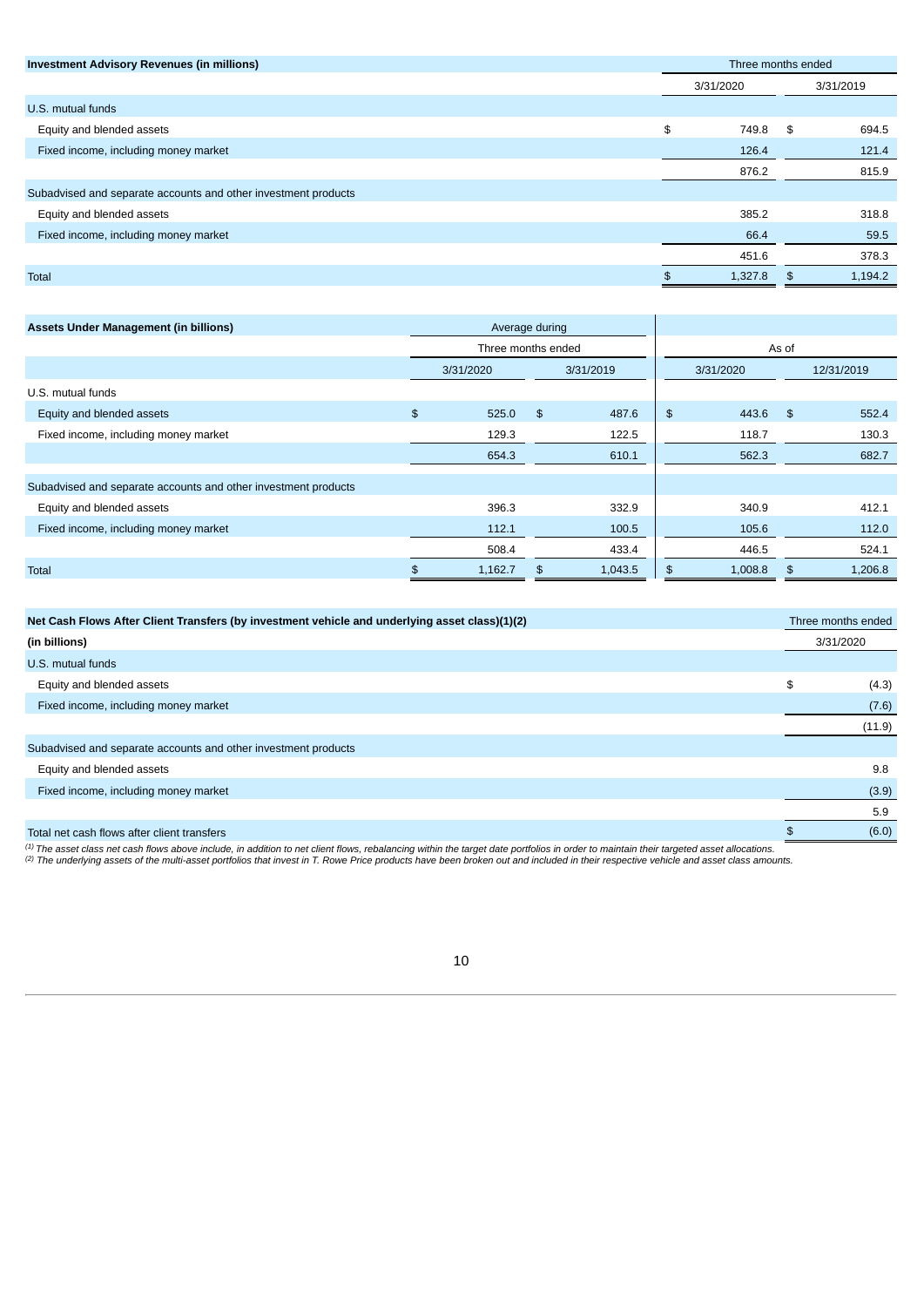| 3/31/2020<br>3/31/2019<br>Net gains (losses) from non-consolidated T. Rowe Price investment products<br>Cash and discretionary investments<br>\$<br>Dividend income<br>10.4<br>\$<br>Market related gains (losses) and equity in earnings<br>(71.6)<br>Seed capital investments<br>$\cdot$ 7<br>Dividend income<br>Market related gains (losses) and equity in earnings<br>(34.1)<br>$\cdot$ 1<br>Net gain recognized upon deconsolidation<br>Investments used to hedge the supplemental savings plan liability<br>(68.5) | Non-Operating Income (Loss) (in millions)                                        | Three months ended |           |  |  |  |
|---------------------------------------------------------------------------------------------------------------------------------------------------------------------------------------------------------------------------------------------------------------------------------------------------------------------------------------------------------------------------------------------------------------------------------------------------------------------------------------------------------------------------|----------------------------------------------------------------------------------|--------------------|-----------|--|--|--|
|                                                                                                                                                                                                                                                                                                                                                                                                                                                                                                                           |                                                                                  |                    |           |  |  |  |
|                                                                                                                                                                                                                                                                                                                                                                                                                                                                                                                           |                                                                                  |                    |           |  |  |  |
|                                                                                                                                                                                                                                                                                                                                                                                                                                                                                                                           |                                                                                  |                    |           |  |  |  |
|                                                                                                                                                                                                                                                                                                                                                                                                                                                                                                                           |                                                                                  |                    | 16.2      |  |  |  |
|                                                                                                                                                                                                                                                                                                                                                                                                                                                                                                                           |                                                                                  |                    | 28.0      |  |  |  |
|                                                                                                                                                                                                                                                                                                                                                                                                                                                                                                                           |                                                                                  |                    |           |  |  |  |
|                                                                                                                                                                                                                                                                                                                                                                                                                                                                                                                           |                                                                                  |                    | .5        |  |  |  |
|                                                                                                                                                                                                                                                                                                                                                                                                                                                                                                                           |                                                                                  |                    | 19.6      |  |  |  |
|                                                                                                                                                                                                                                                                                                                                                                                                                                                                                                                           |                                                                                  |                    | $\cdot$ 1 |  |  |  |
|                                                                                                                                                                                                                                                                                                                                                                                                                                                                                                                           |                                                                                  |                    | 31.0      |  |  |  |
|                                                                                                                                                                                                                                                                                                                                                                                                                                                                                                                           | Total net gains (losses) from non-consolidated T. Rowe Price investment products | (163.0)            | 95.4      |  |  |  |
| 8.4<br>Other investment income                                                                                                                                                                                                                                                                                                                                                                                                                                                                                            |                                                                                  |                    | 4.7       |  |  |  |
| Net gains (losses) on investments<br>(154.6)                                                                                                                                                                                                                                                                                                                                                                                                                                                                              |                                                                                  |                    | 100.1     |  |  |  |
| Net gains (losses) on consolidated sponsored investment portfolios<br>(330.3)                                                                                                                                                                                                                                                                                                                                                                                                                                             |                                                                                  |                    | 101.9     |  |  |  |
| Other income (loss), including foreign currency gains and losses<br>(15.4)                                                                                                                                                                                                                                                                                                                                                                                                                                                |                                                                                  |                    | .8        |  |  |  |
| (500.3)<br>Non-operating income (loss)<br>- 35                                                                                                                                                                                                                                                                                                                                                                                                                                                                            |                                                                                  |                    | 202.8     |  |  |  |

## **Unaudited Condensed Consolidated Cash Flows Information (in millions)**

|                                                                                                                                                                                                                              |    | Three months ended                                                   |           |                                                                                                           |           |                                              |    |                                                                      |                |                                                                                                           |     |                                              |
|------------------------------------------------------------------------------------------------------------------------------------------------------------------------------------------------------------------------------|----|----------------------------------------------------------------------|-----------|-----------------------------------------------------------------------------------------------------------|-----------|----------------------------------------------|----|----------------------------------------------------------------------|----------------|-----------------------------------------------------------------------------------------------------------|-----|----------------------------------------------|
|                                                                                                                                                                                                                              |    |                                                                      | 3/31/2020 |                                                                                                           | 3/31/2019 |                                              |    |                                                                      |                |                                                                                                           |     |                                              |
|                                                                                                                                                                                                                              |    | <b>Cash flow</b><br>attributable to<br><b>T. Rowe Price</b><br>Group |           | Cash flow attributable to<br>consolidated<br>T. Rowe Price investment<br>products, net of<br>eliminations |           | As reported on<br>statement of<br>cash flows |    | <b>Cash flow</b><br>attributable to<br><b>T. Rowe Price</b><br>Group |                | Cash flow attributable to<br>consolidated<br>T. Rowe Price investment<br>products, net of<br>eliminations |     | As reported on<br>statement of<br>cash flows |
| Cash provided by (used in) operating<br>activities, including \$58.3 of stock-based<br>compensation expense and \$46.1 of<br>depreciation expense in 2020                                                                    | \$ | 864.0                                                                | \$        | (76.3)                                                                                                    | - \$      | 787.7                                        | \$ | 673.4                                                                | - \$           | $(94.7)$ \$                                                                                               |     | 578.7                                        |
| Cash provided by (used in) investing<br>activities, including \$(46.0) for additions<br>to property and equipment, \$(225.1) of<br>additions and \$299.1M of dispositions to<br>T. Rowe Price investment products in<br>2020 |    | (15.0)                                                               |           | 42.6                                                                                                      |           | 27.6                                         |    | (69.2)                                                               |                | 35.4                                                                                                      |     | (33.8)                                       |
| Cash provided by (used in) financing<br>activities, including T. Rowe Price Group<br>common stock repurchases of \$(891.3)*<br>and dividends paid of $$(215.2)$ in 2020                                                      |    | (1,068.4)                                                            |           | 76.1                                                                                                      |           | (992.3)                                      |    | (372.0)                                                              |                | 66.0                                                                                                      |     | (306.0)                                      |
| Effect of exchange rate changes on cash<br>and cash equivalents                                                                                                                                                              |    |                                                                      |           | (1.2)                                                                                                     |           | (1.2)                                        |    |                                                                      |                | (.7)                                                                                                      |     | (.7)                                         |
| Net change in cash and cash equivalents<br>during period                                                                                                                                                                     | S  | (219.4)                                                              | \$        | 41.2                                                                                                      |           | (178.2)                                      | \$ | 232.2                                                                | $\mathfrak{S}$ | 6.0                                                                                                       | \$. | 238.2                                        |

\*Cash flows for stock repurchases reflect the impact of the timing of the settlement of these transactions at each period beginning and end.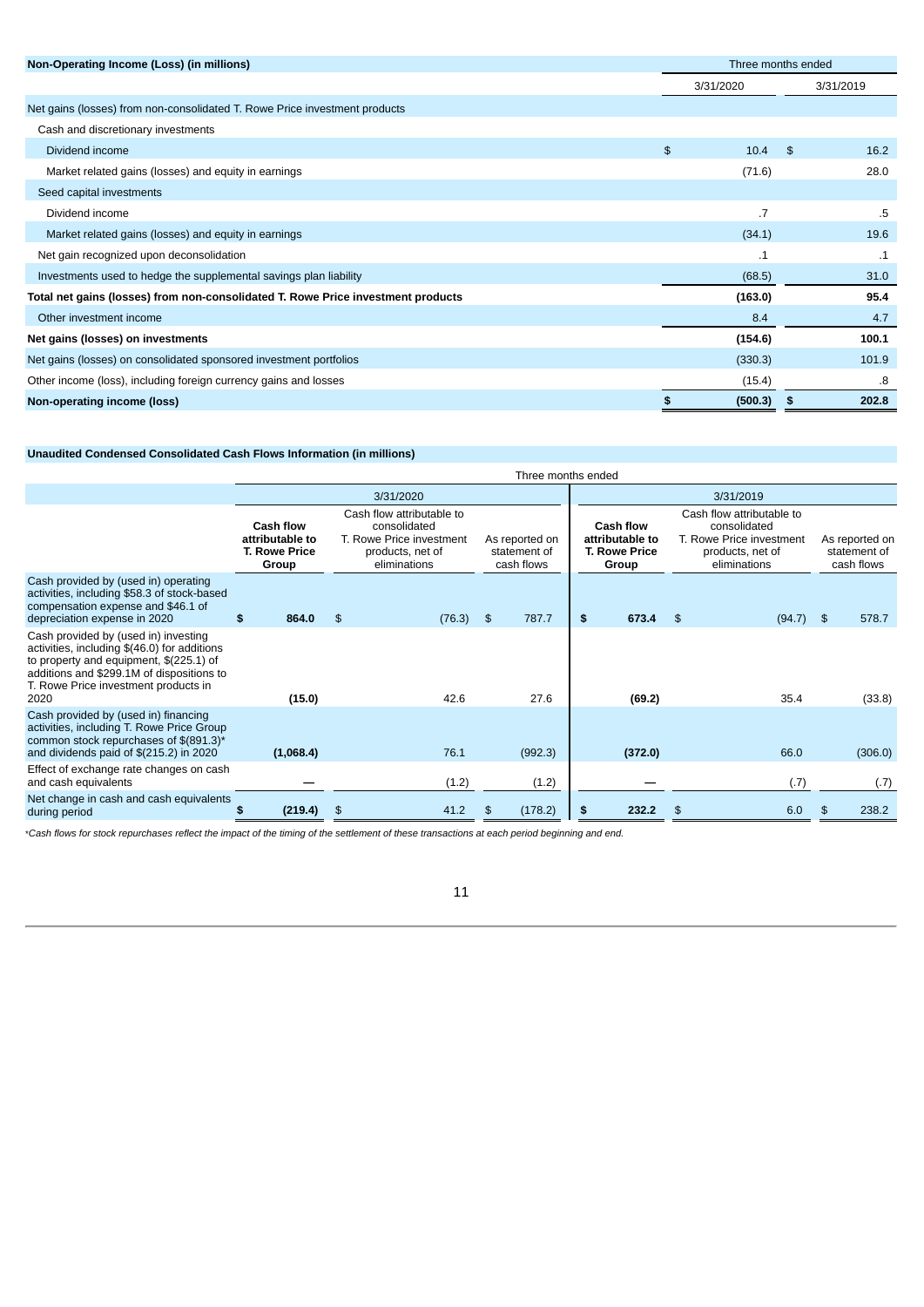| Unaudited Condensed Consolidated Balance Sheet Information (in millions)                                                                            | As of         |     |            |  |
|-----------------------------------------------------------------------------------------------------------------------------------------------------|---------------|-----|------------|--|
|                                                                                                                                                     | 3/31/2020     |     | 12/31/2019 |  |
| Cash and cash equivalents                                                                                                                           | \$<br>1,562.4 | \$  | 1,781.8    |  |
| Accounts receivable and accrued revenue                                                                                                             | 585.3         |     | 646.6      |  |
| Investments                                                                                                                                         | 2,731.3       |     | 2,939.8    |  |
| Assets of consolidated T. Rowe Price investment products                                                                                            | 2,024.3       |     | 2,276.9    |  |
| Operating lease assets                                                                                                                              | 137.6         |     | 110.8      |  |
| Property and equipment, net                                                                                                                         | 675.2         |     | 674.4      |  |
| Goodwill                                                                                                                                            | 665.7         |     | 665.7      |  |
| Other assets                                                                                                                                        | 255.1         |     | 234.4      |  |
| Total assets                                                                                                                                        | 8,636.9       |     | 9,330.4    |  |
| Supplemental savings plan liability                                                                                                                 | 504.2         |     | 563.4      |  |
| Total other liabilities, includes \$82.9 at March 31, 2020, and \$39.2 at December 31, 2019, from consolidated T. Rowe Price<br>investment products | 727.7         |     | 543.9      |  |
| Redeemable non-controlling interests                                                                                                                | 971.0         |     | 1,121.0    |  |
| Stockholders' equity, 228.0 common shares outstanding at March 31, 2020                                                                             | 6,434.0       | \$. | 7,102.1    |  |

## **Cash, Cash Equivalents, and Investments Information (in millions)**

|                                                                                                    | Cash and cash<br>equivalents | Investments   |     | Net assets of<br>consolidated T.<br>Rowe Price<br>investment<br>products* |     | 3/31/2020 |
|----------------------------------------------------------------------------------------------------|------------------------------|---------------|-----|---------------------------------------------------------------------------|-----|-----------|
| Cash and discretionary investments                                                                 | \$<br>1,562.4                | \$<br>1.727.2 | -SS | 114.2                                                                     | \$  | 3,403.8   |
| Seed capital investments                                                                           |                              | 225.4         |     | 856.2                                                                     |     | 1,081.6   |
| Investments used to hedge the supplemental savings plan liability                                  |                              | 500.0         |     |                                                                           |     | 500.0     |
| Total cash and investments in T. Rowe Price products attributable to T. Rowe<br><b>Price Group</b> | 1,562.4                      | 2,452.6       |     | 970.4                                                                     |     | 4,985.4   |
| Investment in UTI and other investments                                                            |                              | 278.7         |     |                                                                           |     | 278.7     |
| Total cash and investments attributable to T. Rowe Price Group                                     | 1.562.4                      | 2,731.3       |     | 970.4                                                                     |     | 5,264.1   |
| Redeemable non-controlling interests                                                               |                              |               |     | 971.0                                                                     |     | 971.0     |
| As reported on unaudited condensed consolidated balance sheet at March 31,<br>2020                 | 1,562.4                      | 2,731.3       |     | 1,941.4                                                                   | \$. | 6,235.1   |

\* Net assets of consolidated T. Rowe Price investment products of \$1,941.4 million at March 31, 2020, includes assets of \$2,024.3 million less liabilities of<br>\$82.9 million as reflected in the unaudited condensed consolidat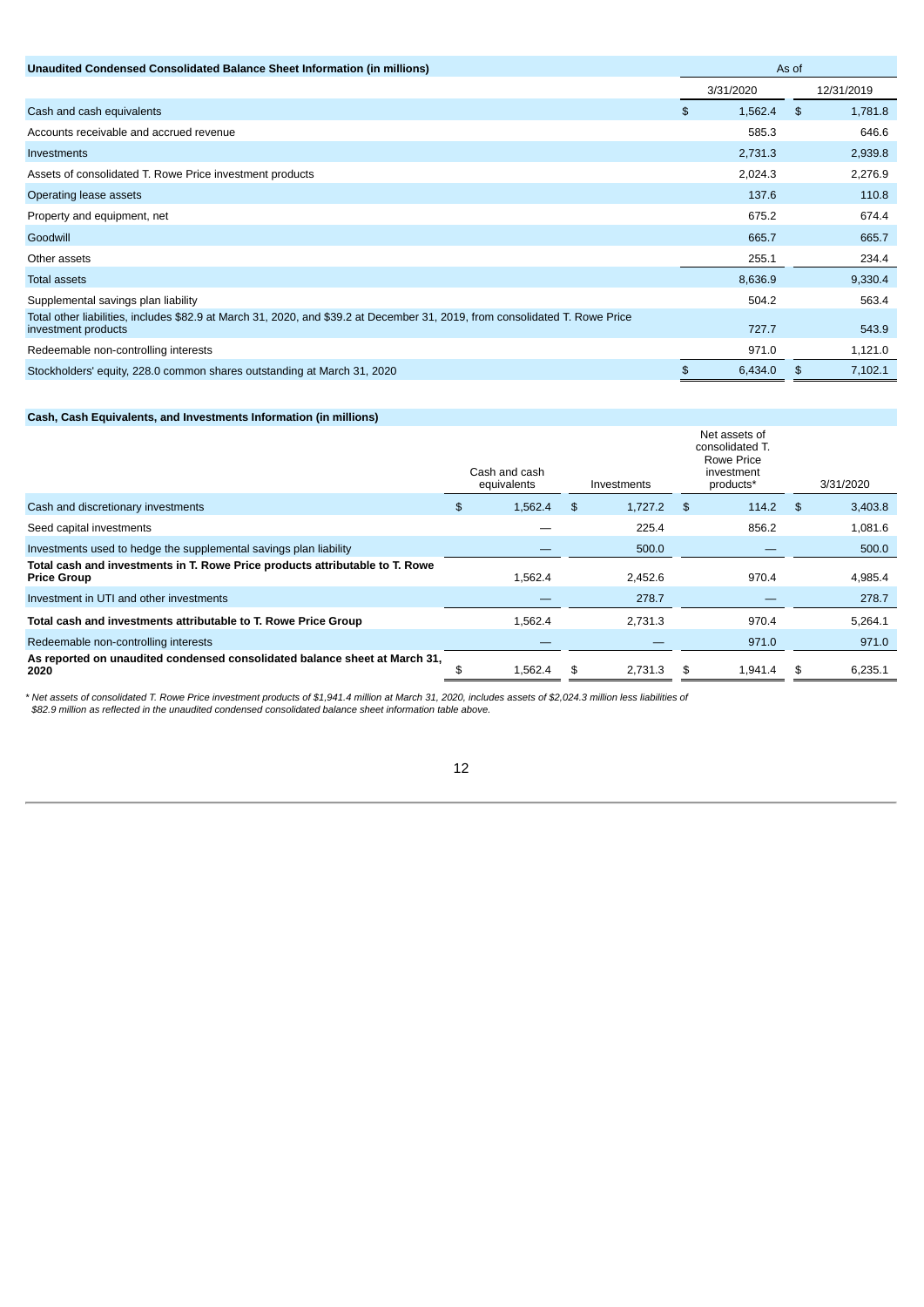#### Non-GAAP Information and Reconciliation

The firm believes the non-GAAP financial measures below provide relevant and meaningful information to investors about its core operating results. These measures have been established in order to increase transparency for the purpose of evaluating the firm's core business, for comparing current results with prior period results, and to enable more appropriate comparison with industry peers. However, non-GAAP financial measures should not be considered as a substitute for financial measures calculated in accordance with U.S. GAAP and may be calculated differently by other companies.

The following schedules reconcile U.S. GAAP financial measures to non-GAAP financial measures for the three months ended March 31, 2020 and 2019 and December 31, 2019.

|                                                         | Three months ended 3/31/2020 |    |                         |    |                                |    |                                                    |                                                      |       |                                              |                  |  |
|---------------------------------------------------------|------------------------------|----|-------------------------|----|--------------------------------|----|----------------------------------------------------|------------------------------------------------------|-------|----------------------------------------------|------------------|--|
|                                                         | Operating<br>expenses        |    | Net operating<br>income |    | Non-operating<br>income (loss) |    | Provision (benefit)<br>for income<br>$taxes^{(4)}$ | Net income<br>attributable to T.<br>Rowe Price Group |       | Diluted earnings<br>per share <sup>(5)</sup> |                  |  |
| <b>U.S. GAAP Basis</b>                                  | \$<br>755.4                  | \$ | 707.2                   | \$ | $(500.3)$ \$                   |    | 40.3                                               | \$                                                   | 343.1 | \$                                           | 1.41             |  |
| Non-GAAP adjustments:                                   |                              |    |                         |    |                                |    |                                                    |                                                      |       |                                              |                  |  |
| Consolidated T. Rowe Price<br>investment products $(1)$ | (1.2)                        |    | 3.7                     |    | 330.3                          |    | 71.1                                               |                                                      | 86.4  |                                              | .36 <sub>1</sub> |  |
| Supplemental savings plan liability <sup>(2)</sup>      | 63.7                         |    | (63.7)                  |    | 68.5                           |    | 2.1                                                |                                                      | 2.7   |                                              | .01              |  |
| Other non-operating income <sup>(3)</sup>               |                              |    |                         |    | 40.3                           |    | 18.2                                               |                                                      | 22.1  |                                              | .09              |  |
| <b>Adiusted Non-GAAP Basis</b>                          | 817.9                        | \$ | 647.2                   | \$ | (61.2)                         | \$ | 131.7                                              | \$                                                   | 454.3 | \$                                           | 1.87             |  |

|                                                                | Three months ended 3/31/2019 |                         |       |                                |         |                                                    |        |                                                      |        |                                              |       |
|----------------------------------------------------------------|------------------------------|-------------------------|-------|--------------------------------|---------|----------------------------------------------------|--------|------------------------------------------------------|--------|----------------------------------------------|-------|
|                                                                | Operating<br>expenses        | Net operating<br>income |       | Non-operating<br>income (loss) |         | Provision (benefit)<br>for income<br>$taxes^{(4)}$ |        | Net income<br>attributable to T.<br>Rowe Price Group |        | Diluted earnings<br>per share <sup>(5)</sup> |       |
| <b>U.S. GAAP Basis</b>                                         | \$<br>794.8                  | \$                      | 532.5 | \$                             | 202.8   | \$                                                 | 181.3  | \$                                                   | 512.6  | - \$                                         | 2.09  |
| Non-GAAP adjustments:                                          |                              |                         |       |                                |         |                                                    |        |                                                      |        |                                              |       |
| <b>Consolidated T. Rowe Price</b><br>investment products $(1)$ | (1.6)                        |                         | 3.1   |                                | (101.9) |                                                    | (18.9) |                                                      | (38.5) |                                              | (.16) |
| Supplemental savings plan liability <sup>(2)</sup>             | (36.6)                       |                         | 36.6  |                                | (31.0)  |                                                    | 1.8    |                                                      | 3.8    |                                              | .01   |
| Other non-operating income <sup>(3)</sup>                      |                              |                         |       |                                | (25.7)  |                                                    | (8.4)  |                                                      | (17.3) |                                              | (.07) |
| <b>Adiusted Non-GAAP Basis</b>                                 | 756.6                        | \$                      | 572.2 | \$                             | 44.2    |                                                    | 155.8  | \$                                                   | 460.6  |                                              | 1.87  |

|                                                         | Three months ended 12/31/2019 |                                                  |    |                                |    |                                                  |     |                                                      |    |                                              |    |       |
|---------------------------------------------------------|-------------------------------|--------------------------------------------------|----|--------------------------------|----|--------------------------------------------------|-----|------------------------------------------------------|----|----------------------------------------------|----|-------|
|                                                         |                               | Operating<br>Net operating<br>income<br>expenses |    | Non-operating<br>income (loss) |    | Provision (benefit)<br>for income<br>taxes $(4)$ |     | Net income<br>attributable to T.<br>Rowe Price Group |    | Diluted earnings<br>per share <sup>(5)</sup> |    |       |
| <b>U.S. GAAP Basis</b>                                  | \$                            | 888.4                                            | \$ | 580.3                          | \$ | 170.0                                            | -\$ | 156.4                                                | \$ | 545.3                                        | \$ | 2.24  |
| Non-GAAP adjustments:                                   |                               |                                                  |    |                                |    |                                                  |     |                                                      |    |                                              |    |       |
| Consolidated T. Rowe Price<br>investment products $(1)$ |                               | (3.6)                                            |    | 4.1                            |    | (96.6)                                           |     | (12.0)                                               |    | (31.9)                                       |    | (.13) |
| Supplemental savings plan liability <sup>(2)</sup>      |                               | (21.3)                                           |    | 21.3                           |    | (23.1)                                           |     | (.4)                                                 |    | (1.4)                                        |    | (.01) |
| Other non-operating income <sup>(3)</sup>               |                               |                                                  |    |                                |    | (23.1)                                           |     | (6.3)                                                |    | (16.8)                                       |    | (.07) |
| <b>Adjusted Non-GAAP Basis</b>                          |                               | 863.5                                            | \$ | 605.7                          | \$ | 27.2                                             | \$  | 137.7                                                | \$ | 495.2                                        | \$ | 2.03  |
|                                                         |                               |                                                  |    |                                |    |                                                  |     |                                                      |    |                                              |    |       |